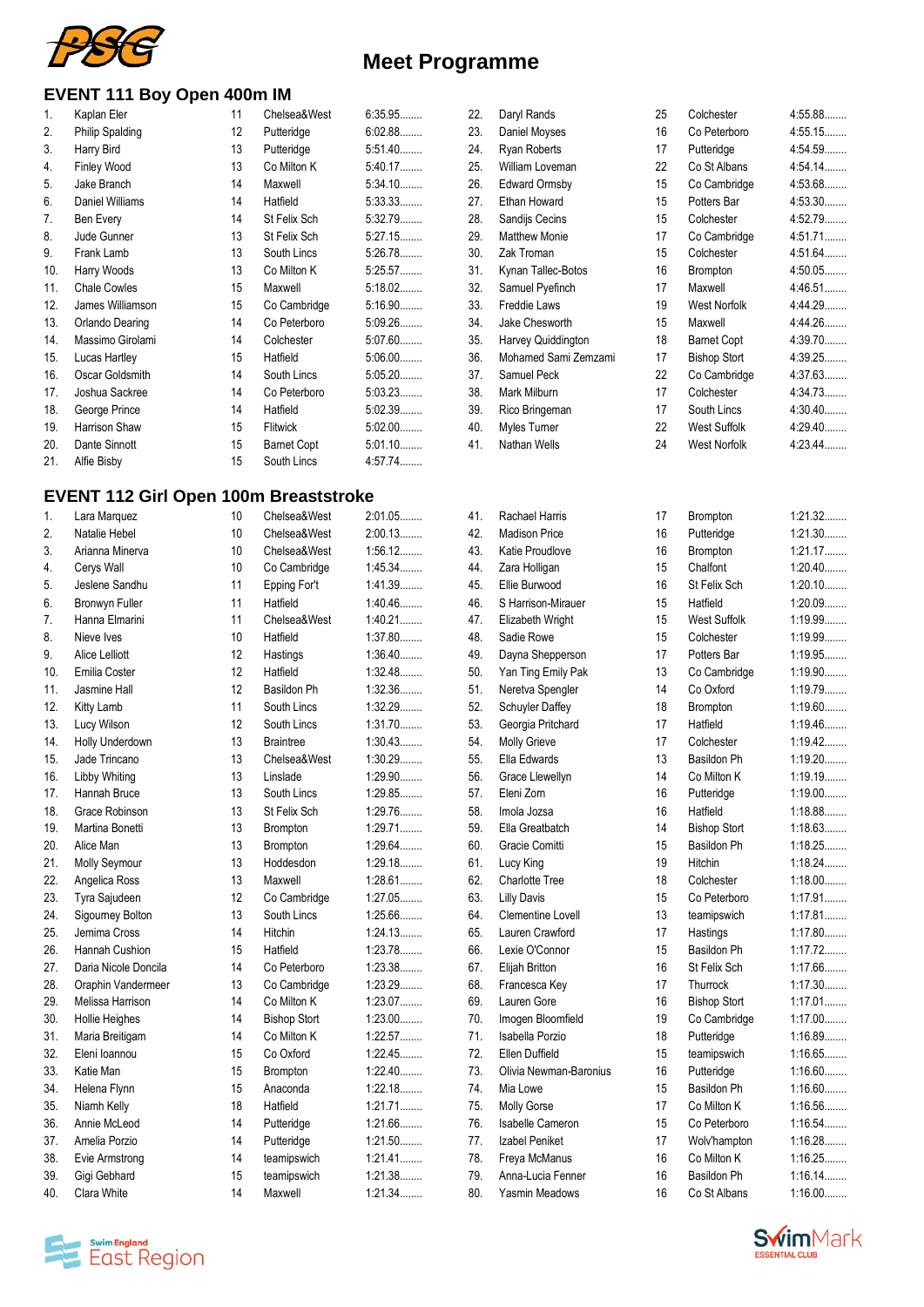

| <b>Chloe Butler</b><br>18<br>St Ives<br>1:15.62<br>91.<br>Danielle Siong<br>Co Milton K<br>81.<br>15<br>1:15.61<br>92.<br>82.<br>17<br>16<br>Georgia Lee<br>Bo Barnsley<br><b>Macy Dexter</b><br>Co Cambridge<br>Alice Green<br>15<br>Hatfield<br>1:15.57<br>93.<br>Charlotte White<br><b>West Suffolk</b><br>83.<br>17<br>Charlotte Sanford<br>1:15.55<br>St Felix Sch<br>84.<br>15<br>St Felix Sch<br>94.<br>Natalie Sanford<br>18<br>15<br>Hatfield<br>1:15.54<br>95.<br><b>Bishop Stort</b><br>85.<br>Megan Gray<br><b>Kirsty Neill</b><br>15<br>86.<br>16<br>1:15.43<br>96.<br>26<br>Matilda Ransome<br>Co Cambridge<br>Sarah O'Brien<br>West Norfolk<br>21<br>18<br>1:15.30<br>97.<br>87.<br>Alice Bayley<br>Anaconda<br>Molly Lee<br>West Norfolk<br>$1:15.01$<br>88.<br>18<br>Colchester<br>98.<br>17<br>Ciara Wookey<br>Georgia Maggs<br>Co Cambridge<br>1:14.37<br>Ela Norton<br>18<br>Hatfield<br>99.<br>Ellisha Cookson<br>18<br>South Lincs<br>89.<br>1:14.15<br>16<br>90.<br>Olivia Cooper<br>Basildon Ph<br><b>EVENT 113 Boy Open 100m Backstroke</b><br>11<br>$1:30.19$<br>Oliver Baskerville<br>Hatfield<br>Mawulinam Ito<br>Co Cambridge<br>52.<br>14<br>1.<br>Zachary Piscopo<br>11<br>Co Peterboro<br>$1:29.80$<br>53.<br>Joe Flowers<br>St Felix Sch<br>2.<br>16<br>11<br>Co Peterboro<br>$1:28.00$<br>54.<br>Alex Sadler<br>3.<br><b>Lleyton Miller</b><br>15<br>South Lincs<br>1:27.30<br>11<br>Chelsea&West<br>55.<br><b>Oliver Smith</b><br>15<br><b>Basildon Ph</b><br>4.<br>Kaplan Eler<br>1:24.36<br>14<br>10<br>Basildon Ph<br>56.<br>5.<br><b>Finley Burford</b><br>Sean Connolly<br>Epping For't<br>1:23.99<br>12<br>57.<br>15<br>6.<br>Alp Kay<br><b>Barnet Copt</b><br>Sandijs Cecins<br>Colchester<br>1:23.76<br>11<br>58.<br>14<br><b>Basildon Ph</b><br>7.<br>Nicolas Venuti<br>Chelsea&West<br>Louis Allen<br>12<br>Chelsea&West<br>1:23.15<br>59.<br>Orlando Dearing<br>14<br>Co Peterboro<br>8.<br>Konstantin Kaemmerer<br>1:22.78<br>12<br><b>Barnet Copt</b><br>60.<br>Jake Moore<br>Potters Bar<br>9.<br>Seth Weerasinghe<br>16<br>Michael Ares<br>11<br>Chelsea&West<br>1:22.67<br>61.<br>Cameron Baddams<br>10.<br>16<br>Wolv'hampton<br>1:21.42<br>62.<br>11<br>South Lincs<br>Kevin Moldovan<br>15<br><b>Harlow Pen</b><br>11.<br>Charlie Bisby<br>1:20.95<br>Rufus Kellie<br>12<br>Hatfield<br>63.<br>Daniel Bourner<br>15<br>Co Milton K<br>12.<br>12<br>1:20.46<br>13.<br>Charlie Birdsall<br>64.<br>Kalaum Corani<br>18<br>Co Cambridge<br>Colchester<br>1:20.07<br>11<br>65.<br>Alfie Creek<br>15<br>14.<br>Joseph BALE<br>Halstead<br>Co Milton K<br>1:19.31<br>Niccolo' Camilotti<br>12<br>Hatfield<br>66.<br>Louis Clark<br>17<br>Hastings<br>15.<br>Lucas Moxon-Booth<br>13<br>1:18.60<br>67.<br>Robert Addis<br>18<br><b>West Norfolk</b><br>16.<br>Flitwick<br>12<br>Co Oxford<br>1:18.12<br>68.<br>Alfie Robinson<br>South Lincs<br>17.<br>Elijah Smith<br>16<br>1:17.51<br>69.<br>18.<br>Kabir Patel<br>13<br>Potters Bar<br>Veer Kassan<br>16<br>Co Milton K<br>1:17.04<br><b>Oliver Robbins</b><br>12<br>Co Oxford<br>70.<br><b>Thomas Davis</b><br>St Ives<br>19.<br>27<br>1:16.77<br>Frank Jacob<br>13<br>Co Cambridge<br>71.<br><b>Charlie Toms</b><br>16<br>20.<br>Maxwell<br>1:16.49<br>72.<br>13<br>16<br>21.<br>Joe Kaye<br><b>Barnet Copt</b><br>Jack MacDonald<br>Putteridge<br>13<br>Basildon Ph<br>1:16.40<br>73.<br>22.<br>Toby Lashmar<br>Jago Derrington<br>16<br><b>Bishop Stort</b><br>12<br>1:16.37<br>23.<br>Michael Gannon<br>Co Oxford<br>74.<br>Ashton Redhead<br>15<br>teamipswich<br>Finlay ROBERTS<br>13<br>1:15.24<br>Co St Albans<br>24.<br>Witham Dolph<br>75.<br><b>Matthew Martin</b><br>17<br>12<br>1:14.81<br>76.<br>25.<br>William Jones<br>teamipswich<br><b>Ryan Coles</b><br>17<br>Daventry<br>1:14.59<br>13<br>Flitwick<br>Joe Overton<br>18<br>26.<br>Daniel De Filippo<br>77.<br>Enfield Sq<br>1:13.90<br><b>Lucius Waite</b><br>12<br>Hastings<br>78.<br>Ryan Wall<br>15<br>Co Cambridge<br>27.<br>1:13.50<br>Aslan Eler<br>14<br>Chelsea&West<br>79.<br>Oliver Sawyer<br>16<br>Co Milton K<br>28.<br>1:13.31<br>29.<br>Brandon MacDonald-Will<br>14<br><b>Bishop Stort</b><br>80.<br>Joseph Kenny<br>17<br>St Felix Sch<br>1:13.08<br>Tyler Jackson<br>Archie Tebbutt<br>12<br>Colchester<br>81.<br>18<br>Harlow Pen<br>30.<br>Adam Hussain<br>1:12.90<br>82.<br>23<br>31.<br>14<br>Putteridge<br>Zack Campbell-Maughan<br>West Norfolk<br>1:12.74<br>83.<br>32.<br>Matteo Monaco<br>13<br>South Lincs<br>Kynan Tallec-Botos<br>16<br>Brompton<br>1:12.41<br>33.<br><b>William East</b><br>14<br>Basildon Ph<br>84.<br>Daniel Dixon<br>17<br>Basildon Ph<br>1:12.25<br>85.<br>17<br>34.<br>Harrison Brook<br>14<br>Colchester<br><b>Matthew Monie</b><br>Co Cambridge<br>1:12.23<br>Monty Salmon<br>Co Oxford<br>86.<br>Adam Frazer<br>16<br>Rushden<br>35.<br>14<br>1:11.50<br>Hailsham<br>36.<br>Rufus Carr<br>14<br>St Felix Sch<br>87.<br>Benjamin Shorthouse<br>17<br>Jake Branch<br>Maxwell<br>1:10.52<br>88.<br>37.<br>14<br>Mehmet Zeren<br>16<br>Brompton<br>1:10.10<br>89.<br>Yann Divet<br>38.<br>Charlie Mulholland<br>15<br>Putteridge<br>19<br>Co Cambridge<br><b>Rufus Bennett</b><br>Co Peterboro<br>1:08.86<br>90.<br>Kieran Birkett<br>Co St Albans<br>39.<br>14<br>17<br>Alfie Toms<br>13<br>1:08.54<br>91.<br>40.<br>Maxwell<br>Laurence Seymour<br>18<br><b>Brighton</b><br>Benjamin Guthrie<br>Co Milton K<br>1:08.45<br>92.<br>15<br>Myles Turner<br>22<br><b>West Suffolk</b><br>41.<br>1:08.42<br>Hatfield<br>93.<br>Matthew Baker<br>16<br>West Suffolk<br>42.<br>Hugo Raubitschek-Smith<br>14<br>$1:08.02$<br>Oliver Sorrell<br>15<br>94.<br>Jack Hill<br>17<br>Linslade<br>43.<br>South Lincs<br>1:07.91<br>Samuel Jeffrey<br>15<br>Hatfield<br>95.<br>Oskar Soulas<br>21<br>Enfield Sq<br>44.<br>1:07.05<br>96.<br>Ethan Thorpe<br>13<br>Basildon Ph<br>Jake Acton<br>17<br><b>Brighton</b><br>45.<br>Michael Cabero Alonso<br>1:06.63<br>Fabian Brudnicki<br>15<br>Co Milton K<br>97.<br>18<br>Co Peterboro<br>46.<br>1:06.61<br>98.<br>Co Oxford<br>Alfie Bisby<br>15<br>South Lincs<br><b>William Ellis</b><br>19<br>47.<br>1:06.58<br>99.<br>24<br>48.<br>James Williamson<br>15<br>Co Cambridge<br>Nathan Wells<br>West Norfolk<br>1:06.33<br>Albert Orley<br>14<br><b>Braintree</b><br>100.<br>Marin De Villard<br>17<br>St Felix Sch<br>49.<br>1:06.29<br>Jacob Hayes<br>15<br><b>Bishop Stort</b><br>Jack Skerry<br>18<br>New Hall<br>101.<br>50. |     |               |    |          |         |      |                 |    |          |                    |
|---------------------------------------------------------------------------------------------------------------------------------------------------------------------------------------------------------------------------------------------------------------------------------------------------------------------------------------------------------------------------------------------------------------------------------------------------------------------------------------------------------------------------------------------------------------------------------------------------------------------------------------------------------------------------------------------------------------------------------------------------------------------------------------------------------------------------------------------------------------------------------------------------------------------------------------------------------------------------------------------------------------------------------------------------------------------------------------------------------------------------------------------------------------------------------------------------------------------------------------------------------------------------------------------------------------------------------------------------------------------------------------------------------------------------------------------------------------------------------------------------------------------------------------------------------------------------------------------------------------------------------------------------------------------------------------------------------------------------------------------------------------------------------------------------------------------------------------------------------------------------------------------------------------------------------------------------------------------------------------------------------------------------------------------------------------------------------------------------------------------------------------------------------------------------------------------------------------------------------------------------------------------------------------------------------------------------------------------------------------------------------------------------------------------------------------------------------------------------------------------------------------------------------------------------------------------------------------------------------------------------------------------------------------------------------------------------------------------------------------------------------------------------------------------------------------------------------------------------------------------------------------------------------------------------------------------------------------------------------------------------------------------------------------------------------------------------------------------------------------------------------------------------------------------------------------------------------------------------------------------------------------------------------------------------------------------------------------------------------------------------------------------------------------------------------------------------------------------------------------------------------------------------------------------------------------------------------------------------------------------------------------------------------------------------------------------------------------------------------------------------------------------------------------------------------------------------------------------------------------------------------------------------------------------------------------------------------------------------------------------------------------------------------------------------------------------------------------------------------------------------------------------------------------------------------------------------------------------------------------------------------------------------------------------------------------------------------------------------------------------------------------------------------------------------------------------------------------------------------------------------------------------------------------------------------------------------------------------------------------------------------------------------------------------------------------------------------------------------------------------------------------------------------------------------------------------------------------------------------------------------------------------------------------------------------------------------------------------------------------------------------------------------------------------------------------------------------------------------------------------------------------------------------------------------------------------------------------------------------------------------------------------------------------------------------------------------------------------------------------------------------------------------------------------------------------------------------------------------------------------------------------------------------------------------------------------------------------------------------------------------------------------------------------------------------------------------------------------------------------------------------------------------------------------------------------------------------------------------------------------------------------------------------------------------------------------------------------------------------------------------------------------------------------------------------------------------------------------------------------------------------------------------------------------------------------------------------------------------------------------------------------------------------------------------------------------------------------------------------------------------------------------------------------------------------------------------------------------------------------------|-----|---------------|----|----------|---------|------|-----------------|----|----------|--------------------|
|                                                                                                                                                                                                                                                                                                                                                                                                                                                                                                                                                                                                                                                                                                                                                                                                                                                                                                                                                                                                                                                                                                                                                                                                                                                                                                                                                                                                                                                                                                                                                                                                                                                                                                                                                                                                                                                                                                                                                                                                                                                                                                                                                                                                                                                                                                                                                                                                                                                                                                                                                                                                                                                                                                                                                                                                                                                                                                                                                                                                                                                                                                                                                                                                                                                                                                                                                                                                                                                                                                                                                                                                                                                                                                                                                                                                                                                                                                                                                                                                                                                                                                                                                                                                                                                                                                                                                                                                                                                                                                                                                                                                                                                                                                                                                                                                                                                                                                                                                                                                                                                                                                                                                                                                                                                                                                                                                                                                                                                                                                                                                                                                                                                                                                                                                                                                                                                                                                                                                                                                                                                                                                                                                                                                                                                                                                                                                                                                                                                                                             |     |               |    |          |         |      |                 |    |          | 1:14.13            |
|                                                                                                                                                                                                                                                                                                                                                                                                                                                                                                                                                                                                                                                                                                                                                                                                                                                                                                                                                                                                                                                                                                                                                                                                                                                                                                                                                                                                                                                                                                                                                                                                                                                                                                                                                                                                                                                                                                                                                                                                                                                                                                                                                                                                                                                                                                                                                                                                                                                                                                                                                                                                                                                                                                                                                                                                                                                                                                                                                                                                                                                                                                                                                                                                                                                                                                                                                                                                                                                                                                                                                                                                                                                                                                                                                                                                                                                                                                                                                                                                                                                                                                                                                                                                                                                                                                                                                                                                                                                                                                                                                                                                                                                                                                                                                                                                                                                                                                                                                                                                                                                                                                                                                                                                                                                                                                                                                                                                                                                                                                                                                                                                                                                                                                                                                                                                                                                                                                                                                                                                                                                                                                                                                                                                                                                                                                                                                                                                                                                                                             |     |               |    |          |         |      |                 |    |          | 1:13.99            |
|                                                                                                                                                                                                                                                                                                                                                                                                                                                                                                                                                                                                                                                                                                                                                                                                                                                                                                                                                                                                                                                                                                                                                                                                                                                                                                                                                                                                                                                                                                                                                                                                                                                                                                                                                                                                                                                                                                                                                                                                                                                                                                                                                                                                                                                                                                                                                                                                                                                                                                                                                                                                                                                                                                                                                                                                                                                                                                                                                                                                                                                                                                                                                                                                                                                                                                                                                                                                                                                                                                                                                                                                                                                                                                                                                                                                                                                                                                                                                                                                                                                                                                                                                                                                                                                                                                                                                                                                                                                                                                                                                                                                                                                                                                                                                                                                                                                                                                                                                                                                                                                                                                                                                                                                                                                                                                                                                                                                                                                                                                                                                                                                                                                                                                                                                                                                                                                                                                                                                                                                                                                                                                                                                                                                                                                                                                                                                                                                                                                                                             |     |               |    |          |         |      |                 |    |          | 1:13.96            |
|                                                                                                                                                                                                                                                                                                                                                                                                                                                                                                                                                                                                                                                                                                                                                                                                                                                                                                                                                                                                                                                                                                                                                                                                                                                                                                                                                                                                                                                                                                                                                                                                                                                                                                                                                                                                                                                                                                                                                                                                                                                                                                                                                                                                                                                                                                                                                                                                                                                                                                                                                                                                                                                                                                                                                                                                                                                                                                                                                                                                                                                                                                                                                                                                                                                                                                                                                                                                                                                                                                                                                                                                                                                                                                                                                                                                                                                                                                                                                                                                                                                                                                                                                                                                                                                                                                                                                                                                                                                                                                                                                                                                                                                                                                                                                                                                                                                                                                                                                                                                                                                                                                                                                                                                                                                                                                                                                                                                                                                                                                                                                                                                                                                                                                                                                                                                                                                                                                                                                                                                                                                                                                                                                                                                                                                                                                                                                                                                                                                                                             |     |               |    |          |         |      |                 |    |          | 1:13.87            |
|                                                                                                                                                                                                                                                                                                                                                                                                                                                                                                                                                                                                                                                                                                                                                                                                                                                                                                                                                                                                                                                                                                                                                                                                                                                                                                                                                                                                                                                                                                                                                                                                                                                                                                                                                                                                                                                                                                                                                                                                                                                                                                                                                                                                                                                                                                                                                                                                                                                                                                                                                                                                                                                                                                                                                                                                                                                                                                                                                                                                                                                                                                                                                                                                                                                                                                                                                                                                                                                                                                                                                                                                                                                                                                                                                                                                                                                                                                                                                                                                                                                                                                                                                                                                                                                                                                                                                                                                                                                                                                                                                                                                                                                                                                                                                                                                                                                                                                                                                                                                                                                                                                                                                                                                                                                                                                                                                                                                                                                                                                                                                                                                                                                                                                                                                                                                                                                                                                                                                                                                                                                                                                                                                                                                                                                                                                                                                                                                                                                                                             |     |               |    |          |         |      |                 |    |          | 1:12.97            |
|                                                                                                                                                                                                                                                                                                                                                                                                                                                                                                                                                                                                                                                                                                                                                                                                                                                                                                                                                                                                                                                                                                                                                                                                                                                                                                                                                                                                                                                                                                                                                                                                                                                                                                                                                                                                                                                                                                                                                                                                                                                                                                                                                                                                                                                                                                                                                                                                                                                                                                                                                                                                                                                                                                                                                                                                                                                                                                                                                                                                                                                                                                                                                                                                                                                                                                                                                                                                                                                                                                                                                                                                                                                                                                                                                                                                                                                                                                                                                                                                                                                                                                                                                                                                                                                                                                                                                                                                                                                                                                                                                                                                                                                                                                                                                                                                                                                                                                                                                                                                                                                                                                                                                                                                                                                                                                                                                                                                                                                                                                                                                                                                                                                                                                                                                                                                                                                                                                                                                                                                                                                                                                                                                                                                                                                                                                                                                                                                                                                                                             |     |               |    |          |         |      |                 |    |          | 1:12.60            |
|                                                                                                                                                                                                                                                                                                                                                                                                                                                                                                                                                                                                                                                                                                                                                                                                                                                                                                                                                                                                                                                                                                                                                                                                                                                                                                                                                                                                                                                                                                                                                                                                                                                                                                                                                                                                                                                                                                                                                                                                                                                                                                                                                                                                                                                                                                                                                                                                                                                                                                                                                                                                                                                                                                                                                                                                                                                                                                                                                                                                                                                                                                                                                                                                                                                                                                                                                                                                                                                                                                                                                                                                                                                                                                                                                                                                                                                                                                                                                                                                                                                                                                                                                                                                                                                                                                                                                                                                                                                                                                                                                                                                                                                                                                                                                                                                                                                                                                                                                                                                                                                                                                                                                                                                                                                                                                                                                                                                                                                                                                                                                                                                                                                                                                                                                                                                                                                                                                                                                                                                                                                                                                                                                                                                                                                                                                                                                                                                                                                                                             |     |               |    |          |         |      |                 |    |          | 1:12.10            |
|                                                                                                                                                                                                                                                                                                                                                                                                                                                                                                                                                                                                                                                                                                                                                                                                                                                                                                                                                                                                                                                                                                                                                                                                                                                                                                                                                                                                                                                                                                                                                                                                                                                                                                                                                                                                                                                                                                                                                                                                                                                                                                                                                                                                                                                                                                                                                                                                                                                                                                                                                                                                                                                                                                                                                                                                                                                                                                                                                                                                                                                                                                                                                                                                                                                                                                                                                                                                                                                                                                                                                                                                                                                                                                                                                                                                                                                                                                                                                                                                                                                                                                                                                                                                                                                                                                                                                                                                                                                                                                                                                                                                                                                                                                                                                                                                                                                                                                                                                                                                                                                                                                                                                                                                                                                                                                                                                                                                                                                                                                                                                                                                                                                                                                                                                                                                                                                                                                                                                                                                                                                                                                                                                                                                                                                                                                                                                                                                                                                                                             |     |               |    |          |         |      |                 |    |          | 1:11.89            |
|                                                                                                                                                                                                                                                                                                                                                                                                                                                                                                                                                                                                                                                                                                                                                                                                                                                                                                                                                                                                                                                                                                                                                                                                                                                                                                                                                                                                                                                                                                                                                                                                                                                                                                                                                                                                                                                                                                                                                                                                                                                                                                                                                                                                                                                                                                                                                                                                                                                                                                                                                                                                                                                                                                                                                                                                                                                                                                                                                                                                                                                                                                                                                                                                                                                                                                                                                                                                                                                                                                                                                                                                                                                                                                                                                                                                                                                                                                                                                                                                                                                                                                                                                                                                                                                                                                                                                                                                                                                                                                                                                                                                                                                                                                                                                                                                                                                                                                                                                                                                                                                                                                                                                                                                                                                                                                                                                                                                                                                                                                                                                                                                                                                                                                                                                                                                                                                                                                                                                                                                                                                                                                                                                                                                                                                                                                                                                                                                                                                                                             |     |               |    |          |         |      |                 |    |          | 1:11.25            |
|                                                                                                                                                                                                                                                                                                                                                                                                                                                                                                                                                                                                                                                                                                                                                                                                                                                                                                                                                                                                                                                                                                                                                                                                                                                                                                                                                                                                                                                                                                                                                                                                                                                                                                                                                                                                                                                                                                                                                                                                                                                                                                                                                                                                                                                                                                                                                                                                                                                                                                                                                                                                                                                                                                                                                                                                                                                                                                                                                                                                                                                                                                                                                                                                                                                                                                                                                                                                                                                                                                                                                                                                                                                                                                                                                                                                                                                                                                                                                                                                                                                                                                                                                                                                                                                                                                                                                                                                                                                                                                                                                                                                                                                                                                                                                                                                                                                                                                                                                                                                                                                                                                                                                                                                                                                                                                                                                                                                                                                                                                                                                                                                                                                                                                                                                                                                                                                                                                                                                                                                                                                                                                                                                                                                                                                                                                                                                                                                                                                                                             |     |               |    |          |         |      |                 |    |          |                    |
|                                                                                                                                                                                                                                                                                                                                                                                                                                                                                                                                                                                                                                                                                                                                                                                                                                                                                                                                                                                                                                                                                                                                                                                                                                                                                                                                                                                                                                                                                                                                                                                                                                                                                                                                                                                                                                                                                                                                                                                                                                                                                                                                                                                                                                                                                                                                                                                                                                                                                                                                                                                                                                                                                                                                                                                                                                                                                                                                                                                                                                                                                                                                                                                                                                                                                                                                                                                                                                                                                                                                                                                                                                                                                                                                                                                                                                                                                                                                                                                                                                                                                                                                                                                                                                                                                                                                                                                                                                                                                                                                                                                                                                                                                                                                                                                                                                                                                                                                                                                                                                                                                                                                                                                                                                                                                                                                                                                                                                                                                                                                                                                                                                                                                                                                                                                                                                                                                                                                                                                                                                                                                                                                                                                                                                                                                                                                                                                                                                                                                             |     |               |    |          |         |      |                 |    |          |                    |
|                                                                                                                                                                                                                                                                                                                                                                                                                                                                                                                                                                                                                                                                                                                                                                                                                                                                                                                                                                                                                                                                                                                                                                                                                                                                                                                                                                                                                                                                                                                                                                                                                                                                                                                                                                                                                                                                                                                                                                                                                                                                                                                                                                                                                                                                                                                                                                                                                                                                                                                                                                                                                                                                                                                                                                                                                                                                                                                                                                                                                                                                                                                                                                                                                                                                                                                                                                                                                                                                                                                                                                                                                                                                                                                                                                                                                                                                                                                                                                                                                                                                                                                                                                                                                                                                                                                                                                                                                                                                                                                                                                                                                                                                                                                                                                                                                                                                                                                                                                                                                                                                                                                                                                                                                                                                                                                                                                                                                                                                                                                                                                                                                                                                                                                                                                                                                                                                                                                                                                                                                                                                                                                                                                                                                                                                                                                                                                                                                                                                                             |     |               |    |          |         |      |                 |    |          | 1:06.03            |
|                                                                                                                                                                                                                                                                                                                                                                                                                                                                                                                                                                                                                                                                                                                                                                                                                                                                                                                                                                                                                                                                                                                                                                                                                                                                                                                                                                                                                                                                                                                                                                                                                                                                                                                                                                                                                                                                                                                                                                                                                                                                                                                                                                                                                                                                                                                                                                                                                                                                                                                                                                                                                                                                                                                                                                                                                                                                                                                                                                                                                                                                                                                                                                                                                                                                                                                                                                                                                                                                                                                                                                                                                                                                                                                                                                                                                                                                                                                                                                                                                                                                                                                                                                                                                                                                                                                                                                                                                                                                                                                                                                                                                                                                                                                                                                                                                                                                                                                                                                                                                                                                                                                                                                                                                                                                                                                                                                                                                                                                                                                                                                                                                                                                                                                                                                                                                                                                                                                                                                                                                                                                                                                                                                                                                                                                                                                                                                                                                                                                                             |     |               |    |          |         |      |                 |    |          | 1:05.78            |
|                                                                                                                                                                                                                                                                                                                                                                                                                                                                                                                                                                                                                                                                                                                                                                                                                                                                                                                                                                                                                                                                                                                                                                                                                                                                                                                                                                                                                                                                                                                                                                                                                                                                                                                                                                                                                                                                                                                                                                                                                                                                                                                                                                                                                                                                                                                                                                                                                                                                                                                                                                                                                                                                                                                                                                                                                                                                                                                                                                                                                                                                                                                                                                                                                                                                                                                                                                                                                                                                                                                                                                                                                                                                                                                                                                                                                                                                                                                                                                                                                                                                                                                                                                                                                                                                                                                                                                                                                                                                                                                                                                                                                                                                                                                                                                                                                                                                                                                                                                                                                                                                                                                                                                                                                                                                                                                                                                                                                                                                                                                                                                                                                                                                                                                                                                                                                                                                                                                                                                                                                                                                                                                                                                                                                                                                                                                                                                                                                                                                                             |     |               |    |          |         |      |                 |    |          | 1:05.76            |
|                                                                                                                                                                                                                                                                                                                                                                                                                                                                                                                                                                                                                                                                                                                                                                                                                                                                                                                                                                                                                                                                                                                                                                                                                                                                                                                                                                                                                                                                                                                                                                                                                                                                                                                                                                                                                                                                                                                                                                                                                                                                                                                                                                                                                                                                                                                                                                                                                                                                                                                                                                                                                                                                                                                                                                                                                                                                                                                                                                                                                                                                                                                                                                                                                                                                                                                                                                                                                                                                                                                                                                                                                                                                                                                                                                                                                                                                                                                                                                                                                                                                                                                                                                                                                                                                                                                                                                                                                                                                                                                                                                                                                                                                                                                                                                                                                                                                                                                                                                                                                                                                                                                                                                                                                                                                                                                                                                                                                                                                                                                                                                                                                                                                                                                                                                                                                                                                                                                                                                                                                                                                                                                                                                                                                                                                                                                                                                                                                                                                                             |     |               |    |          |         |      |                 |    |          | 1:05.64            |
|                                                                                                                                                                                                                                                                                                                                                                                                                                                                                                                                                                                                                                                                                                                                                                                                                                                                                                                                                                                                                                                                                                                                                                                                                                                                                                                                                                                                                                                                                                                                                                                                                                                                                                                                                                                                                                                                                                                                                                                                                                                                                                                                                                                                                                                                                                                                                                                                                                                                                                                                                                                                                                                                                                                                                                                                                                                                                                                                                                                                                                                                                                                                                                                                                                                                                                                                                                                                                                                                                                                                                                                                                                                                                                                                                                                                                                                                                                                                                                                                                                                                                                                                                                                                                                                                                                                                                                                                                                                                                                                                                                                                                                                                                                                                                                                                                                                                                                                                                                                                                                                                                                                                                                                                                                                                                                                                                                                                                                                                                                                                                                                                                                                                                                                                                                                                                                                                                                                                                                                                                                                                                                                                                                                                                                                                                                                                                                                                                                                                                             |     |               |    |          |         |      |                 |    |          | 1:05.16            |
|                                                                                                                                                                                                                                                                                                                                                                                                                                                                                                                                                                                                                                                                                                                                                                                                                                                                                                                                                                                                                                                                                                                                                                                                                                                                                                                                                                                                                                                                                                                                                                                                                                                                                                                                                                                                                                                                                                                                                                                                                                                                                                                                                                                                                                                                                                                                                                                                                                                                                                                                                                                                                                                                                                                                                                                                                                                                                                                                                                                                                                                                                                                                                                                                                                                                                                                                                                                                                                                                                                                                                                                                                                                                                                                                                                                                                                                                                                                                                                                                                                                                                                                                                                                                                                                                                                                                                                                                                                                                                                                                                                                                                                                                                                                                                                                                                                                                                                                                                                                                                                                                                                                                                                                                                                                                                                                                                                                                                                                                                                                                                                                                                                                                                                                                                                                                                                                                                                                                                                                                                                                                                                                                                                                                                                                                                                                                                                                                                                                                                             |     |               |    |          |         |      |                 |    |          | 1:04.94            |
|                                                                                                                                                                                                                                                                                                                                                                                                                                                                                                                                                                                                                                                                                                                                                                                                                                                                                                                                                                                                                                                                                                                                                                                                                                                                                                                                                                                                                                                                                                                                                                                                                                                                                                                                                                                                                                                                                                                                                                                                                                                                                                                                                                                                                                                                                                                                                                                                                                                                                                                                                                                                                                                                                                                                                                                                                                                                                                                                                                                                                                                                                                                                                                                                                                                                                                                                                                                                                                                                                                                                                                                                                                                                                                                                                                                                                                                                                                                                                                                                                                                                                                                                                                                                                                                                                                                                                                                                                                                                                                                                                                                                                                                                                                                                                                                                                                                                                                                                                                                                                                                                                                                                                                                                                                                                                                                                                                                                                                                                                                                                                                                                                                                                                                                                                                                                                                                                                                                                                                                                                                                                                                                                                                                                                                                                                                                                                                                                                                                                                             |     |               |    |          |         |      |                 |    |          | 1:04.82            |
|                                                                                                                                                                                                                                                                                                                                                                                                                                                                                                                                                                                                                                                                                                                                                                                                                                                                                                                                                                                                                                                                                                                                                                                                                                                                                                                                                                                                                                                                                                                                                                                                                                                                                                                                                                                                                                                                                                                                                                                                                                                                                                                                                                                                                                                                                                                                                                                                                                                                                                                                                                                                                                                                                                                                                                                                                                                                                                                                                                                                                                                                                                                                                                                                                                                                                                                                                                                                                                                                                                                                                                                                                                                                                                                                                                                                                                                                                                                                                                                                                                                                                                                                                                                                                                                                                                                                                                                                                                                                                                                                                                                                                                                                                                                                                                                                                                                                                                                                                                                                                                                                                                                                                                                                                                                                                                                                                                                                                                                                                                                                                                                                                                                                                                                                                                                                                                                                                                                                                                                                                                                                                                                                                                                                                                                                                                                                                                                                                                                                                             |     |               |    |          |         |      |                 |    |          | 1:04.75            |
|                                                                                                                                                                                                                                                                                                                                                                                                                                                                                                                                                                                                                                                                                                                                                                                                                                                                                                                                                                                                                                                                                                                                                                                                                                                                                                                                                                                                                                                                                                                                                                                                                                                                                                                                                                                                                                                                                                                                                                                                                                                                                                                                                                                                                                                                                                                                                                                                                                                                                                                                                                                                                                                                                                                                                                                                                                                                                                                                                                                                                                                                                                                                                                                                                                                                                                                                                                                                                                                                                                                                                                                                                                                                                                                                                                                                                                                                                                                                                                                                                                                                                                                                                                                                                                                                                                                                                                                                                                                                                                                                                                                                                                                                                                                                                                                                                                                                                                                                                                                                                                                                                                                                                                                                                                                                                                                                                                                                                                                                                                                                                                                                                                                                                                                                                                                                                                                                                                                                                                                                                                                                                                                                                                                                                                                                                                                                                                                                                                                                                             |     |               |    |          |         |      |                 |    |          | 1:04.62            |
|                                                                                                                                                                                                                                                                                                                                                                                                                                                                                                                                                                                                                                                                                                                                                                                                                                                                                                                                                                                                                                                                                                                                                                                                                                                                                                                                                                                                                                                                                                                                                                                                                                                                                                                                                                                                                                                                                                                                                                                                                                                                                                                                                                                                                                                                                                                                                                                                                                                                                                                                                                                                                                                                                                                                                                                                                                                                                                                                                                                                                                                                                                                                                                                                                                                                                                                                                                                                                                                                                                                                                                                                                                                                                                                                                                                                                                                                                                                                                                                                                                                                                                                                                                                                                                                                                                                                                                                                                                                                                                                                                                                                                                                                                                                                                                                                                                                                                                                                                                                                                                                                                                                                                                                                                                                                                                                                                                                                                                                                                                                                                                                                                                                                                                                                                                                                                                                                                                                                                                                                                                                                                                                                                                                                                                                                                                                                                                                                                                                                                             |     |               |    |          |         |      |                 |    |          | 1:04.46            |
|                                                                                                                                                                                                                                                                                                                                                                                                                                                                                                                                                                                                                                                                                                                                                                                                                                                                                                                                                                                                                                                                                                                                                                                                                                                                                                                                                                                                                                                                                                                                                                                                                                                                                                                                                                                                                                                                                                                                                                                                                                                                                                                                                                                                                                                                                                                                                                                                                                                                                                                                                                                                                                                                                                                                                                                                                                                                                                                                                                                                                                                                                                                                                                                                                                                                                                                                                                                                                                                                                                                                                                                                                                                                                                                                                                                                                                                                                                                                                                                                                                                                                                                                                                                                                                                                                                                                                                                                                                                                                                                                                                                                                                                                                                                                                                                                                                                                                                                                                                                                                                                                                                                                                                                                                                                                                                                                                                                                                                                                                                                                                                                                                                                                                                                                                                                                                                                                                                                                                                                                                                                                                                                                                                                                                                                                                                                                                                                                                                                                                             |     |               |    |          |         |      |                 |    |          | 1:04.39            |
|                                                                                                                                                                                                                                                                                                                                                                                                                                                                                                                                                                                                                                                                                                                                                                                                                                                                                                                                                                                                                                                                                                                                                                                                                                                                                                                                                                                                                                                                                                                                                                                                                                                                                                                                                                                                                                                                                                                                                                                                                                                                                                                                                                                                                                                                                                                                                                                                                                                                                                                                                                                                                                                                                                                                                                                                                                                                                                                                                                                                                                                                                                                                                                                                                                                                                                                                                                                                                                                                                                                                                                                                                                                                                                                                                                                                                                                                                                                                                                                                                                                                                                                                                                                                                                                                                                                                                                                                                                                                                                                                                                                                                                                                                                                                                                                                                                                                                                                                                                                                                                                                                                                                                                                                                                                                                                                                                                                                                                                                                                                                                                                                                                                                                                                                                                                                                                                                                                                                                                                                                                                                                                                                                                                                                                                                                                                                                                                                                                                                                             |     |               |    |          |         |      |                 |    |          | 1:04.31            |
|                                                                                                                                                                                                                                                                                                                                                                                                                                                                                                                                                                                                                                                                                                                                                                                                                                                                                                                                                                                                                                                                                                                                                                                                                                                                                                                                                                                                                                                                                                                                                                                                                                                                                                                                                                                                                                                                                                                                                                                                                                                                                                                                                                                                                                                                                                                                                                                                                                                                                                                                                                                                                                                                                                                                                                                                                                                                                                                                                                                                                                                                                                                                                                                                                                                                                                                                                                                                                                                                                                                                                                                                                                                                                                                                                                                                                                                                                                                                                                                                                                                                                                                                                                                                                                                                                                                                                                                                                                                                                                                                                                                                                                                                                                                                                                                                                                                                                                                                                                                                                                                                                                                                                                                                                                                                                                                                                                                                                                                                                                                                                                                                                                                                                                                                                                                                                                                                                                                                                                                                                                                                                                                                                                                                                                                                                                                                                                                                                                                                                             |     |               |    |          |         |      |                 |    |          | 1:04.25            |
|                                                                                                                                                                                                                                                                                                                                                                                                                                                                                                                                                                                                                                                                                                                                                                                                                                                                                                                                                                                                                                                                                                                                                                                                                                                                                                                                                                                                                                                                                                                                                                                                                                                                                                                                                                                                                                                                                                                                                                                                                                                                                                                                                                                                                                                                                                                                                                                                                                                                                                                                                                                                                                                                                                                                                                                                                                                                                                                                                                                                                                                                                                                                                                                                                                                                                                                                                                                                                                                                                                                                                                                                                                                                                                                                                                                                                                                                                                                                                                                                                                                                                                                                                                                                                                                                                                                                                                                                                                                                                                                                                                                                                                                                                                                                                                                                                                                                                                                                                                                                                                                                                                                                                                                                                                                                                                                                                                                                                                                                                                                                                                                                                                                                                                                                                                                                                                                                                                                                                                                                                                                                                                                                                                                                                                                                                                                                                                                                                                                                                             |     |               |    |          |         |      |                 |    |          | $1:04.11$          |
|                                                                                                                                                                                                                                                                                                                                                                                                                                                                                                                                                                                                                                                                                                                                                                                                                                                                                                                                                                                                                                                                                                                                                                                                                                                                                                                                                                                                                                                                                                                                                                                                                                                                                                                                                                                                                                                                                                                                                                                                                                                                                                                                                                                                                                                                                                                                                                                                                                                                                                                                                                                                                                                                                                                                                                                                                                                                                                                                                                                                                                                                                                                                                                                                                                                                                                                                                                                                                                                                                                                                                                                                                                                                                                                                                                                                                                                                                                                                                                                                                                                                                                                                                                                                                                                                                                                                                                                                                                                                                                                                                                                                                                                                                                                                                                                                                                                                                                                                                                                                                                                                                                                                                                                                                                                                                                                                                                                                                                                                                                                                                                                                                                                                                                                                                                                                                                                                                                                                                                                                                                                                                                                                                                                                                                                                                                                                                                                                                                                                                             |     |               |    |          |         |      |                 |    |          | $1:04.00$          |
|                                                                                                                                                                                                                                                                                                                                                                                                                                                                                                                                                                                                                                                                                                                                                                                                                                                                                                                                                                                                                                                                                                                                                                                                                                                                                                                                                                                                                                                                                                                                                                                                                                                                                                                                                                                                                                                                                                                                                                                                                                                                                                                                                                                                                                                                                                                                                                                                                                                                                                                                                                                                                                                                                                                                                                                                                                                                                                                                                                                                                                                                                                                                                                                                                                                                                                                                                                                                                                                                                                                                                                                                                                                                                                                                                                                                                                                                                                                                                                                                                                                                                                                                                                                                                                                                                                                                                                                                                                                                                                                                                                                                                                                                                                                                                                                                                                                                                                                                                                                                                                                                                                                                                                                                                                                                                                                                                                                                                                                                                                                                                                                                                                                                                                                                                                                                                                                                                                                                                                                                                                                                                                                                                                                                                                                                                                                                                                                                                                                                                             |     |               |    |          |         |      |                 |    |          | 1:03.76            |
|                                                                                                                                                                                                                                                                                                                                                                                                                                                                                                                                                                                                                                                                                                                                                                                                                                                                                                                                                                                                                                                                                                                                                                                                                                                                                                                                                                                                                                                                                                                                                                                                                                                                                                                                                                                                                                                                                                                                                                                                                                                                                                                                                                                                                                                                                                                                                                                                                                                                                                                                                                                                                                                                                                                                                                                                                                                                                                                                                                                                                                                                                                                                                                                                                                                                                                                                                                                                                                                                                                                                                                                                                                                                                                                                                                                                                                                                                                                                                                                                                                                                                                                                                                                                                                                                                                                                                                                                                                                                                                                                                                                                                                                                                                                                                                                                                                                                                                                                                                                                                                                                                                                                                                                                                                                                                                                                                                                                                                                                                                                                                                                                                                                                                                                                                                                                                                                                                                                                                                                                                                                                                                                                                                                                                                                                                                                                                                                                                                                                                             |     |               |    |          |         |      |                 |    |          | 1:03.65            |
|                                                                                                                                                                                                                                                                                                                                                                                                                                                                                                                                                                                                                                                                                                                                                                                                                                                                                                                                                                                                                                                                                                                                                                                                                                                                                                                                                                                                                                                                                                                                                                                                                                                                                                                                                                                                                                                                                                                                                                                                                                                                                                                                                                                                                                                                                                                                                                                                                                                                                                                                                                                                                                                                                                                                                                                                                                                                                                                                                                                                                                                                                                                                                                                                                                                                                                                                                                                                                                                                                                                                                                                                                                                                                                                                                                                                                                                                                                                                                                                                                                                                                                                                                                                                                                                                                                                                                                                                                                                                                                                                                                                                                                                                                                                                                                                                                                                                                                                                                                                                                                                                                                                                                                                                                                                                                                                                                                                                                                                                                                                                                                                                                                                                                                                                                                                                                                                                                                                                                                                                                                                                                                                                                                                                                                                                                                                                                                                                                                                                                             |     |               |    |          |         |      |                 |    |          | 1:03.57            |
|                                                                                                                                                                                                                                                                                                                                                                                                                                                                                                                                                                                                                                                                                                                                                                                                                                                                                                                                                                                                                                                                                                                                                                                                                                                                                                                                                                                                                                                                                                                                                                                                                                                                                                                                                                                                                                                                                                                                                                                                                                                                                                                                                                                                                                                                                                                                                                                                                                                                                                                                                                                                                                                                                                                                                                                                                                                                                                                                                                                                                                                                                                                                                                                                                                                                                                                                                                                                                                                                                                                                                                                                                                                                                                                                                                                                                                                                                                                                                                                                                                                                                                                                                                                                                                                                                                                                                                                                                                                                                                                                                                                                                                                                                                                                                                                                                                                                                                                                                                                                                                                                                                                                                                                                                                                                                                                                                                                                                                                                                                                                                                                                                                                                                                                                                                                                                                                                                                                                                                                                                                                                                                                                                                                                                                                                                                                                                                                                                                                                                             |     |               |    |          |         |      |                 |    |          | 1:03.04            |
|                                                                                                                                                                                                                                                                                                                                                                                                                                                                                                                                                                                                                                                                                                                                                                                                                                                                                                                                                                                                                                                                                                                                                                                                                                                                                                                                                                                                                                                                                                                                                                                                                                                                                                                                                                                                                                                                                                                                                                                                                                                                                                                                                                                                                                                                                                                                                                                                                                                                                                                                                                                                                                                                                                                                                                                                                                                                                                                                                                                                                                                                                                                                                                                                                                                                                                                                                                                                                                                                                                                                                                                                                                                                                                                                                                                                                                                                                                                                                                                                                                                                                                                                                                                                                                                                                                                                                                                                                                                                                                                                                                                                                                                                                                                                                                                                                                                                                                                                                                                                                                                                                                                                                                                                                                                                                                                                                                                                                                                                                                                                                                                                                                                                                                                                                                                                                                                                                                                                                                                                                                                                                                                                                                                                                                                                                                                                                                                                                                                                                             |     |               |    |          |         |      |                 |    |          | 1:02.51            |
|                                                                                                                                                                                                                                                                                                                                                                                                                                                                                                                                                                                                                                                                                                                                                                                                                                                                                                                                                                                                                                                                                                                                                                                                                                                                                                                                                                                                                                                                                                                                                                                                                                                                                                                                                                                                                                                                                                                                                                                                                                                                                                                                                                                                                                                                                                                                                                                                                                                                                                                                                                                                                                                                                                                                                                                                                                                                                                                                                                                                                                                                                                                                                                                                                                                                                                                                                                                                                                                                                                                                                                                                                                                                                                                                                                                                                                                                                                                                                                                                                                                                                                                                                                                                                                                                                                                                                                                                                                                                                                                                                                                                                                                                                                                                                                                                                                                                                                                                                                                                                                                                                                                                                                                                                                                                                                                                                                                                                                                                                                                                                                                                                                                                                                                                                                                                                                                                                                                                                                                                                                                                                                                                                                                                                                                                                                                                                                                                                                                                                             |     |               |    |          |         |      |                 |    |          | 1:02.43            |
|                                                                                                                                                                                                                                                                                                                                                                                                                                                                                                                                                                                                                                                                                                                                                                                                                                                                                                                                                                                                                                                                                                                                                                                                                                                                                                                                                                                                                                                                                                                                                                                                                                                                                                                                                                                                                                                                                                                                                                                                                                                                                                                                                                                                                                                                                                                                                                                                                                                                                                                                                                                                                                                                                                                                                                                                                                                                                                                                                                                                                                                                                                                                                                                                                                                                                                                                                                                                                                                                                                                                                                                                                                                                                                                                                                                                                                                                                                                                                                                                                                                                                                                                                                                                                                                                                                                                                                                                                                                                                                                                                                                                                                                                                                                                                                                                                                                                                                                                                                                                                                                                                                                                                                                                                                                                                                                                                                                                                                                                                                                                                                                                                                                                                                                                                                                                                                                                                                                                                                                                                                                                                                                                                                                                                                                                                                                                                                                                                                                                                             |     |               |    |          |         |      |                 |    |          | 1:02.28            |
|                                                                                                                                                                                                                                                                                                                                                                                                                                                                                                                                                                                                                                                                                                                                                                                                                                                                                                                                                                                                                                                                                                                                                                                                                                                                                                                                                                                                                                                                                                                                                                                                                                                                                                                                                                                                                                                                                                                                                                                                                                                                                                                                                                                                                                                                                                                                                                                                                                                                                                                                                                                                                                                                                                                                                                                                                                                                                                                                                                                                                                                                                                                                                                                                                                                                                                                                                                                                                                                                                                                                                                                                                                                                                                                                                                                                                                                                                                                                                                                                                                                                                                                                                                                                                                                                                                                                                                                                                                                                                                                                                                                                                                                                                                                                                                                                                                                                                                                                                                                                                                                                                                                                                                                                                                                                                                                                                                                                                                                                                                                                                                                                                                                                                                                                                                                                                                                                                                                                                                                                                                                                                                                                                                                                                                                                                                                                                                                                                                                                                             |     |               |    |          |         |      |                 |    |          | 1:01.81            |
|                                                                                                                                                                                                                                                                                                                                                                                                                                                                                                                                                                                                                                                                                                                                                                                                                                                                                                                                                                                                                                                                                                                                                                                                                                                                                                                                                                                                                                                                                                                                                                                                                                                                                                                                                                                                                                                                                                                                                                                                                                                                                                                                                                                                                                                                                                                                                                                                                                                                                                                                                                                                                                                                                                                                                                                                                                                                                                                                                                                                                                                                                                                                                                                                                                                                                                                                                                                                                                                                                                                                                                                                                                                                                                                                                                                                                                                                                                                                                                                                                                                                                                                                                                                                                                                                                                                                                                                                                                                                                                                                                                                                                                                                                                                                                                                                                                                                                                                                                                                                                                                                                                                                                                                                                                                                                                                                                                                                                                                                                                                                                                                                                                                                                                                                                                                                                                                                                                                                                                                                                                                                                                                                                                                                                                                                                                                                                                                                                                                                                             |     |               |    |          |         |      |                 |    |          | 1:01.76            |
|                                                                                                                                                                                                                                                                                                                                                                                                                                                                                                                                                                                                                                                                                                                                                                                                                                                                                                                                                                                                                                                                                                                                                                                                                                                                                                                                                                                                                                                                                                                                                                                                                                                                                                                                                                                                                                                                                                                                                                                                                                                                                                                                                                                                                                                                                                                                                                                                                                                                                                                                                                                                                                                                                                                                                                                                                                                                                                                                                                                                                                                                                                                                                                                                                                                                                                                                                                                                                                                                                                                                                                                                                                                                                                                                                                                                                                                                                                                                                                                                                                                                                                                                                                                                                                                                                                                                                                                                                                                                                                                                                                                                                                                                                                                                                                                                                                                                                                                                                                                                                                                                                                                                                                                                                                                                                                                                                                                                                                                                                                                                                                                                                                                                                                                                                                                                                                                                                                                                                                                                                                                                                                                                                                                                                                                                                                                                                                                                                                                                                             |     |               |    |          |         |      |                 |    |          | 1:01.53<br>1:01.37 |
|                                                                                                                                                                                                                                                                                                                                                                                                                                                                                                                                                                                                                                                                                                                                                                                                                                                                                                                                                                                                                                                                                                                                                                                                                                                                                                                                                                                                                                                                                                                                                                                                                                                                                                                                                                                                                                                                                                                                                                                                                                                                                                                                                                                                                                                                                                                                                                                                                                                                                                                                                                                                                                                                                                                                                                                                                                                                                                                                                                                                                                                                                                                                                                                                                                                                                                                                                                                                                                                                                                                                                                                                                                                                                                                                                                                                                                                                                                                                                                                                                                                                                                                                                                                                                                                                                                                                                                                                                                                                                                                                                                                                                                                                                                                                                                                                                                                                                                                                                                                                                                                                                                                                                                                                                                                                                                                                                                                                                                                                                                                                                                                                                                                                                                                                                                                                                                                                                                                                                                                                                                                                                                                                                                                                                                                                                                                                                                                                                                                                                             |     |               |    |          |         |      |                 |    |          | 1:01.22            |
|                                                                                                                                                                                                                                                                                                                                                                                                                                                                                                                                                                                                                                                                                                                                                                                                                                                                                                                                                                                                                                                                                                                                                                                                                                                                                                                                                                                                                                                                                                                                                                                                                                                                                                                                                                                                                                                                                                                                                                                                                                                                                                                                                                                                                                                                                                                                                                                                                                                                                                                                                                                                                                                                                                                                                                                                                                                                                                                                                                                                                                                                                                                                                                                                                                                                                                                                                                                                                                                                                                                                                                                                                                                                                                                                                                                                                                                                                                                                                                                                                                                                                                                                                                                                                                                                                                                                                                                                                                                                                                                                                                                                                                                                                                                                                                                                                                                                                                                                                                                                                                                                                                                                                                                                                                                                                                                                                                                                                                                                                                                                                                                                                                                                                                                                                                                                                                                                                                                                                                                                                                                                                                                                                                                                                                                                                                                                                                                                                                                                                             |     |               |    |          |         |      |                 |    |          | 1:00.92            |
|                                                                                                                                                                                                                                                                                                                                                                                                                                                                                                                                                                                                                                                                                                                                                                                                                                                                                                                                                                                                                                                                                                                                                                                                                                                                                                                                                                                                                                                                                                                                                                                                                                                                                                                                                                                                                                                                                                                                                                                                                                                                                                                                                                                                                                                                                                                                                                                                                                                                                                                                                                                                                                                                                                                                                                                                                                                                                                                                                                                                                                                                                                                                                                                                                                                                                                                                                                                                                                                                                                                                                                                                                                                                                                                                                                                                                                                                                                                                                                                                                                                                                                                                                                                                                                                                                                                                                                                                                                                                                                                                                                                                                                                                                                                                                                                                                                                                                                                                                                                                                                                                                                                                                                                                                                                                                                                                                                                                                                                                                                                                                                                                                                                                                                                                                                                                                                                                                                                                                                                                                                                                                                                                                                                                                                                                                                                                                                                                                                                                                             |     |               |    |          |         |      |                 |    |          | 1:00.91            |
|                                                                                                                                                                                                                                                                                                                                                                                                                                                                                                                                                                                                                                                                                                                                                                                                                                                                                                                                                                                                                                                                                                                                                                                                                                                                                                                                                                                                                                                                                                                                                                                                                                                                                                                                                                                                                                                                                                                                                                                                                                                                                                                                                                                                                                                                                                                                                                                                                                                                                                                                                                                                                                                                                                                                                                                                                                                                                                                                                                                                                                                                                                                                                                                                                                                                                                                                                                                                                                                                                                                                                                                                                                                                                                                                                                                                                                                                                                                                                                                                                                                                                                                                                                                                                                                                                                                                                                                                                                                                                                                                                                                                                                                                                                                                                                                                                                                                                                                                                                                                                                                                                                                                                                                                                                                                                                                                                                                                                                                                                                                                                                                                                                                                                                                                                                                                                                                                                                                                                                                                                                                                                                                                                                                                                                                                                                                                                                                                                                                                                             |     |               |    |          |         |      |                 |    |          | 1:00.76            |
|                                                                                                                                                                                                                                                                                                                                                                                                                                                                                                                                                                                                                                                                                                                                                                                                                                                                                                                                                                                                                                                                                                                                                                                                                                                                                                                                                                                                                                                                                                                                                                                                                                                                                                                                                                                                                                                                                                                                                                                                                                                                                                                                                                                                                                                                                                                                                                                                                                                                                                                                                                                                                                                                                                                                                                                                                                                                                                                                                                                                                                                                                                                                                                                                                                                                                                                                                                                                                                                                                                                                                                                                                                                                                                                                                                                                                                                                                                                                                                                                                                                                                                                                                                                                                                                                                                                                                                                                                                                                                                                                                                                                                                                                                                                                                                                                                                                                                                                                                                                                                                                                                                                                                                                                                                                                                                                                                                                                                                                                                                                                                                                                                                                                                                                                                                                                                                                                                                                                                                                                                                                                                                                                                                                                                                                                                                                                                                                                                                                                                             |     |               |    |          |         |      |                 |    |          | 1:00.63            |
|                                                                                                                                                                                                                                                                                                                                                                                                                                                                                                                                                                                                                                                                                                                                                                                                                                                                                                                                                                                                                                                                                                                                                                                                                                                                                                                                                                                                                                                                                                                                                                                                                                                                                                                                                                                                                                                                                                                                                                                                                                                                                                                                                                                                                                                                                                                                                                                                                                                                                                                                                                                                                                                                                                                                                                                                                                                                                                                                                                                                                                                                                                                                                                                                                                                                                                                                                                                                                                                                                                                                                                                                                                                                                                                                                                                                                                                                                                                                                                                                                                                                                                                                                                                                                                                                                                                                                                                                                                                                                                                                                                                                                                                                                                                                                                                                                                                                                                                                                                                                                                                                                                                                                                                                                                                                                                                                                                                                                                                                                                                                                                                                                                                                                                                                                                                                                                                                                                                                                                                                                                                                                                                                                                                                                                                                                                                                                                                                                                                                                             |     |               |    |          |         |      |                 |    |          | $1:00.60$          |
|                                                                                                                                                                                                                                                                                                                                                                                                                                                                                                                                                                                                                                                                                                                                                                                                                                                                                                                                                                                                                                                                                                                                                                                                                                                                                                                                                                                                                                                                                                                                                                                                                                                                                                                                                                                                                                                                                                                                                                                                                                                                                                                                                                                                                                                                                                                                                                                                                                                                                                                                                                                                                                                                                                                                                                                                                                                                                                                                                                                                                                                                                                                                                                                                                                                                                                                                                                                                                                                                                                                                                                                                                                                                                                                                                                                                                                                                                                                                                                                                                                                                                                                                                                                                                                                                                                                                                                                                                                                                                                                                                                                                                                                                                                                                                                                                                                                                                                                                                                                                                                                                                                                                                                                                                                                                                                                                                                                                                                                                                                                                                                                                                                                                                                                                                                                                                                                                                                                                                                                                                                                                                                                                                                                                                                                                                                                                                                                                                                                                                             |     |               |    |          |         |      |                 |    |          | 1:00.32            |
|                                                                                                                                                                                                                                                                                                                                                                                                                                                                                                                                                                                                                                                                                                                                                                                                                                                                                                                                                                                                                                                                                                                                                                                                                                                                                                                                                                                                                                                                                                                                                                                                                                                                                                                                                                                                                                                                                                                                                                                                                                                                                                                                                                                                                                                                                                                                                                                                                                                                                                                                                                                                                                                                                                                                                                                                                                                                                                                                                                                                                                                                                                                                                                                                                                                                                                                                                                                                                                                                                                                                                                                                                                                                                                                                                                                                                                                                                                                                                                                                                                                                                                                                                                                                                                                                                                                                                                                                                                                                                                                                                                                                                                                                                                                                                                                                                                                                                                                                                                                                                                                                                                                                                                                                                                                                                                                                                                                                                                                                                                                                                                                                                                                                                                                                                                                                                                                                                                                                                                                                                                                                                                                                                                                                                                                                                                                                                                                                                                                                                             |     |               |    |          |         |      |                 |    |          | 1:00.31            |
|                                                                                                                                                                                                                                                                                                                                                                                                                                                                                                                                                                                                                                                                                                                                                                                                                                                                                                                                                                                                                                                                                                                                                                                                                                                                                                                                                                                                                                                                                                                                                                                                                                                                                                                                                                                                                                                                                                                                                                                                                                                                                                                                                                                                                                                                                                                                                                                                                                                                                                                                                                                                                                                                                                                                                                                                                                                                                                                                                                                                                                                                                                                                                                                                                                                                                                                                                                                                                                                                                                                                                                                                                                                                                                                                                                                                                                                                                                                                                                                                                                                                                                                                                                                                                                                                                                                                                                                                                                                                                                                                                                                                                                                                                                                                                                                                                                                                                                                                                                                                                                                                                                                                                                                                                                                                                                                                                                                                                                                                                                                                                                                                                                                                                                                                                                                                                                                                                                                                                                                                                                                                                                                                                                                                                                                                                                                                                                                                                                                                                             |     |               |    |          |         |      |                 |    |          | $1:00.20$          |
|                                                                                                                                                                                                                                                                                                                                                                                                                                                                                                                                                                                                                                                                                                                                                                                                                                                                                                                                                                                                                                                                                                                                                                                                                                                                                                                                                                                                                                                                                                                                                                                                                                                                                                                                                                                                                                                                                                                                                                                                                                                                                                                                                                                                                                                                                                                                                                                                                                                                                                                                                                                                                                                                                                                                                                                                                                                                                                                                                                                                                                                                                                                                                                                                                                                                                                                                                                                                                                                                                                                                                                                                                                                                                                                                                                                                                                                                                                                                                                                                                                                                                                                                                                                                                                                                                                                                                                                                                                                                                                                                                                                                                                                                                                                                                                                                                                                                                                                                                                                                                                                                                                                                                                                                                                                                                                                                                                                                                                                                                                                                                                                                                                                                                                                                                                                                                                                                                                                                                                                                                                                                                                                                                                                                                                                                                                                                                                                                                                                                                             |     |               |    |          |         |      |                 |    |          | 59.90              |
|                                                                                                                                                                                                                                                                                                                                                                                                                                                                                                                                                                                                                                                                                                                                                                                                                                                                                                                                                                                                                                                                                                                                                                                                                                                                                                                                                                                                                                                                                                                                                                                                                                                                                                                                                                                                                                                                                                                                                                                                                                                                                                                                                                                                                                                                                                                                                                                                                                                                                                                                                                                                                                                                                                                                                                                                                                                                                                                                                                                                                                                                                                                                                                                                                                                                                                                                                                                                                                                                                                                                                                                                                                                                                                                                                                                                                                                                                                                                                                                                                                                                                                                                                                                                                                                                                                                                                                                                                                                                                                                                                                                                                                                                                                                                                                                                                                                                                                                                                                                                                                                                                                                                                                                                                                                                                                                                                                                                                                                                                                                                                                                                                                                                                                                                                                                                                                                                                                                                                                                                                                                                                                                                                                                                                                                                                                                                                                                                                                                                                             |     |               |    |          |         |      |                 |    |          | 59.75              |
|                                                                                                                                                                                                                                                                                                                                                                                                                                                                                                                                                                                                                                                                                                                                                                                                                                                                                                                                                                                                                                                                                                                                                                                                                                                                                                                                                                                                                                                                                                                                                                                                                                                                                                                                                                                                                                                                                                                                                                                                                                                                                                                                                                                                                                                                                                                                                                                                                                                                                                                                                                                                                                                                                                                                                                                                                                                                                                                                                                                                                                                                                                                                                                                                                                                                                                                                                                                                                                                                                                                                                                                                                                                                                                                                                                                                                                                                                                                                                                                                                                                                                                                                                                                                                                                                                                                                                                                                                                                                                                                                                                                                                                                                                                                                                                                                                                                                                                                                                                                                                                                                                                                                                                                                                                                                                                                                                                                                                                                                                                                                                                                                                                                                                                                                                                                                                                                                                                                                                                                                                                                                                                                                                                                                                                                                                                                                                                                                                                                                                             |     |               |    |          |         |      |                 |    |          | 59.60              |
|                                                                                                                                                                                                                                                                                                                                                                                                                                                                                                                                                                                                                                                                                                                                                                                                                                                                                                                                                                                                                                                                                                                                                                                                                                                                                                                                                                                                                                                                                                                                                                                                                                                                                                                                                                                                                                                                                                                                                                                                                                                                                                                                                                                                                                                                                                                                                                                                                                                                                                                                                                                                                                                                                                                                                                                                                                                                                                                                                                                                                                                                                                                                                                                                                                                                                                                                                                                                                                                                                                                                                                                                                                                                                                                                                                                                                                                                                                                                                                                                                                                                                                                                                                                                                                                                                                                                                                                                                                                                                                                                                                                                                                                                                                                                                                                                                                                                                                                                                                                                                                                                                                                                                                                                                                                                                                                                                                                                                                                                                                                                                                                                                                                                                                                                                                                                                                                                                                                                                                                                                                                                                                                                                                                                                                                                                                                                                                                                                                                                                             |     |               |    |          |         |      |                 |    |          | 59.51              |
|                                                                                                                                                                                                                                                                                                                                                                                                                                                                                                                                                                                                                                                                                                                                                                                                                                                                                                                                                                                                                                                                                                                                                                                                                                                                                                                                                                                                                                                                                                                                                                                                                                                                                                                                                                                                                                                                                                                                                                                                                                                                                                                                                                                                                                                                                                                                                                                                                                                                                                                                                                                                                                                                                                                                                                                                                                                                                                                                                                                                                                                                                                                                                                                                                                                                                                                                                                                                                                                                                                                                                                                                                                                                                                                                                                                                                                                                                                                                                                                                                                                                                                                                                                                                                                                                                                                                                                                                                                                                                                                                                                                                                                                                                                                                                                                                                                                                                                                                                                                                                                                                                                                                                                                                                                                                                                                                                                                                                                                                                                                                                                                                                                                                                                                                                                                                                                                                                                                                                                                                                                                                                                                                                                                                                                                                                                                                                                                                                                                                                             |     |               |    |          |         |      |                 |    |          | 59.09              |
|                                                                                                                                                                                                                                                                                                                                                                                                                                                                                                                                                                                                                                                                                                                                                                                                                                                                                                                                                                                                                                                                                                                                                                                                                                                                                                                                                                                                                                                                                                                                                                                                                                                                                                                                                                                                                                                                                                                                                                                                                                                                                                                                                                                                                                                                                                                                                                                                                                                                                                                                                                                                                                                                                                                                                                                                                                                                                                                                                                                                                                                                                                                                                                                                                                                                                                                                                                                                                                                                                                                                                                                                                                                                                                                                                                                                                                                                                                                                                                                                                                                                                                                                                                                                                                                                                                                                                                                                                                                                                                                                                                                                                                                                                                                                                                                                                                                                                                                                                                                                                                                                                                                                                                                                                                                                                                                                                                                                                                                                                                                                                                                                                                                                                                                                                                                                                                                                                                                                                                                                                                                                                                                                                                                                                                                                                                                                                                                                                                                                                             |     |               |    |          |         |      |                 |    |          | 58.87              |
|                                                                                                                                                                                                                                                                                                                                                                                                                                                                                                                                                                                                                                                                                                                                                                                                                                                                                                                                                                                                                                                                                                                                                                                                                                                                                                                                                                                                                                                                                                                                                                                                                                                                                                                                                                                                                                                                                                                                                                                                                                                                                                                                                                                                                                                                                                                                                                                                                                                                                                                                                                                                                                                                                                                                                                                                                                                                                                                                                                                                                                                                                                                                                                                                                                                                                                                                                                                                                                                                                                                                                                                                                                                                                                                                                                                                                                                                                                                                                                                                                                                                                                                                                                                                                                                                                                                                                                                                                                                                                                                                                                                                                                                                                                                                                                                                                                                                                                                                                                                                                                                                                                                                                                                                                                                                                                                                                                                                                                                                                                                                                                                                                                                                                                                                                                                                                                                                                                                                                                                                                                                                                                                                                                                                                                                                                                                                                                                                                                                                                             |     |               |    |          |         |      |                 |    |          | 58.79              |
|                                                                                                                                                                                                                                                                                                                                                                                                                                                                                                                                                                                                                                                                                                                                                                                                                                                                                                                                                                                                                                                                                                                                                                                                                                                                                                                                                                                                                                                                                                                                                                                                                                                                                                                                                                                                                                                                                                                                                                                                                                                                                                                                                                                                                                                                                                                                                                                                                                                                                                                                                                                                                                                                                                                                                                                                                                                                                                                                                                                                                                                                                                                                                                                                                                                                                                                                                                                                                                                                                                                                                                                                                                                                                                                                                                                                                                                                                                                                                                                                                                                                                                                                                                                                                                                                                                                                                                                                                                                                                                                                                                                                                                                                                                                                                                                                                                                                                                                                                                                                                                                                                                                                                                                                                                                                                                                                                                                                                                                                                                                                                                                                                                                                                                                                                                                                                                                                                                                                                                                                                                                                                                                                                                                                                                                                                                                                                                                                                                                                                             |     |               |    |          |         |      |                 |    |          | 58.69              |
|                                                                                                                                                                                                                                                                                                                                                                                                                                                                                                                                                                                                                                                                                                                                                                                                                                                                                                                                                                                                                                                                                                                                                                                                                                                                                                                                                                                                                                                                                                                                                                                                                                                                                                                                                                                                                                                                                                                                                                                                                                                                                                                                                                                                                                                                                                                                                                                                                                                                                                                                                                                                                                                                                                                                                                                                                                                                                                                                                                                                                                                                                                                                                                                                                                                                                                                                                                                                                                                                                                                                                                                                                                                                                                                                                                                                                                                                                                                                                                                                                                                                                                                                                                                                                                                                                                                                                                                                                                                                                                                                                                                                                                                                                                                                                                                                                                                                                                                                                                                                                                                                                                                                                                                                                                                                                                                                                                                                                                                                                                                                                                                                                                                                                                                                                                                                                                                                                                                                                                                                                                                                                                                                                                                                                                                                                                                                                                                                                                                                                             |     |               |    |          |         |      |                 |    |          | 58.57              |
|                                                                                                                                                                                                                                                                                                                                                                                                                                                                                                                                                                                                                                                                                                                                                                                                                                                                                                                                                                                                                                                                                                                                                                                                                                                                                                                                                                                                                                                                                                                                                                                                                                                                                                                                                                                                                                                                                                                                                                                                                                                                                                                                                                                                                                                                                                                                                                                                                                                                                                                                                                                                                                                                                                                                                                                                                                                                                                                                                                                                                                                                                                                                                                                                                                                                                                                                                                                                                                                                                                                                                                                                                                                                                                                                                                                                                                                                                                                                                                                                                                                                                                                                                                                                                                                                                                                                                                                                                                                                                                                                                                                                                                                                                                                                                                                                                                                                                                                                                                                                                                                                                                                                                                                                                                                                                                                                                                                                                                                                                                                                                                                                                                                                                                                                                                                                                                                                                                                                                                                                                                                                                                                                                                                                                                                                                                                                                                                                                                                                                             |     |               |    |          |         |      |                 |    |          | 58.04              |
|                                                                                                                                                                                                                                                                                                                                                                                                                                                                                                                                                                                                                                                                                                                                                                                                                                                                                                                                                                                                                                                                                                                                                                                                                                                                                                                                                                                                                                                                                                                                                                                                                                                                                                                                                                                                                                                                                                                                                                                                                                                                                                                                                                                                                                                                                                                                                                                                                                                                                                                                                                                                                                                                                                                                                                                                                                                                                                                                                                                                                                                                                                                                                                                                                                                                                                                                                                                                                                                                                                                                                                                                                                                                                                                                                                                                                                                                                                                                                                                                                                                                                                                                                                                                                                                                                                                                                                                                                                                                                                                                                                                                                                                                                                                                                                                                                                                                                                                                                                                                                                                                                                                                                                                                                                                                                                                                                                                                                                                                                                                                                                                                                                                                                                                                                                                                                                                                                                                                                                                                                                                                                                                                                                                                                                                                                                                                                                                                                                                                                             |     |               |    |          |         |      |                 |    |          | 57.43              |
|                                                                                                                                                                                                                                                                                                                                                                                                                                                                                                                                                                                                                                                                                                                                                                                                                                                                                                                                                                                                                                                                                                                                                                                                                                                                                                                                                                                                                                                                                                                                                                                                                                                                                                                                                                                                                                                                                                                                                                                                                                                                                                                                                                                                                                                                                                                                                                                                                                                                                                                                                                                                                                                                                                                                                                                                                                                                                                                                                                                                                                                                                                                                                                                                                                                                                                                                                                                                                                                                                                                                                                                                                                                                                                                                                                                                                                                                                                                                                                                                                                                                                                                                                                                                                                                                                                                                                                                                                                                                                                                                                                                                                                                                                                                                                                                                                                                                                                                                                                                                                                                                                                                                                                                                                                                                                                                                                                                                                                                                                                                                                                                                                                                                                                                                                                                                                                                                                                                                                                                                                                                                                                                                                                                                                                                                                                                                                                                                                                                                                             |     |               |    |          |         |      |                 |    |          | 56.13              |
|                                                                                                                                                                                                                                                                                                                                                                                                                                                                                                                                                                                                                                                                                                                                                                                                                                                                                                                                                                                                                                                                                                                                                                                                                                                                                                                                                                                                                                                                                                                                                                                                                                                                                                                                                                                                                                                                                                                                                                                                                                                                                                                                                                                                                                                                                                                                                                                                                                                                                                                                                                                                                                                                                                                                                                                                                                                                                                                                                                                                                                                                                                                                                                                                                                                                                                                                                                                                                                                                                                                                                                                                                                                                                                                                                                                                                                                                                                                                                                                                                                                                                                                                                                                                                                                                                                                                                                                                                                                                                                                                                                                                                                                                                                                                                                                                                                                                                                                                                                                                                                                                                                                                                                                                                                                                                                                                                                                                                                                                                                                                                                                                                                                                                                                                                                                                                                                                                                                                                                                                                                                                                                                                                                                                                                                                                                                                                                                                                                                                                             |     |               |    |          |         |      |                 |    |          | 55.66              |
|                                                                                                                                                                                                                                                                                                                                                                                                                                                                                                                                                                                                                                                                                                                                                                                                                                                                                                                                                                                                                                                                                                                                                                                                                                                                                                                                                                                                                                                                                                                                                                                                                                                                                                                                                                                                                                                                                                                                                                                                                                                                                                                                                                                                                                                                                                                                                                                                                                                                                                                                                                                                                                                                                                                                                                                                                                                                                                                                                                                                                                                                                                                                                                                                                                                                                                                                                                                                                                                                                                                                                                                                                                                                                                                                                                                                                                                                                                                                                                                                                                                                                                                                                                                                                                                                                                                                                                                                                                                                                                                                                                                                                                                                                                                                                                                                                                                                                                                                                                                                                                                                                                                                                                                                                                                                                                                                                                                                                                                                                                                                                                                                                                                                                                                                                                                                                                                                                                                                                                                                                                                                                                                                                                                                                                                                                                                                                                                                                                                                                             |     |               |    |          |         |      |                 |    |          | 55.60              |
|                                                                                                                                                                                                                                                                                                                                                                                                                                                                                                                                                                                                                                                                                                                                                                                                                                                                                                                                                                                                                                                                                                                                                                                                                                                                                                                                                                                                                                                                                                                                                                                                                                                                                                                                                                                                                                                                                                                                                                                                                                                                                                                                                                                                                                                                                                                                                                                                                                                                                                                                                                                                                                                                                                                                                                                                                                                                                                                                                                                                                                                                                                                                                                                                                                                                                                                                                                                                                                                                                                                                                                                                                                                                                                                                                                                                                                                                                                                                                                                                                                                                                                                                                                                                                                                                                                                                                                                                                                                                                                                                                                                                                                                                                                                                                                                                                                                                                                                                                                                                                                                                                                                                                                                                                                                                                                                                                                                                                                                                                                                                                                                                                                                                                                                                                                                                                                                                                                                                                                                                                                                                                                                                                                                                                                                                                                                                                                                                                                                                                             |     |               |    |          |         |      |                 |    |          | 54.04              |
|                                                                                                                                                                                                                                                                                                                                                                                                                                                                                                                                                                                                                                                                                                                                                                                                                                                                                                                                                                                                                                                                                                                                                                                                                                                                                                                                                                                                                                                                                                                                                                                                                                                                                                                                                                                                                                                                                                                                                                                                                                                                                                                                                                                                                                                                                                                                                                                                                                                                                                                                                                                                                                                                                                                                                                                                                                                                                                                                                                                                                                                                                                                                                                                                                                                                                                                                                                                                                                                                                                                                                                                                                                                                                                                                                                                                                                                                                                                                                                                                                                                                                                                                                                                                                                                                                                                                                                                                                                                                                                                                                                                                                                                                                                                                                                                                                                                                                                                                                                                                                                                                                                                                                                                                                                                                                                                                                                                                                                                                                                                                                                                                                                                                                                                                                                                                                                                                                                                                                                                                                                                                                                                                                                                                                                                                                                                                                                                                                                                                                             | 51. | Lucas Hartley | 15 | Hatfield | 1:06.23 | 102. | William Kearsey | 25 | Hatfield | 52.56              |



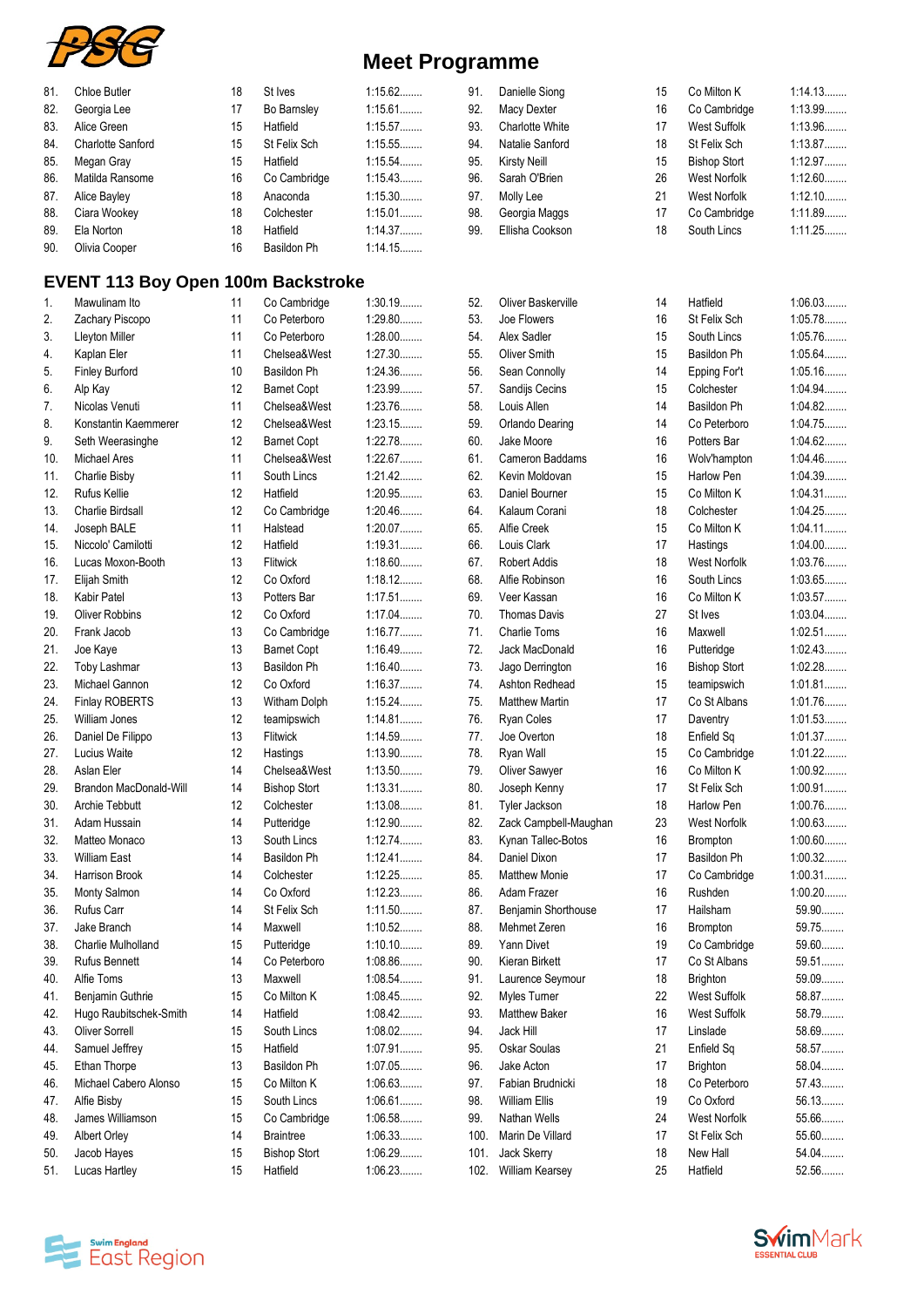

 $5:51.60$ ........ 5:41.99........  $5:41.68...$ 5:36.18........  $5:27.94...$  $5:11.01...$ ........ 5:10.57........  $5:08.40...$  $5:08.36...$ ....... 5:05.25........  $5:04.53...$ ........  $4:56.83...$ ........ 4:56.15........ 4:56.15........  $4:55.84...$ 4:55.82........ 4:55.50........ 4:54.17........ 4:52.00........ 4:51.10........ 4:47.80........  $4:47.78...$ ........ 4:47.29........ 4:46.24........

#### **EVENT 114 Girl Open 400m Freestyle**

| 1.             | Zara North             | 11 | Chelsea&West       |
|----------------|------------------------|----|--------------------|
| 2.             | Amelie Mirza           | 10 | <b>Barnet Copt</b> |
| 3.             | Leyla Jelbaoui         | 11 | <b>Barnet Copt</b> |
| 4.             | Maya Orfanidis         | 10 | Chelsea&West       |
| 5.             | Sofia Nosinova         | 11 | <b>Barnet Copt</b> |
| 6.             | Nadia Olszewska        | 12 | <b>Barnet Copt</b> |
| 7 <sub>1</sub> | Lois Smith             | 12 | <b>Basildon Ph</b> |
| 8.             | Amelia Fenner          | 12 | Basildon Ph        |
| 9.             | Anabelle Kett          | 13 | Co Peterboro       |
| 10.            | Gabriella Troman       | 13 | Colchester         |
| 11.            | Angelica Ross          | 13 | Maxwell            |
| 12.            | Grace Llewellyn        | 14 | Co Milton K        |
| 13.            | Kara Clewlow           | 14 | Maxwell            |
| 14.            | Lydia Slade-Carter     | 13 | Co Milton K        |
| 15.            | Florence Salmon        | 14 | Co Oxford          |
| 16.            | Charlotte Hall         | 14 | Maxwell            |
| 17.            | <b>Isabelle Carlos</b> | 14 | <b>Barnet Copt</b> |
| 18.            | Maria Breitigam        | 14 | Co Milton K        |
| 19.            | Poppy Magill           | 14 | Putteridge         |
| 20.            | Annie McLeod           | 14 | Putteridge         |
| 21.            | Constanze Naranjo      | 14 | <b>Barnet Copt</b> |
| 22.            | Natalie Taylor         | 15 | St Felix Sch       |
| 23.            | Weronika Mikolajewska  | 14 | Co Peterboro       |
| 24.            | Nalinratn Sophastienph | 15 | Co Oxford          |
|                |                        |    |                    |

#### **EVENT 115 Boy Open 100m Butterf**

| 1.               | Murray Sugasa          | 11 | Chelsea&West       | 1:32.47   |
|------------------|------------------------|----|--------------------|-----------|
| $\overline{2}$ . | Charlie Bisby          | 11 | South Lincs        | $1:30.01$ |
| 3.               | Zoran Butorac          | 11 | <b>Barnet Copt</b> | 1:28.74   |
| $\overline{4}$ . | <b>Philip Spalding</b> | 12 | Putteridge         | 1:24.20   |
| 5.               | Archie Tebbutt         | 12 | Colchester         | 1:22.71   |
| 6.               | <b>Lucius Waite</b>    | 12 | Hastings           | 1:20.20   |
| 7.               | G Carreiras-Rebelo     | 13 | <b>Barnet Copt</b> | 1:19.52   |
| 8.               | Amar Selmani           | 12 | <b>Barnet Copt</b> | 1:19.19   |
| 9.               | S Newman-Baronius      | 12 | Putteridge         | 1:18.30   |
| 10.              | Jacob Bacon            | 12 | Co Peterboro       | 1:18.03   |
| 11.              | Frank Jacob            | 13 | Co Cambridge       | 1:18.03   |
| 12.              | <b>Marton Molnar</b>   | 13 | Co Cambridge       | 1:17.21   |
| 13.              | Harry Bird             | 13 | Putteridge         | 1:16.76   |
| 14.              | Frank Lamb             | 13 | South Lincs        | 1:14.95   |
| 15.              | <b>Harrison Brook</b>  | 14 | Colchester         | 1:14.00   |
| 16.              | Dmitrijs Gracovs       | 13 | Harlow Pen         | 1:13.77   |
| 17.              | Daniel Williams        | 14 | Hatfield           | 1:12.34   |
| 18.              | <b>Thomas Croke</b>    | 13 | <b>Barnet Copt</b> | 1:11.05   |
| 19.              | <b>Chale Cowles</b>    | 15 | Maxwell            | 1:10.51   |
| 20.              | Robert Fenner          | 14 | <b>Basildon Ph</b> | 1:10.08   |
| 21.              | Alfie Toms             | 13 | Maxwell            | 1:09.55   |
| 22.              | <b>Rufus Bennett</b>   | 14 | Co Peterboro       | 1:09.03   |
| 23.              | Hugo Raubitschek-Smith | 14 | Hatfield           | 1:08.90   |
| 24.              | Harry Woods            | 13 | Co Milton K        | 1:08.79   |
| 25.              | Nate Cahill            | 14 | Hastings           | 1:08.64   |
| 26.              | Kian Lee               | 14 | Co Peterboro       | 1:08.40   |
| 27.              | Yassin Selmani         | 14 | <b>Barnet Copt</b> | 1:07.60   |
| 28.              | Sean Connolly          | 14 | Epping For't       | 1:07.60   |
| 29.              | Jude Gunner            | 13 | St Felix Sch       | 1:07.33   |
| 30.              | Oscar Goldsmith        | 14 | South Lincs        | 1:06.84   |
| 31.              | Nathan Birchenough     | 15 | St Felix Sch       | 1:06.79   |
| 32.              | Jack Cutler            | 15 | Co Milton K        | 1:06.64   |
| 33.              | <b>Oliver Blight</b>   | 16 | Hatfield           | 1:05.69   |
| 34.              | <b>Fynley Blake</b>    | 16 | teamipswich        | 1:05.59   |
| 35.              | James Peacock          | 16 | Co Peterboro       | 1:05.27   |
| 36.              | Declan Neilson         | 18 | Enfield Sq         | 1:05.15   |
| 37.              | Kenechukwu Harris-Eze  | 15 | <b>Barnet Copt</b> | 1:04.80   |

| ily |                 |
|-----|-----------------|
|     | 1:32.47         |
| st  | 1:30.01         |
|     | 1:28.74         |
|     | 1:24.20         |
|     | 1:22.71         |
|     | 1:20.20         |
|     | 1:19.52         |
|     | 1:19.19         |
|     | 1:18.30         |
|     | 1:18.03         |
|     | 1:18.03         |
|     | 1:17.21         |
| e   | 1:16.76         |
|     | 1:14.95         |
|     | 1:14.00         |
|     | 1:13.77         |
|     | 1:12.34         |
|     | 1:11.05         |
|     | 1:10.51         |
|     | 1:10.08         |
|     | 1:09.55         |
|     | 1:09.03         |
|     | 1:08.90         |
|     | 1:08.79         |
|     | 1:08.64         |
|     | 1:08.40         |
|     | 1:07.60         |
|     | 1:07.60         |
|     | 1:07.33         |
|     | 1:06.84         |
|     | 1:06.79         |
|     | 1:06.64         |
|     | 1:05.69         |
|     | 1:05.59         |
|     | 1:05.27         |
|     | 1:05.15         |
|     | 1 ባ <i>ለ</i> ጸበ |

| 25. | Aislin Foley-Wright    | 15 | Basildon Ph         | 4:46.08 |
|-----|------------------------|----|---------------------|---------|
| 26. | Camille Vannier        | 15 | Hatfield            | 4:44.56 |
| 27. | Matilda Lack           | 17 | <b>Brompton</b>     | 4:41.36 |
| 28. | Annabelle Quinn        | 16 | Co Milton K         | 4:41.30 |
| 29. | Meisha Trend-Evans     | 16 | <b>Bishop Stort</b> | 4:40.74 |
| 30. | Gabriela Gomez Pavon   | 15 | Potters Bar         | 4:38.83 |
| 31. | Anezka Ellis           | 16 | Co Milton K         | 4:38.45 |
| 32. | <b>Holly Driver</b>    | 17 | St Felix Sch        | 4:38.38 |
| 33. | <b>Charlotte Tree</b>  | 18 | Colchester          | 4:37.98 |
| 34. | Lucia Lopez            | 15 | Co Milton K         | 4:37.26 |
| 35. | Gracie Comitti         | 15 | Basildon Ph         | 4:36.33 |
| 36. | <b>Isobel Chadwick</b> | 18 | <b>Barnet Copt</b>  | 4:34.30 |
| 37. | Erin Wilkinson         | 17 | Basildon Ph         | 4:33.60 |
| 38. | Daisy Rummery          | 18 | South Lincs         | 4:33.00 |
| 39. | Mollie Briggs          | 17 | South Lincs         | 4:32.38 |
| 40. | <b>Millie Fields</b>   | 18 | <b>Bishop Stort</b> | 4:32.10 |
| 41. | Madelyn Latimer-Hicks  | 18 | St Felix Sch        | 4:30.19 |
| 42. | Shannon Dalligan       | 21 | Birm'ham Uni        | 4:29.16 |
| 43. | Lauren Mew             | 16 | <b>Barnet Copt</b>  | 4:26.89 |
| 44. | Jessica Arundale       | 17 | <b>Barnet Copt</b>  | 4:25.90 |
| 45. | Katie Hammond          | 19 | Co Cambridge        | 4:25.24 |
| 46. | <b>Tsala Bernholt</b>  | 16 | <b>Barnet Copt</b>  | 4:21.90 |
| 47. | Charlotte Wynne-Jones  | 19 | Co Milton K         | 4:19.28 |
|     |                        |    |                     |         |

| 38. | <b>Riley Hall</b>     | 15 | Co Cambridge        | 1:04.71   |
|-----|-----------------------|----|---------------------|-----------|
| 39. | Adam Holmes           | 18 | Flitwick            | 1:04.56   |
| 40. | James Gourpinar       | 15 | Harlow Pen          | 1:04.43   |
| 41. | Antonio Girolami      | 17 | Colchester          | 1:04.39   |
| 42. | Alex Sadler           | 15 | South Lincs         | 1:04.18   |
| 43. | Isaac Farrugia        | 15 | <b>Basildon Ph</b>  | 1:03.80   |
| 44. | John Manser           | 17 | Maxwell             | 1:03.78   |
| 45. | Ethan Richards-Knight | 15 | Chalfont            | 1:03.55   |
| 46. | Thomas Bruce          | 16 | South Lincs         | 1:03.50   |
| 47. | George De Voogt       | 16 | Leighton Buz        | 1:03.30   |
| 48. | Cameron Baddams       | 16 | Wolv'hampton        | 1:03.26   |
| 49. | <b>Albert Malsher</b> | 19 | Rushden             | $1:03.00$ |
| 50. | Daryl Rands           | 25 | Colchester          | 1:02.84   |
| 51. | <b>Ethan Howard</b>   | 15 | Potters Bar         | 1:02.71   |
| 52. | Callum Cox            | 16 | <b>Bishop Stort</b> | 1:02.65   |
| 53. | Kai Adams             | 16 | Potters Bar         | 1:02.62   |
| 54. | <b>Alfie Francis</b>  | 17 | Colchester          | 1:02.55   |
| 55. | Ollie O'Connor        | 14 | Putteridge          | 1:02.50   |
| 56. | <b>Matthew Brown</b>  | 17 | Stowmarket          | 1:02.30   |
| 57. | <b>Billy Mead</b>     | 17 | Linslade            | $1:02.20$ |
| 58. | Sandijs Cecins        | 15 | Colchester          | 1:01.92   |
| 59. | <b>Robert Addis</b>   | 18 | <b>West Norfolk</b> | 1:01.90   |
| 60. | <b>Thomas Davis</b>   | 27 | St Ives             | 1:01.86   |
| 61. | Zak Troman            | 15 | Colchester          | 1:01.69   |
| 62. | Daniel Clayton        | 16 | teamipswich         | 1:01.68   |
| 63. | <b>Jack Bamard</b>    | 17 | Potters Bar         | 1:01.63   |
| 64. | Morgan Foster         | 19 | <b>Braintree</b>    | 1:01.20   |
| 65. | Dante Sinnott         | 15 | <b>Barnet Copt</b>  | 1:01.10   |
| 66. | Rocco Giustiniani     | 15 | Anaconda            | $1:01.00$ |
| 67. | <b>Freddie Laws</b>   | 19 | <b>West Norfolk</b> | 1:00.90   |
| 68. | <b>Tyler Coles</b>    | 16 | Daventry            | 1:00.90   |
| 69. | Kalaum Corani         | 18 | Colchester          | 1:00.64   |
| 70. | Craig Steenhoff       | 40 | Hailsham            | 1:00.51   |
| 71. | Jake Chesworth        | 15 | Maxwell             | $1:00.40$ |
| 72. | Lewis Chapman         | 21 | Stowmarket          | $1:00.22$ |
| 73. | Thomas Flynn          | 15 | <b>Barnet Copt</b>  | $1:00.20$ |
| 74. | Dominic McCarthy      | 20 | Hoddesdon           | 1:00.10   |



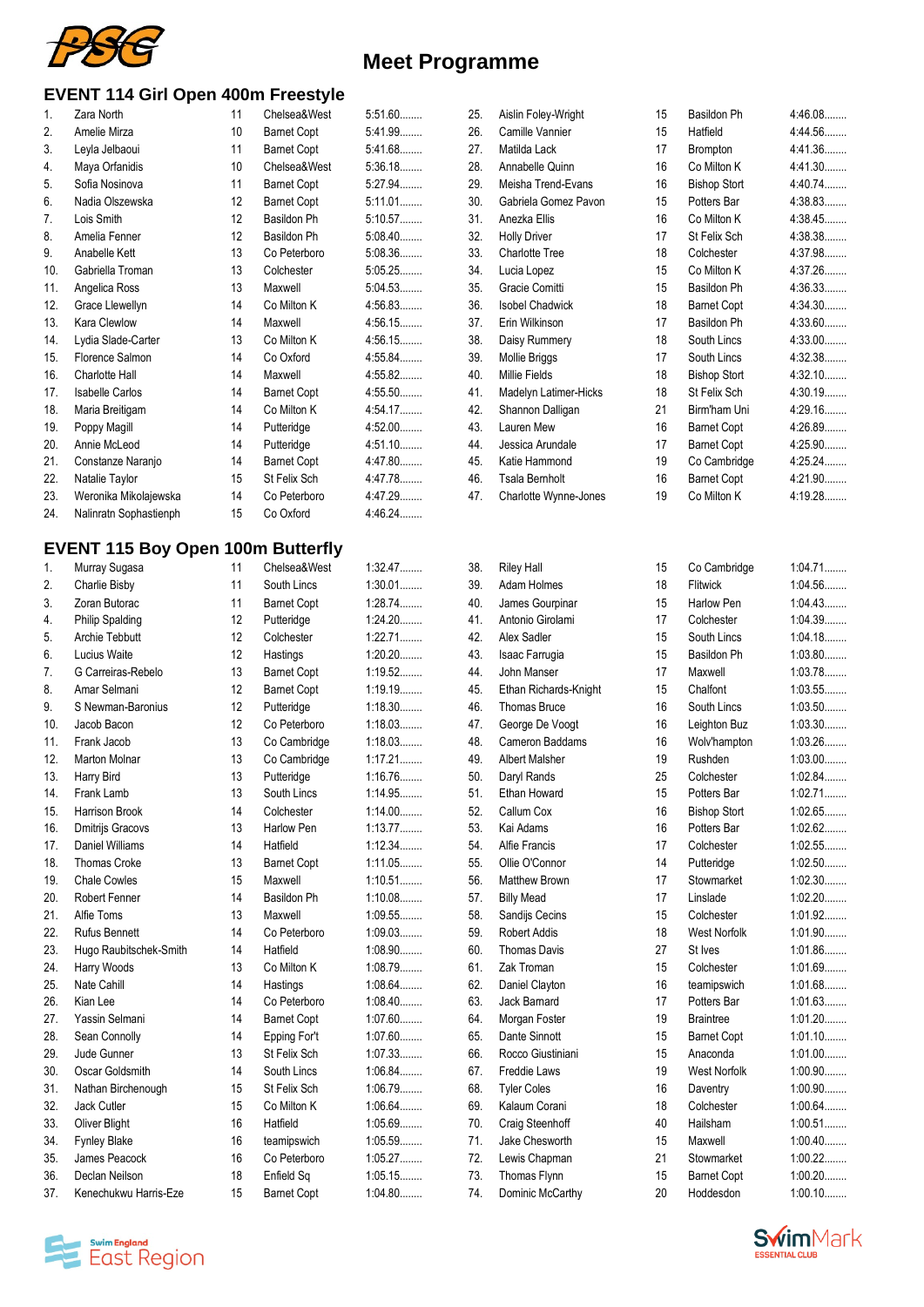

| 75. | Christopher Williamson | 17 | Co Cambridge        | $1:00.01$ |
|-----|------------------------|----|---------------------|-----------|
| 76. | Mehmet Zeren           | 16 | <b>Brompton</b>     | 59.79     |
| 77. | Daniel English         | 20 | Hitchin             | 59.75     |
| 78. | Kynan Tallec-Botos     | 16 | <b>Brompton</b>     | 59.73     |
| 79. | Samuel Pyefinch        | 17 | Maxwell             | 59.63     |
| 80. | Archie Chamberlain     | 16 | <b>West Suffolk</b> | 59.61     |
| 81. | Zack Treharne          | 18 | Co Peterboro        | 59.60     |
| 82. | John Cunningham        | 52 | Potters Bar         | 59.50     |
| 83. | <b>Charlie Toms</b>    | 16 | Maxwell             | 59.40     |
| 84. | Samuel Peck            | 22 | Co Cambridge        | 59.10     |
| 85. | Max Shaw               | 17 | Co Milton K         | 58.87     |
| 86. | Mohamed Sami Zemzami   | 17 | <b>Bishop Stort</b> | 58.66     |
|     |                        |    |                     |           |

## **EVENT 116 Girl Open 50m Breaststroke**

| 1.  | Natalie Hebel          | 10 | Chelsea&West        | 53.11   |
|-----|------------------------|----|---------------------|---------|
| 2.  | Arianna Minerva        | 10 | Chelsea&West        | 52.38   |
| 3.  | Amelie Mirza           | 10 | <b>Barnet Copt</b>  | 51.43   |
| 4.  | Ayla Zolfaghari        | 11 | Epping For't        | 48.12   |
| 5.  | Cerys Wall             | 10 | Co Cambridge        | 48.07   |
| 6.  | Bronwyn Fuller         | 11 | Hatfield            | 46.75   |
| 7.  | Alexandra Contogoulas  | 11 | Chelsea&West        | 46.61   |
| 8.  | Isabella Sherman       | 11 | Chelsea&West        | 46.35   |
| 9.  | Liliana Czerwinska     | 12 | Potters Bar         | 45.69   |
| 10. | Nieve Ives             | 10 | Hatfield            | 45.35   |
| 11. | Lilianna Sopala        | 12 | Hoddesdon           | 44.88   |
| 12. | <b>Alice Lelliott</b>  | 12 | Hastings            | 43.80   |
| 13. | Emilia Coster          | 12 | Hatfield            | 43.61   |
| 14. | Zara Avery             | 12 | Linslade            | 43.30   |
| 15. | Jeslene Sandhu         | 11 | Epping For't        | 43.00   |
| 16. | Maya Orfanidis         | 10 | Chelsea&West        | 42.18.  |
| 17. | Lucy Wilson            | 12 | South Lincs         | 41.80   |
| 18. | Kitty Lamb             | 11 | South Lincs         | 41.80   |
| 19. | Anya Waterman          | 12 | Colchester          | 41.70   |
| 20. | Cerys Obbink           | 13 | Co Oxford           | 41.64   |
| 21. | Hannah Bruce           | 13 | South Lincs         | 41.44   |
| 22. | Gigi Raubitschek-Smith | 12 | Hatfield            | 41.39   |
| 23. | Holly Underdown        | 13 | <b>Braintree</b>    | 41.32   |
| 24. | Jade Trincano          | 13 | Chelsea&West        | 41.30   |
| 25. | Angelica Ross          | 13 | Maxwell             | 41.09   |
| 26. | Grace Robinson         | 13 | St Felix Sch        | 40.94   |
| 27. | Ellie Sopala           | 14 | Hoddesdon           | 40.76   |
| 28. | Leah Mason             | 14 | Colchester          | 40.74   |
| 29. | Libby Whiting          | 13 | Linslade            | 40.70   |
| 30. | Sinadi Kularatne       | 14 | Enfield Sq          | 40.64   |
| 31. | <b>Alice Watts</b>     | 14 | Co Cambridge        | 40.61   |
| 32. | Elsa Mackintosh        | 13 | Chelsea&West        | 40.44   |
| 33. | Alice Man              | 13 | <b>Brompton</b>     | 40.34   |
| 34. | Tyra Sajudeen          | 12 | Co Cambridge        | 40.19   |
| 35. | Sigourney Bolton       | 13 | South Lincs         | 40.07   |
| 36. | Darcey Hepworth        | 15 | <b>Flitwick</b>     | 39.70   |
| 37. | <b>Phoebe Matthews</b> | 15 | Hatfield            | 39.52   |
| 38. | Holly Larbey           | 15 | Putteridge          | $39.40$ |
| 39. | Jasmine Hall           | 12 | Basildon Ph         | 39.40   |
| 40. | Daniela Bringeman      | 15 | South Lincs         | 39.15.  |
| 41. | Clara Foster           | 15 | Linslade            | 38.80   |
| 42. | <b>Bethany Crawley</b> | 14 | teamipswich         | 38.79   |
| 43. | Vasilisa Shampanova    | 15 | Co Cambridge        | 38.70   |
| 44. | Hannah Cushion         | 15 | Hatfield            | 38.68   |
| 45. | Melissa Harrison       | 14 | Co Milton K         | 38.50   |
| 46. | Jemima Cross           | 14 | Hitchin             | 38.31   |
| 47. | Alina Turchyn          | 16 | Co Cambridge        | 38.30   |
| 48. | Lilian Opiyo           | 16 | <b>Bishop Stort</b> | 38.23   |
| 49. | Grace Wiseman          | 14 | Basildon Ph         | 38.20   |
| 50. | Rachael Carpenter      | 15 | Ware                | 38.18   |
| 51. | Scarlett Joslin        | 15 | Co Cambridge        | 38.11.  |

| 87.  | Joshua Tapsell           | 22 | Melton M'bry        | $58.62$ |
|------|--------------------------|----|---------------------|---------|
| 88.  | Joseph Wells             | 23 | <b>West Norfolk</b> | 58.51   |
|      |                          | 16 | St Felix Sch        | 58.11.  |
| 89.  | William Ellard           |    |                     |         |
| 90.  | Rico Bringeman           | 17 | South Lincs         | 57.93   |
| 91.  | <b>Matthew Titman</b>    | 21 | Co Cambridge        | 57.80   |
| 92.  | <b>Matthew Baker</b>     | 16 | <b>West Suffolk</b> | 57.66   |
| 93.  | <b>Callum Davis</b>      | 22 | <b>Bishop Stort</b> | 57.48   |
| 94.  | Matus Mydliar            | 17 | Co Milton K         | 56.95   |
| 95.  | Matthew Wright           | 24 | <b>Team Luton</b>   | $56.20$ |
| 96.  | Hugo Bellamy             | 24 | Co Cambridge        | 56.04   |
| 97.  | Jake Thomas-Mansfield    | 22 | West Suffolk        | $55.72$ |
| 98.  | Josh Kirlew              | 23 | Enfield Sq          | 54.74   |
|      |                          |    |                     |         |
|      |                          |    |                     |         |
|      |                          |    |                     |         |
| 52.  | Leila Odaro-Burnett      | 15 | Hatfield            | 38.10   |
| 53.  | Rachael Harris           | 17 | <b>Brompton</b>     | 38.00   |
| 54.  | Ever Ives                | 13 | Hatfield            | $38.00$ |
| 55.  | <b>Emily Cutting</b>     | 17 | <b>West Suffolk</b> | 37.91   |
| 56.  | Elizabeth Wright         | 15 | <b>West Suffolk</b> | 37.87   |
| 57.  | Georgia Pritchard        | 17 | Hatfield            | 37.80   |
| 58.  | Clementine Lovell        | 13 | teamipswich         | 37.75   |
| 59.  | <b>Hollie Heighes</b>    | 14 | <b>Bishop Stort</b> | 37.66   |
| 60.  | Freya Harwood            | 18 | St Felix Sch        | 37.62   |
|      |                          |    |                     | 37.61   |
| 61.  | Gigi Gebhard             | 15 | teamipswich         |         |
| 62.  | Niamh Kelly              | 18 | Hatfield            | 37.60   |
| 63.  | Daria Nicole Doncila     | 14 | Co Peterboro        | 37.60   |
| 64.  | Eleni Ioannou            | 15 | Co Oxford           | 37.47   |
| 65.  | Zoe Quarman              | 16 | Leighton Buz        | 37.40   |
| 66.  | Oraphin Vandermeer       | 13 | Co Cambridge        | 37.37   |
| 67.  | Maria Breitigam          | 14 | Co Milton K         | 37.11.  |
| 68.  | Katie Proudlove          | 16 | Brompton            | 37.10   |
| 69.  | Lucy King                | 19 | Hitchin             | 37.00   |
| 70.  | Eloisa Miller            | 17 | Flitwick            | 36.90   |
| 71.  | <b>Tiggy Mathews</b>     | 17 | <b>Brompton</b>     | 36.90   |
| 72.  |                          | 14 | Co Oxford           | 36.83   |
|      | Neretva Spengler         |    |                     |         |
| 73.  | Katie Man                | 15 | Brompton            | 36.79   |
| 74.  | Evie Armstrong           | 14 | teamipswich         | 36.76   |
| 75.  | Megan Donovan            | 15 | Co Peterboro        | $36.72$ |
| 76.  | <b>Madison Price</b>     | 16 | Putteridge          | 36.60   |
| 77.  | <b>Schuyler Daffey</b>   | 18 | Brompton            | 36.60   |
| 78.  | Lucy Hutchinson          | 18 | <b>West Suffolk</b> | 36.55   |
| 79.  | Clara White              | 14 | Maxwell             | 36.44.  |
| 80.  | Dayna Shepperson         | 17 | Potters Bar         | 36.40   |
| 81.  | Amelia Porzio            | 14 | Putteridge          | 36.40   |
| 82.  | Helena Flynn             | 15 | Anaconda            | 36.32   |
| 83.  | Sadie Rowe               | 15 | Colchester          | 36.23   |
| 84.  | S Harrison-Mirauer       | 15 | Hatfield            | 36.21   |
|      |                          | 13 |                     |         |
| 85.  | Yan Ting Emily Pak       |    | Co Cambridge        | 36.16   |
| 86.  | Imola Jozsa              | 16 | Hatfield            | $36.14$ |
| 87.  | Ellie Burwood            | 16 | St Felix Sch        | $36.14$ |
| 88.  | Ella Greatbatch          | 14 | <b>Bishop Stort</b> | $36.10$ |
| 89.  | Zara Holligan            | 15 | Chalfont            | 36.10   |
| 90.  | Millie Dudley            | 18 | Putteridge          | 36.09   |
| 91.  | Lara Treharne            | 15 | Co Peterboro        | 36.00   |
| 92.  | Elijah Britton           | 16 | St Felix Sch        | 36.00   |
| 93.  | Jasmine BALE             | 16 | Halstead            | 35.90   |
| 94.  | Ella Edwards             | 13 | Basildon Ph         | 35.80   |
| 95.  | Katie Jeffrey            | 18 | Hatfield            | 35.80   |
|      |                          |    |                     |         |
| 96.  | Hollie Hawkins           | 15 | Basildon Ph         | 35.60   |
| 97.  | Eleni Zorn               | 16 | Putteridge          | 35.60   |
| 98.  | Yasmin Meadows           | 16 | Co St Albans        | 35.58   |
| 99.  | Lauren Gore              | 16 | <b>Bishop Stort</b> | 35.45   |
| 100. | Francesca Key            | 17 | Thurrock            | 35.41   |
| 101. | Imogen Bloomfield        | 19 | Co Cambridge        | 35.40   |
| 102. | <b>Isabelle Nicholls</b> | 16 | Chalfont            | 35.40   |



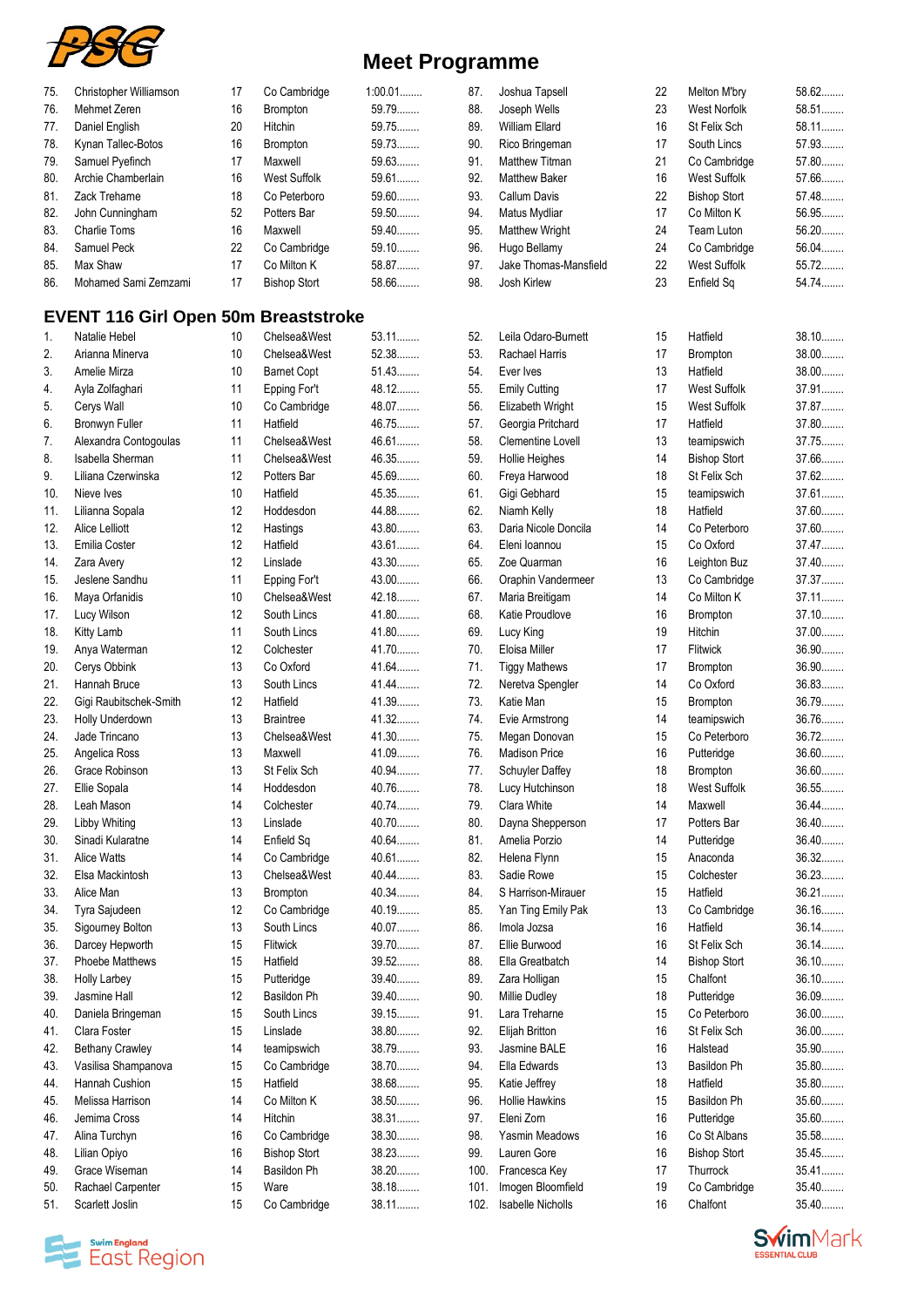

| 103. | Freya McManus                            | 16 | Co Milton K         | 35.37   | 120. | Lexie O'Connor                | 15 | Basildon Ph         | $34.50$ |
|------|------------------------------------------|----|---------------------|---------|------|-------------------------------|----|---------------------|---------|
| 104. | Isabelle Cameron                         | 15 | Co Peterboro        | 35.37   | 121. | Georgia Lee                   | 17 | Bo Barnsley         | 34.45   |
| 105. | Zoe Holligan                             | 17 | Chalfont            | 35.30   | 122. | <b>Kirsty Neill</b>           | 15 | <b>Bishop Stort</b> | 34.37   |
| 106. | <b>Molly Grieve</b>                      | 17 | Colchester          | 35.30   | 123. | Charlotte White               | 17 | West Suffolk        | 34.21   |
| 107. | Isabella Porzio                          | 18 | Putteridge          | 35.30   | 124. | <b>Mabel Hayes</b>            | 16 | Anaconda            | 34.10   |
| 108. | <b>Molly Gorse</b>                       | 17 | Co Milton K         | 35.27   | 125. | Alice Bayley                  | 18 | Anaconda            | 34.00   |
| 109. | <b>Lilly Davis</b>                       | 15 | Co Peterboro        | $35.10$ | 126. | Ciara Wookey                  | 18 | Colchester          | 33.98   |
| 110. | <b>Annabel Dewhurst</b>                  | 16 | Anaconda            | $35.05$ | 127. | Izabel Peniket                | 17 | Wolv'hampton        | 33.92   |
| 111. | Alice Green                              | 15 | Hatfield            | 35.03   | 128. | Olivia Cooper                 | 16 | <b>Basildon Ph</b>  | 33.80   |
| 112. | Megan Gray                               | 15 | Hatfield            | $35.01$ | 129. | <b>Macy Dexter</b>            | 16 | Co Cambridge        | 33.80   |
| 113. | Lauren Crawford                          | 17 | Hastings            | $35.00$ | 130. | Ela Norton                    | 18 | Hatfield            | 33.80   |
| 114. | Chloe Butler                             | 18 | St Ives             | 34.83   | 131. | Iona Trainer                  | 19 | Co Peterboro        | 33.79   |
|      |                                          |    |                     | 34.81   |      |                               |    |                     |         |
| 115. | <b>Charlotte Sanford</b>                 | 15 | St Felix Sch        |         | 132. | Danielle Siong                | 15 | Co Milton K         | 33.78   |
| 116. | <b>Charlotte Rowlands</b>                | 24 | Co Cambridge        | 34.81   | 133. | Mia Lowe                      | 15 | Basildon Ph         | 33.50   |
| 117. | Ellen Duffield                           | 15 | teamipswich         | 34.80   | 134. | Sarah O'Brien                 | 26 | West Norfolk        | 33.43   |
| 118. | Anna-Lucia Fenner                        | 16 | Basildon Ph         | 34.67   | 135. | Georgia Maggs                 | 17 | Co Cambridge        | $33.10$ |
| 119. | Natalie Sanford                          | 18 | St Felix Sch        | 34.61   | 136. | Molly Lee                     | 21 | West Norfolk        | 32.90   |
|      |                                          |    |                     |         |      |                               |    |                     |         |
|      | <b>EVENT 117 Boy Open 50m Backstroke</b> |    |                     |         |      |                               |    |                     |         |
| 1.   | <b>Tate Taylor</b>                       | 10 | St Ives             | 43.90   | 47.  | <b>Brandon MacDonald-Will</b> | 14 | <b>Bishop Stort</b> | 33.39   |
| 2.   | Mawulinam Ito                            | 11 | Co Cambridge        | 42.45   | 48.  | <b>Tyler Bott</b>             | 15 | Wolv'hampton        | 33.33   |
| 3.   | Harry Rowson                             | 11 | Flitwick            | 42.06   | 49.  | Oscar Sherwani                | 14 | Flitwick            | 33.30   |
| 4.   | Zachary Piscopo                          | 11 | Co Peterboro        | 41.30   | 50.  | Harrison Odie                 | 15 | Hoddesdon           | 33.07   |
| 5.   | Lleyton Miller                           | 11 | Co Peterboro        | $41.00$ | 51.  | Marton Molnar                 | 13 | Co Cambridge        | 33.03.  |
| 6.   | Hudson Sherwani                          | 12 | Flitwick            | $40.80$ | 52.  | Aslan Eler                    | 14 | Chelsea&West        | 32.85   |
| 7.   | Kaplan Eler                              | 11 | Chelsea&West        | 40.37   | 53.  | Jake Branch                   | 14 | Maxwell             | 32.83   |
| 8.   | loan lojan                               | 11 | <b>Barnet Copt</b>  | 40.36   | 54.  | Cem Foo-Turk                  | 15 | Epping For't        | 32.80   |
| 9.   | Charlie Bisby                            | 11 | South Lincs         | 40.07   | 55.  | Adam Hussain                  | 14 | Putteridge          | 32.60   |
| 10.  | Alp Kay                                  | 12 | <b>Barnet Copt</b>  | 39.83   | 56.  | <b>Charlie Mulholland</b>     | 15 | Putteridge          | 32.50   |
|      | <b>Gabriel Williams</b>                  | 11 | Hastings            | 39.70   | 57.  | Thomas Underdown              | 15 | <b>Braintree</b>    | 32.45   |
| 11.  |                                          |    |                     | 39.56   |      |                               |    |                     |         |
| 12.  | Lorenzo Minerva                          | 12 | Chelsea&West        |         | 58.  | Rufus Carr                    | 14 | St Felix Sch        | 32.43   |
| 13.  | Philipp Shampanov                        | 12 | Co Cambridge        | 39.28   | 59.  | Gustav Mackintosh             | 15 | Chelsea&West        | 32.39   |
| 14.  | Thomas Johnson                           | 12 | Hatfield            | 39.13   | 60.  | Samuel Winslow                | 15 | Co Cambridge        | 32.30   |
| 15.  | Nicolas Venuti                           | 11 | Chelsea&West        | 39.13   | 61.  | Saint Odong                   | 15 | Brompton            | 32.24   |
| 16.  | <b>Finley Burford</b>                    | 10 | Basildon Ph         | 39.00   | 62.  | Samuel Jeffrey                | 15 | Hatfield            | 32.10   |
| 17.  | Konstantin Kaemmerer                     | 12 | Chelsea&West        | 38.66   | 63.  | Albert Orley                  | 14 | <b>Braintree</b>    | $31.74$ |
| 18.  | Michael Gannon                           | 12 | Co Oxford           | 38.27   | 64.  | Ethan Thorpe                  | 13 | Basildon Ph         | $31.60$ |
| 19.  | Victor Vasile Danilet                    | 13 | <b>Barnet Copt</b>  | 38.22   | 65.  | Nathan Birchenough            | 15 | St Felix Sch        | 31.57   |
| 20.  | Michael Ares                             | 11 | Chelsea&West        | 38.20   | 66.  | Jacob Hayes                   | 15 | <b>Bishop Stort</b> | 31.45   |
| 21.  | Joseph BALE                              | 11 | Halstead            | 36.83.  | 67.  | Oliver Baskerville            | 14 | Hatfield            | 31.28   |
| 22.  | Joe Kaye                                 | 13 | <b>Barnet Copt</b>  | 36.64   | 68.  | Adam Holmes                   | 18 | Flitwick            | $31.22$ |
| 23.  | Maxim Szarvadi                           | 13 | Harlow Pen          | 36.61   | 69.  | <b>Rufus Bennett</b>          | 14 | Co Peterboro        | $31.20$ |
| 24.  | Aidan Evans                              | 13 | South Lincs         | 36.45   | 70.  | James Williamson              | 15 | Co Cambridge        | $31.18$ |
| 25.  | <b>Oliver Robbins</b>                    | 12 | Co Oxford           | 36.32   | 71.  | Louis Clark                   | 17 | Hastings            | $31.10$ |
| 26.  | <b>Finlay ROBERTS</b>                    | 13 | Witham Dolph        | 36.09   | 72.  | Sean Connolly                 | 14 | Epping For't        | 31.03   |
|      |                                          |    |                     | 36.08   |      |                               |    |                     |         |
| 27.  | Elijah Smith                             | 12 | Co Oxford           |         | 73.  | Keiran Griffin                | 16 | Co Peterboro        | $31.02$ |
| 28.  | Jacob Bacon                              | 12 | Co Peterboro        | 35.90   | 74.  | <b>Orlando Dearing</b>        | 14 | Co Peterboro        | $31.01$ |
| 29.  | Samuel Artingstall                       | 14 | Co Cambridge        | 35.78   | 75.  | Oliver Smith                  | 15 | Basildon Ph         | $31.00$ |
| 30.  | Frank Jacob                              | 13 | Co Cambridge        | 35.73   | 76.  | Daniel Bourner                | 15 | Co Milton K         | 30.89   |
| 31.  | William Leese                            | 14 | Co Cambridge        | 35.52   | 77.  | <b>Ben Davison</b>            | 17 | Hatfield            | 30.76   |
| 32.  | Rufus Kellie                             | 12 | Hatfield            | $35.50$ | 78.  | <b>Taran Thomas</b>           | 16 | Anaconda            | 30.60   |
| 33.  | Kabir Patel                              | 13 | Potters Bar         | 35.44   | 79.  | Joe Flowers                   | 16 | St Felix Sch        | 30.59   |
| 34.  | Charlie Birdsall                         | 12 | Co Cambridge        | 35.30   | 80.  | Veer Kassan                   | 16 | Co Milton K         | 30.59   |
| 35.  | Michael Mannix                           | 14 | Harlow Pen          | 35.03   | 81.  | Gagan Singh                   | 16 | Co Peterboro        | $30.48$ |
| 36.  | William Jones                            | 12 | teamipswich         | 34.61   | 82.  | Lucas Hartley                 | 15 | Hatfield            | $30.44$ |
| 37.  | Archie Tebbutt                           | 12 | Colchester          | 34.48   | 83.  | Harrison Shaw                 | 15 | Flitwick            | $30.40$ |
| 38.  | Finley Wood                              | 13 | Co Milton K         | 34.30   | 84.  | George De Voogt               | 16 | Leighton Buz        | 30.37   |
| 39.  | <b>William East</b>                      | 14 | Basildon Ph         | 34.20   | 85.  | Michael Cabero Alonso         | 15 | Co Milton K         | $30.34$ |
|      |                                          |    |                     |         |      |                               |    |                     | $30.30$ |
| 40.  | Lucius Waite                             | 12 | Hastings            | 34.00   | 86.  | Louis Allen                   | 14 | Basildon Ph         |         |
| 41.  | Nathan Yeaman                            | 15 | <b>West Norfolk</b> | 33.93   | 87.  | Ollie O'Connor                | 14 | Putteridge          | 30.29   |
| 42.  | Monty Salmon                             | 14 | Co Oxford           | 33.90   | 88.  | <b>Robert Addis</b>           | 18 | West Norfolk        | 30.16   |
| 43.  | Daniel De Filippo                        | 13 | Flitwick            | 33.81   | 89.  | Alfie Francis                 | 17 | Colchester          | $30.10$ |
| 44.  | Oliver Sorrell                           | 15 | South Lincs         | 33.80   | 90.  | Thomas Bruce                  | 16 | South Lincs         | $30.03$ |
| 45.  | Harrison Brook                           | 14 | Colchester          | 33.75   | 91.  | Jake Hickmott                 | 17 | Flitwick            | 30.00   |
| 46.  | Benjamin Guthrie                         | 15 | Co Milton K         | 33.66   | 92.  | Cameron Baddams               | 16 | Wolv'hampton        | 29.94   |



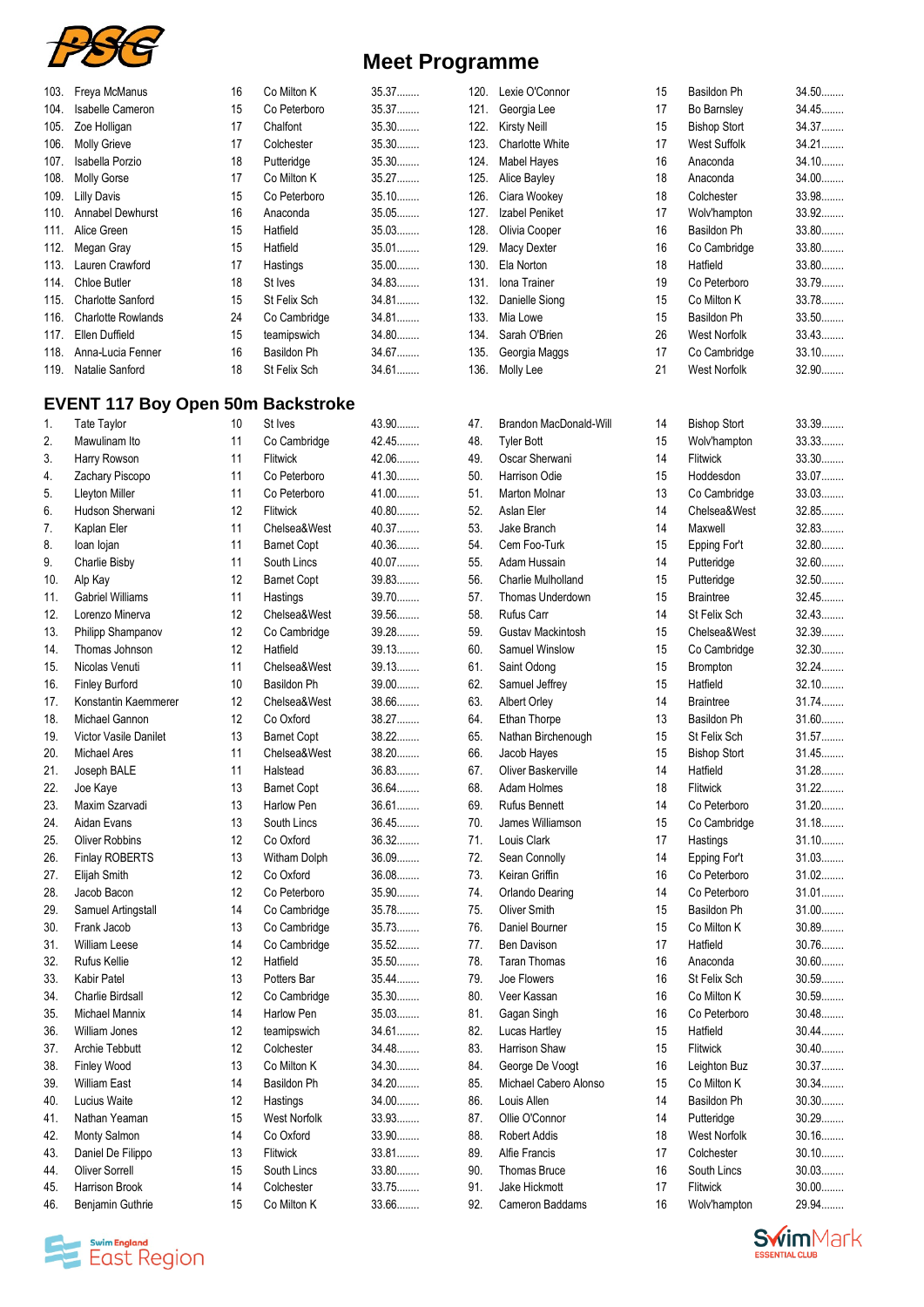

|  | <b>Meet Programme</b> |  |
|--|-----------------------|--|
|--|-----------------------|--|

| 93.  | Kevin Moldovan         | 15 | Harlow Pen          | 29.79  |
|------|------------------------|----|---------------------|--------|
| 94.  | Christopher Williamson | 17 | Co Cambridge        | 29.64  |
| 95.  | Jake Moore             | 16 | Potters Bar         | 29.62  |
| 96.  | Ethan Richards-Knight  | 15 | Chalfont            | 29.60  |
| 97.  | Alfie Robinson         | 16 | South Lincs         | 29.53  |
| 98.  | Ryan Wall              | 15 | Co Cambridge        | 29.51  |
| 99.  | Alfie Creek            | 15 | Co Milton K         | 29.43  |
| 100. | Mehmet Zeren           | 16 | Brompton            | 29.05  |
| 101. | Jago Derrington        | 16 | <b>Bishop Stort</b> | 29.00  |
| 102. | Jack MacDonald         | 16 | Putteridge          | 28.90  |
| 103. | Tyler Jackson          | 18 | Harlow Pen          | 28.80  |
| 104. | Joseph Kenny           | 17 | St Felix Sch        | 28.60  |
| 105. | Ryan Coles             | 17 | Daventry            | 28.58  |
| 106. | <b>Matthew Martin</b>  | 17 | Co St Albans        | 28.50  |
| 107. | Zack Treharne          | 18 | Co Peterboro        | 28.47  |
| 108. | Joe Overton            | 18 | Enfield Sq          | 28.40  |
| 109. | <b>Matthew Monie</b>   | 17 | Co Cambridge        | 28.40  |
| 110. | Ashton Redhead         | 15 | teamipswich         | 28.39  |
| 111. | Oliver Sawyer          | 16 | Co Milton K         | 28.36  |
| 112. | Lewis Chapman          | 21 | Stowmarket          | 28.34  |
| 113. | <b>Thomas Davis</b>    | 27 | St Ives             | 28.19. |
| 114. | Jake Thomas-Mansfield  | 22 | West Suffolk        | 28.17  |
|      |                        |    |                     |        |

#### **EVENT 121 Girl Open 200m Butterfly**

| 1.  | Maya Sangiorgio        | 13 | Co Peterboro        | 2:52.54   |
|-----|------------------------|----|---------------------|-----------|
| 2.  | Elyn Lauder            | 15 | <b>West Norfolk</b> | 2:47.84   |
| 3.  | Olivia Mahoney         | 14 | Co Peterboro        | 2:46.87   |
| 4.  | <b>Briar Price</b>     | 13 | Putteridge          | 2:46.30   |
| 5.  | Lucie Lund             | 15 | South Lincs         | 2:45.80   |
| 6.  | Zoe Panayi             | 13 | <b>Barnet Copt</b>  | 2:45.37   |
| 7.  | Keely White            | 16 | Potters Bar         | 2:42.94   |
| 8.  | Poppy Magill           | 14 | Putteridge          | 2:41.80   |
| 9.  | Daisy Manning          | 14 | Basildon Ph         | $2:40.80$ |
| 10. | Amelie Reece           | 14 | Co Milton K         | 2:38.90   |
| 11. | Anna Rumley            | 17 | Flitwick            | 2:38.75   |
| 12. | Isabella Porzio        | 18 | Putteridge          | $2:37.20$ |
| 13. | <b>Hollie Hawkins</b>  | 15 | Basildon Ph         | $2:34.21$ |
| 14. | Ciara Wookey           | 18 | Colchester          | $2:31.82$ |
| 15. | Nalinratn Sophastienph | 15 | Co Oxford           | 2:31.16   |
| 16. | Olivia Church          | 16 | Thurrock            | 2:30.93   |
| 17. | Lexie O'Connor         | 15 | Basildon Ph         | 2:30.88   |

#### **EVENT 122 Boy Open 200m Backstroke**

| 1.  | Zachary Piscopo        | 11 | Co Peterboro       | 3:04.80   |
|-----|------------------------|----|--------------------|-----------|
| 2.  | Kaplan Eler            | 11 | Chelsea&West       | $3:02.11$ |
| 3.  | Michael Ares           | 11 | Chelsea&West       | $3:00.86$ |
| 4.  | Nicolas Venuti         | 11 | Chelsea&West       | 2:59.64   |
| 5.  | <b>Finley Burford</b>  | 10 | Basildon Ph        | 2:57.66   |
| 6.  | S Newman-Baronius      | 12 | Putteridge         | 2:55.30   |
| 7.  | Charlie Bisby          | 11 | South Lincs        | 2:54.44   |
| 8.  | Niccolo' Camilotti     | 12 | Hatfield           | 2:51.95   |
| 9.  | Seth Weerasinghe       | 12 | <b>Barnet Copt</b> | 2:50.59   |
| 10. | <b>Philip Spalding</b> | 12 | Putteridge         | $2:50.20$ |
| 11. | Elijah Smith           | 12 | Co Oxford          | 2:44.68   |
| 12. | <b>Oliver Robbins</b>  | 12 | Co Oxford          | 2:43.83   |
| 13. | William Jones          | 12 | teamipswich        | 2:42.27   |
| 14. | Michael Gannon         | 12 | Co Oxford          | 2:42.16   |
| 15. | Harry Woods            | 13 | Co Milton K        | 2:41.33   |
| 16. | Daniel De Filippo      | 13 | Flitwick           | 2:40.51   |
| 17. | Joe Kaye               | 13 | <b>Barnet Copt</b> | 2:40.43   |
| 18. | Frank Jacob            | 13 | Co Cambridge       | 2:40.12   |
| 19. | Archie Tebbutt         | 12 | Colchester         | 2:38.26   |
| 20. | Lucius Waite           | 12 | Hastings           | 2:35.80   |
| 21. | Matteo Monaco          | 13 | South Lincs        | 2:34.74   |

| 115. | <b>William Ellard</b> | 16 | St Felix Sch    | 28.08  |
|------|-----------------------|----|-----------------|--------|
| 116. | Kieran Birkett        | 17 | Co St Albans    | 28.01  |
| 117. | Daniel Dixon          | 17 | Basildon Ph     | 27.82  |
| 118. | <b>Yann Divet</b>     | 19 | Co Cambridge    | 27.82  |
| 119. | Louis Choron          | 20 | Hastings        | 27.70  |
| 120. | Adam Frazer           | 16 | Rushden         | 27.69  |
| 121. | Benjamin Shorthouse   | 17 | Hailsham        | 27.67  |
| 122. | <b>Matthew Titman</b> | 21 | Co Cambridge    | 27.61  |
| 123. | Zack Campbell-Maughan | 23 | West Norfolk    | 27.34  |
| 124. | Jake Acton            | 17 | <b>Brighton</b> | 27.21  |
| 125. | Oskar Soulas          | 21 | Enfield Sq      | 27.19  |
| 126. | Laurence Seymour      | 18 | <b>Brighton</b> | 27.14. |
| 127. | Jack Hill             | 17 | Linslade        | 27.00  |
| 128. | Fabian Brudnicki      | 18 | Co Peterboro    | 26.88  |
| 129. | William Ellis         | 19 | Co Oxford       | 26.53  |
| 130. | Nathan Wells          | 24 | West Norfolk    | 25.83  |
| 131. | Marin De Villard      | 17 | St Felix Sch    | 25.74  |
| 132. | Jack Skerry           | 18 | New Hall        | 25.03  |
| 133. | William Kearsey       | 25 | Hatfield        | 24.30  |

| 18. | Rebekka Smit           | 16 | Co Oxford          | 2:30.32. |
|-----|------------------------|----|--------------------|----------|
| 19. | Kara Clewlow           | 14 | Maxwell            | 2:29.34  |
| 20. | Rachael Harris         | 17 | <b>Brompton</b>    | 2:27.17  |
| 21. | Jessica Shaw           | 17 | Co Peterboro       | 2:26.01  |
| 22. | Menna Walmsley         | 18 | Team Luton         | 2:25.67  |
| 23. | Hannah Willis          | 17 | Co Peterboro       | 2:25.05  |
| 24. | Valeria Giron          | 17 | Hatfield           | 2:24.51  |
| 25. | Rowan Cyster           | 18 | Maxwell            | 2:24.10  |
| 26. | Georgia Holgate        | 15 | Co Cambridge       | 2:22.25  |
| 27. | Harriet Salisbury      | 18 | Co Peterboro       | 2:22.23  |
| 28. | <b>Charlotte White</b> | 17 | West Suffolk       | 2:21.97  |
| 29. | Olivia Newman-Baronius | 16 | Putteridge         | 2:21.68  |
| 30. | Tia Gardiner           | 20 | Basildon Ph        | 2:20.80  |
| 31. | Jo Hobsley             | 18 | <b>Barnet Copt</b> | 2:20.00  |
| 32. | Matilda Ransome        | 16 | Co Cambridge       | 2:18.08  |
| 33. | Ellie O'Keeffe         | 22 | Co Cambridge       | 2:17.48  |

| 22. | Jake Branch           | 14 | Maxwell             | 2:32.52 |
|-----|-----------------------|----|---------------------|---------|
| 23. | Rufus Carr            | 14 | St Felix Sch        | 2:29.94 |
| 24. | <b>Rufus Bennett</b>  | 14 | Co Peterboro        | 2:27.25 |
| 25. | Samuel Jeffrey        | 15 | Hatfield            | 2:26.66 |
| 26. | Jacob Hayes           | 15 | <b>Bishop Stort</b> | 2:26.57 |
| 27. | Sean Connolly         | 14 | Epping For't        | 2:26.31 |
| 28. | Lucas Hartley         | 15 | Hatfield            | 2:26.31 |
| 29. | Michael Cabero Alonso | 15 | Co Milton K         | 2:25.97 |
| 30. | Albert Orley          | 14 | <b>Braintree</b>    | 2:24.79 |
| 31. | Alfie Toms            | 13 | Maxwell             | 2:24.33 |
| 32. | Ethan Thorpe          | 13 | Basildon Ph         | 2:23.59 |
| 33. | Kevin Moldovan        | 15 | Harlow Pen          | 2:23.38 |
| 34. | Benjamin Guthrie      | 15 | Co Milton K         | 2:22.32 |
| 35. | Oliver Baskerville    | 14 | Hatfield            | 2:22.02 |
| 36. | Ethan Howard          | 15 | Potters Bar         | 2:21.87 |
| 37. | Thomas Flynn          | 15 | <b>Barnet Copt</b>  | 2:21.59 |
| 38. | Louis Allen           | 14 | Basildon Ph         | 2:21.45 |
| 39. | Daniel Bourner        | 15 | Co Milton K         | 2:20.29 |
| 40. | Alfie Creek           | 15 | Co Milton K         | 2:17.45 |
| 41. | Louis Clark           | 17 | Hastings            | 2:17.20 |
| 42. | Oliver Smith          | 15 | Basildon Ph         | 2:16.96 |
|     |                       |    |                     |         |



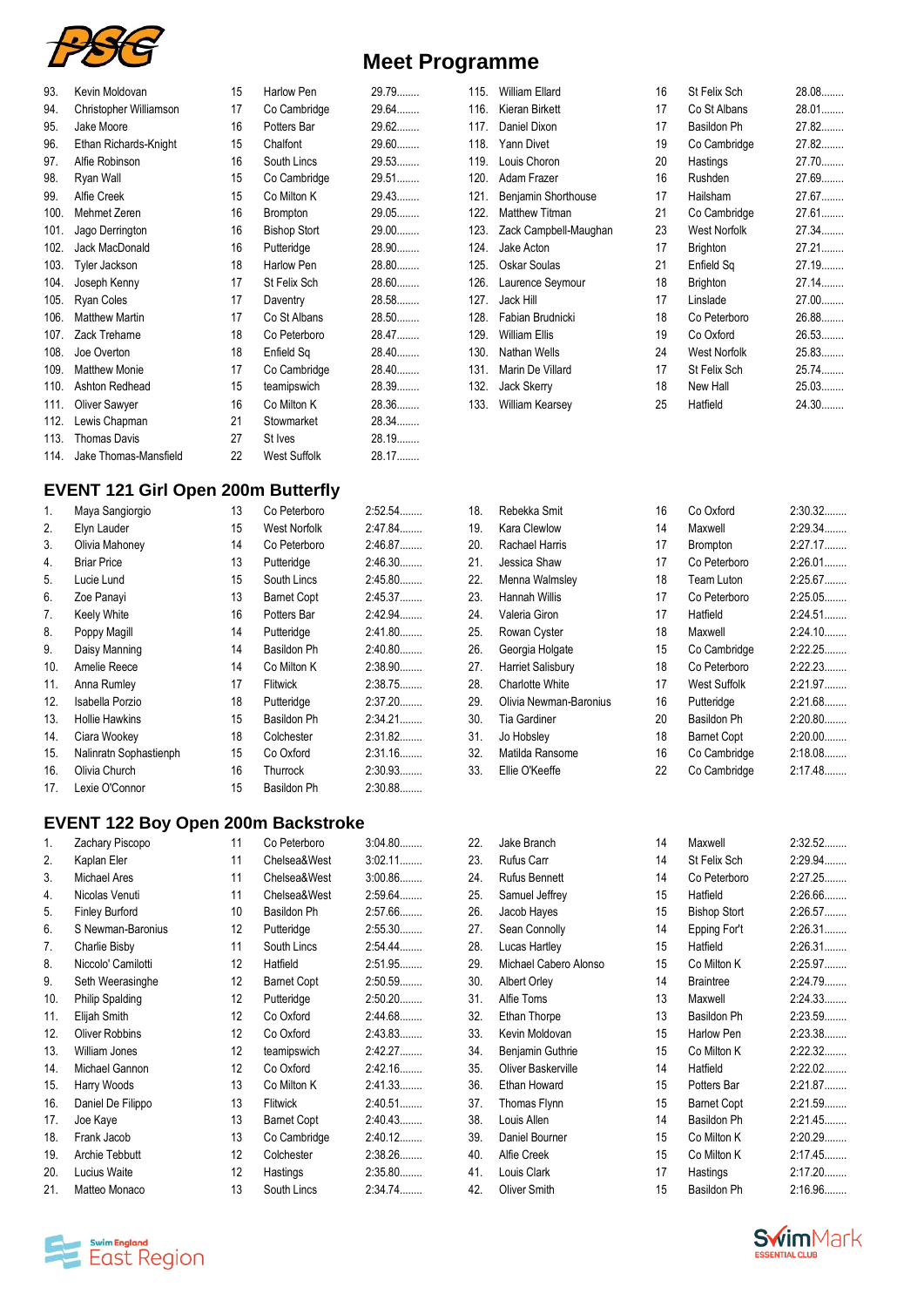

| 43. | Oliver Sawyer                             | 16 | Co Milton K                               | 2:14.79   | 54. | Kynan Tallec-Botos                   | 16 | Brompton               | 2:11.29   |
|-----|-------------------------------------------|----|-------------------------------------------|-----------|-----|--------------------------------------|----|------------------------|-----------|
| 44. | Alfie Robinson                            | 16 | South Lincs                               | 2:14.68   | 55. | Joe Overton                          | 18 | Enfield Sq             | 2:10.76   |
| 45. | <b>Charlie Toms</b>                       | 16 | Maxwell                                   | 2:14.40   | 56. | Daniel Dixon                         | 17 | Basildon Ph            | 2:10.63   |
| 46. | Veer Kassan                               | 16 | Co Milton K                               | 2:14.27   | 57. | Nathan Wells                         | 24 | <b>West Norfolk</b>    | 2:09.83   |
| 47. | Max Shaw                                  | 17 | Co Milton K                               | 2:12.47   | 58. | Oskar Soulas                         | 21 | Enfield Sq             | 2:09.06   |
| 48. | Jago Derrington                           | 16 | <b>Bishop Stort</b>                       | 2:12.42   | 59. | <b>Matthew Wright</b>                | 24 | Team Luton             | 2:07.40   |
| 49. | Kieran Birkett                            | 17 | Co St Albans                              | 2:12.33   | 60. | Fabian Brudnicki                     | 18 | Co Peterboro           | 2:06.44   |
| 50. | <b>Matthew Monie</b>                      | 17 | Co Cambridge                              | 2:12.09   | 61. | <b>Myles Turner</b>                  | 22 | <b>West Suffolk</b>    | 2:03.52   |
| 51. | Jake Chesworth                            | 15 | Maxwell                                   | 2:11.94   | 62. | Marin De Villard                     | 17 | St Felix Sch           | 2:02.21   |
| 52. | Samuel Pyefinch                           | 17 | Maxwell                                   | 2:11.49   | 63. | Jack Skerry                          | 18 | New Hall               | 2:00.07   |
| 53. | Mehmet Zeren                              | 16 | Brompton                                  | 2:11.36   |     |                                      |    |                        |           |
|     | <b>EVENT 123 Girl Open 200m Freestyle</b> |    |                                           |           |     |                                      |    |                        |           |
| 1.  | Amelie Mirza                              | 10 | <b>Barnet Copt</b>                        | 2:46.58   | 39. | Megan Gray                           | 15 | Hatfield               | 2:15.65   |
| 2.  | Ayla Zolfaghari                           | 11 | Epping For't                              | 2:44.67   | 40. | Grace Llewellyn                      | 14 | Co Milton K            | 2:15.64   |
| 3.  | Sofia Nosinova                            | 11 | <b>Barnet Copt</b>                        | 2:44.06   | 41. | Ella Justice                         | 15 | <b>Wrekin Coll</b>     | 2:14.69   |
| 4.  | Zara North                                | 11 | Chelsea&West                              | 2:44.00   | 42. | <b>Schuyler Daffey</b>               | 18 | <b>Brompton</b>        | 2:13.27   |
| 5.  | Leyla Jelbaoui                            | 11 | <b>Barnet Copt</b>                        | 2:42.20   | 43. | <b>Holly Driver</b>                  | 17 | St Felix Sch           | 2:13.17   |
| 6.  | Maya Orfanidis                            | 10 | Chelsea&West                              | 2:37.90   | 44. | Sophie Palmer                        | 13 | Basildon Ph            | 2:12.72   |
| 7.  | Kitty Lamb                                | 11 | South Lincs                               | 2:36.50   | 45. | Anna-Lucia Fenner                    | 16 | Basildon Ph            | 2:12.58   |
| 8.  | Gigi Raubitschek-Smith                    | 12 | Hatfield                                  | 2:33.85   | 46. | <b>Charlotte Tree</b>                | 18 | Colchester             | 2:12.51   |
| 9.  | Lucy Wilson                               | 12 | South Lincs                               | 2:33.49   | 47. | <b>Macy Dexter</b>                   | 16 | Co Cambridge           | 2:12.48.  |
| 10. | <b>Lily Steel</b>                         | 12 | teamipswich                               | 2:30.67   | 48. | Rosie Brooks                         | 18 | St Felix Sch           | 2:11.85   |
| 11. | Nadia Olszewska                           | 12 | <b>Barnet Copt</b>                        | 2:29.67   | 49. | Gabriela Gomez Pavon                 | 15 | Potters Bar            | 2:11.81   |
| 12. | Lois Smith                                | 12 | <b>Basildon Ph</b>                        | 2:28.48   | 50. | Freya Harwood                        | 18 | St Felix Sch           | 2:11.79   |
| 13. | Angelica Ross                             | 13 | Maxwell                                   | 2:27.58   | 51. | Shannon Dalligan                     | 21 | Birm'ham Uni           | 2:11.69   |
| 14. | Amelia Fenner                             | 12 | Basildon Ph                               | 2:26.93   | 52. | Georgia Maggs                        | 17 | Co Cambridge           | 2:11.59   |
| 15. | Gabriella Troman                          | 13 | Colchester                                | $2:26.50$ | 53. | Lucia Lopez                          | 15 | Co Milton K            | 2:11.57   |
| 16. | Maya Sangiorgio                           | 13 | Co Peterboro                              | 2:26.50   | 54. | Meisha Trend-Evans                   | 16 | <b>Bishop Stort</b>    | 2:11.17   |
| 17. | Lydia Slade-Carter                        | 13 | Co Milton K                               | 2:25.11   | 55. | Madelyn Latimer-Hicks                | 18 | St Felix Sch           | 2:10.82   |
| 18. | Layla Clare                               | 13 | Co Oxford                                 | 2:24.07   | 56. | Abbie Kremer                         | 18 | Co Milton K            | 2:10.50   |
| 19. | Jasmine Hall                              | 12 | Basildon Ph                               | 2:23.58   | 57. | <b>Elinor Chadwick</b>               | 15 | <b>Barnet Copt</b>     | $2:10.10$ |
| 20. | Hannah Bruce                              | 13 | South Lincs                               | 2:22.02   | 58. | Gracie Comitti                       | 15 | Basildon Ph            | 2:10.10   |
| 21. | <b>Charlotte Hall</b>                     | 14 | Maxwell                                   | 2:21.97   | 59. | Mia Lowe                             | 15 | Basildon Ph            | 2:09.94   |
| 22. | <b>Bethany Crawley</b>                    | 14 | teamipswich                               | 2:21.51   | 60. | Daisy Rummery                        | 18 | South Lincs            | 2:09.40   |
| 23. | Ellie Cox                                 | 14 | Putteridge                                | 2:21.40   | 61. | Lauren Mew                           | 16 | <b>Barnet Copt</b>     | 2:09.33   |
| 24. | Sophie Wilson                             | 14 | South Lincs                               | 2:21.27   | 62. | Erin Wilkinson                       | 17 | Basildon Ph            | 2:09.30   |
| 25. | Ella Edwards                              | 13 | Basildon Ph                               | 2:20.98   | 63. | Matilda Ransome                      | 16 | Co Cambridge           | 2:08.93   |
| 26. | Florence Salmon                           | 14 | Co Oxford                                 | 2:20.19   | 64. | Annabelle Quinn                      | 16 | Co Milton K            | 2:08.75   |
| 27. | Cameron Taylor                            | 14 | Co Milton K                               | 2:20.11   | 65. | Sophie Siong                         | 17 | Co Milton K            | 2:08.64   |
| 28. | Grace Robinson                            | 13 | St Felix Sch                              | 2:19.71   | 66. | Tia Gardiner                         | 20 | Basildon Ph            | $2:08.01$ |
| 29. | Constanze Naranjo                         | 14 | <b>Barnet Copt</b>                        | 2:18.90   | 67. | <b>Grace Greenhalf</b>               | 15 | Co Norwich             | 2:07.56   |
| 30. | <b>Olivia Minett</b>                      | 14 | Co Peterboro                              | 2:18.30   | 68. | <b>Millie Fields</b>                 | 18 | <b>Bishop Stort</b>    | 2:06.90   |
| 31. | Camille Vannier                           | 15 | Hatfield                                  | 2:17.17   | 69. | Katie Hammond                        | 19 | Co Cambridge           | 2:06.78   |
| 32. | Annie McLeod                              | 14 | Putteridge                                | $2:17.10$ | 70. | Francesca Baber                      | 16 | Flitwick               | 2:06.63   |
| 33. | Ever Ives                                 | 13 | Hatfield                                  | 2:17.09   | 71. | Meghan Byrne                         | 22 | <b>Barnet Copt</b>     | 2:06.40   |
| 34. |                                           | 14 | Co Milton K                               | 2:16.58   | 72. |                                      | 16 |                        | 2:05.78   |
| 35. | Maria Breitigam<br>Charlotte Sanford      | 15 | St Felix Sch                              | 2:16.34   | 73. | Karys-Rose Bunn<br>Emma Van Selm     | 19 | teamipswich<br>Bromley | 2:04.54   |
| 36. |                                           | 15 |                                           | 2:16.28   | 74. | Harriet Salisbury                    | 18 | Co Peterboro           | 2:03.80   |
| 37. | <b>Kirsty Neill</b><br>Malaika Onobrauche | 13 | <b>Bishop Stort</b><br><b>Barnet Copt</b> | 2:16.20   | 75. |                                      | 19 | Co Milton K            | 2:02.41   |
| 38. | Natalie Taylor                            | 15 | St Felix Sch                              | 2:15.86   | 76. | Charlotte Wynne-Jones<br>Emma Croker | 17 | South Lincs            | 2:00.75   |
|     |                                           |    |                                           |           |     |                                      |    |                        |           |
|     |                                           |    |                                           |           |     |                                      |    |                        |           |

# **EVENT 124 Men/Women Open 1500m Freestyle**

| 1 <sub>1</sub> | Abigail Riches         | 14 | Norwich Swan       | 19:35.50 |  |
|----------------|------------------------|----|--------------------|----------|--|
| 2.             | Charlotte Hall         | 14 | Maxwell            | 19:30.68 |  |
| 3.             | <b>Toby Lashmar</b>    | 13 | Basildon Ph        | 19:03.70 |  |
| 4.             | <b>Isabelle Carlos</b> | 14 | <b>Barnet Copt</b> | 18:54.69 |  |
| 5.             | <b>Thomas Croke</b>    | 13 | <b>Barnet Copt</b> | 18:48.50 |  |
| 6.             | Matteo Monaco          | 13 | South Lincs        | 18:44.89 |  |
| 7.             | Weronika Mikolajewska  | 14 | Co Peterboro       | 18:41.52 |  |
| 8.             | Sophie DOWDING         | 15 | teamipswich        | 18:27.50 |  |
| 9.             | Francesca Hallam-Stott | 15 | Grantham           | 18:25.90 |  |
| 10.            | Chloe Barnard          | 13 | Basildon Ph        | 18:22.89 |  |
| 11.            | Lola Wheeler           | 15 | <b>Wrekin Coll</b> | 18:20.95 |  |

| 68. | <b>Millie Fields</b>   | 18 | <b>Bishop Stort</b> | 2:06.90   |
|-----|------------------------|----|---------------------|-----------|
| 69. | Katie Hammond          | 19 | Co Cambridge        | 2:06.78   |
| 70. | Francesca Baber        | 16 | <b>Flitwick</b>     | 2:06.63   |
| 71. | Meghan Byrne           | 22 | <b>Barnet Copt</b>  | 2:06.40   |
| 72. | Karys-Rose Bunn        | 16 | teamipswich         | 2:05.78   |
| 73. | Emma Van Selm          | 19 | <b>Bromley</b>      | 2:04.54   |
| 74. | Harriet Salisbury      | 18 | Co Peterboro        | 2:03.80   |
| 75. | Charlotte Wynne-Jones  | 19 | Co Milton K         | $2:02.41$ |
| 76. | Emma Croker            | 17 | South Lincs         | 2:00.75   |
|     |                        |    |                     |           |
| 12. | <b>Isobel Chadwick</b> | 18 | <b>Barnet Copt</b>  | 17:52.30  |
| 13. | Mollie Briggs          | 17 | South Lincs         | 17:47.17  |
| 14. | Oscar Goldsmith        | 14 | South Lincs         | 17:39.33  |
| 15. | Kenechukwu Harris-Eze  | 15 | <b>Barnet Copt</b>  | 17:19.98  |
| 16. | Jessica Arundale       | 17 | <b>Barnet Copt</b>  | 17:15.50  |
| 17. | Tsala Bernholt         | 16 | <b>Barnet Copt</b>  | 17:07.18  |
| 18. | Ryan Wall              | 15 | Co Cambridge        | 16:54.16  |
| 19. | Mark Milburn           | 17 | Colchester          | 16:29.84  |
| 20. | Daniel English         | 20 | Hitchin             | 16:27.31  |
| 21. | Cameron Carlos         | 17 | <b>Barnet Copt</b>  | 16:05.64  |
| 22. | James Kaye             | 17 | <b>Barnet Copt</b>  | 16:05.35  |
|     |                        |    |                     |           |



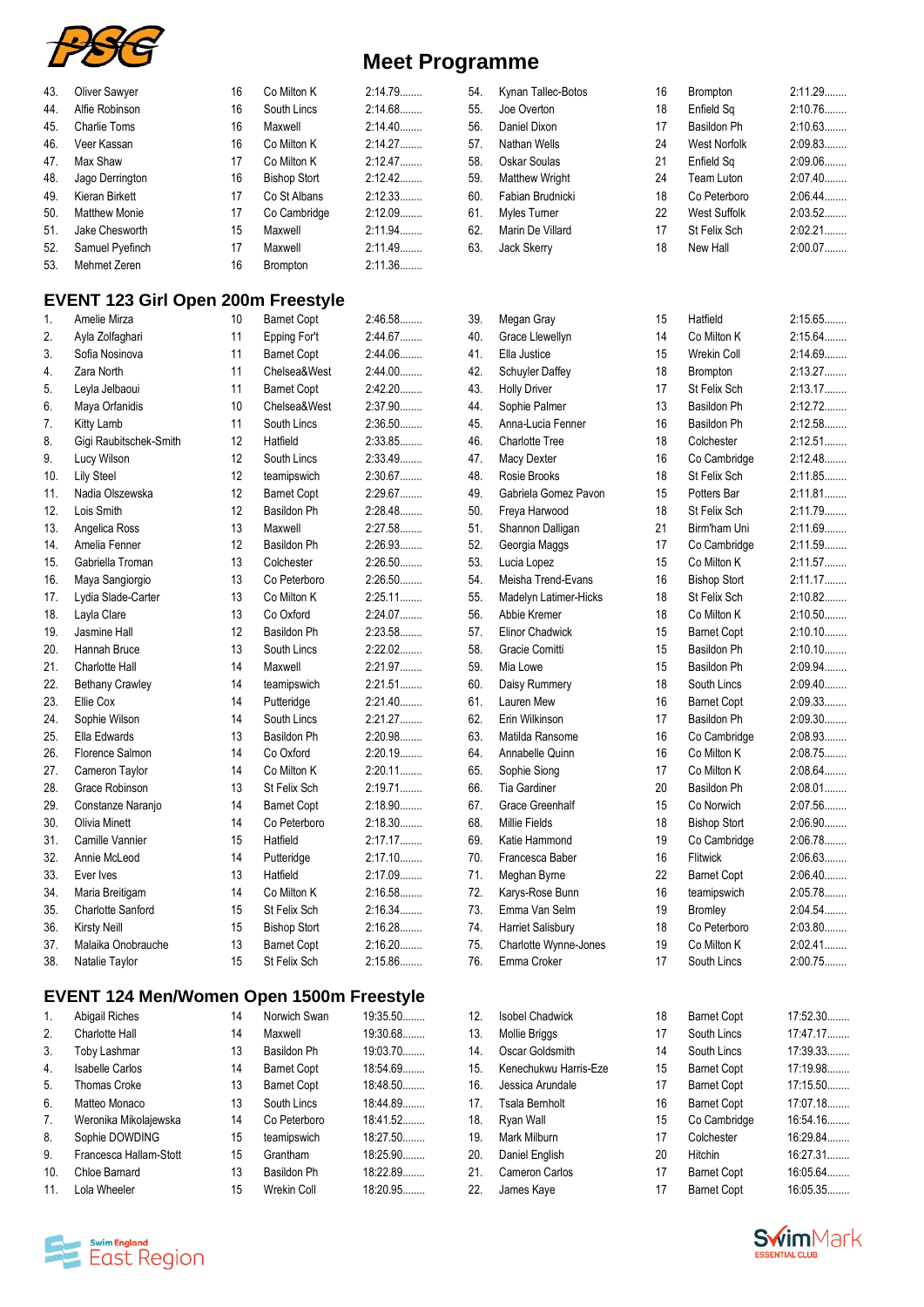

| 23. | Jake Tomkins                             | 16 | <b>Barnet Copt</b>  | 16:05.00  | 24. | Harry Wynne-Jones      | 17 | Co Milton K         | 15:50.91  |
|-----|------------------------------------------|----|---------------------|-----------|-----|------------------------|----|---------------------|-----------|
|     | EVENT 131 Girl Open 200m IM              |    |                     |           |     |                        |    |                     |           |
| 1.  | Arianna Minerva                          | 10 | Chelsea&West        | 3:34.94   | 39. | Eleni Ioannou          | 15 | Co Oxford           | 2:38.32   |
| 2.  | Lucia Day                                | 11 | Hatfield            | 3:15.04   | 40. | Isabella Arundell      | 13 | Maidstone SC        | 2:38.12   |
| 3.  | Zara North                               | 11 | Chelsea&West        | $3:11.70$ | 41. | <b>Olivia Minett</b>   | 14 | Co Peterboro        | 2:37.67   |
| 4.  | Maia Colquhoun                           | 11 | Chelsea&West        | 3:10.96   | 42. | S Harrison-Mirauer     | 15 | Hatfield            | 2:37.13   |
| 5.  | Daisy Uttley-Moore                       | 12 | Hastings            | 2:59.98   | 43. | Sophie Palmer          | 13 | Basildon Ph         | 2:37.09   |
| 6.  | Charlotte Campbell                       | 12 | Co Oxford           | 2:57.67   | 44. | Erin Currie            | 14 | Hatfield            | 2:36.87   |
| 7.  | Imogen Magri                             | 12 | Hastings            | 2:56.50   | 45. | Elizabeth Wright       | 15 | <b>West Suffolk</b> | 2:36.15   |
| 8.  | Emma Baer-Donnolly                       | 12 | Co Milton K         | 2:55.49   | 46. | Kara Clewlow           | 14 | Maxwell             | 2:35.98   |
| 9.  | Tyra Sajudeen                            | 12 | Co Cambridge        | 2:55.08   | 47. | Maria Breitigam        | 14 | Co Milton K         | 2:35.67   |
| 10. | Amelia Fenner                            | 12 | <b>Basildon Ph</b>  | 2:55.03   | 48. | Gabriela Gomez Pavon   | 15 | Potters Bar         | 2:35.17   |
|     |                                          | 10 | Chelsea&West        | 2:55.00   | 49. | <b>Millie Dudley</b>   | 18 |                     | 2:34.70   |
| 11. | Maya Orfanidis                           |    |                     | 2:52.08   |     |                        |    | Putteridge          | 2:34.66   |
| 12. | Kitty Lamb                               | 11 | South Lincs         |           | 50. | Isabelle Cameron       | 15 | Co Peterboro        |           |
| 13. | Lucy Wilson                              | 12 | South Lincs         | 2:51.87   | 51. | <b>Ellen Duffield</b>  | 15 | teamipswich         | 2:34.15   |
| 14. | Lois Smith                               | 12 | Basildon Ph         | 2:51.15   | 52. | Rebekka Smit           | 16 | Co Oxford           | 2:33.61   |
| 15. | <b>Lily Steel</b>                        | 12 | teamipswich         | 2:50.65   | 53. | <b>Lilly Davis</b>     | 15 | Co Peterboro        | 2:32.48   |
| 16. | Maya Sangiorgio                          | 13 | Co Peterboro        | 2:50.35   | 54. | Grace Llewellyn        | 14 | Co Milton K         | 2:32.24   |
| 17. | Sigourney Bolton                         | 13 | South Lincs         | 2:49.56   | 55. | Rachael Harris         | 17 | <b>Brompton</b>     | 2:32.00   |
| 18. | Yasmine Ollerenshaw                      | 13 | Flitwick            | 2:48.81   | 56. | Lexie O'Connor         | 15 | Basildon Ph         | 2:31.17   |
| 19. | Honor Beverstock                         | 13 | Hatfield            | 2:48.13   | 57. | <b>Charlotte Tree</b>  | 18 | Colchester          | 2:29.59   |
| 20. | Gabriella Troman                         | 13 | Colchester          | 2:47.31   | 58. | Mia Lowe               | 15 | Basildon Ph         | 2:29.38   |
| 21. | Verity Fuge                              | 12 | Hatfield            | 2:47.17   | 59. | Daisy Manning          | 14 | Basildon Ph         | 2:29.36   |
| 22. | Oraphin Vandermeer                       | 13 | Co Cambridge        | 2:46.54   | 60. | Georgia Holgate        | 15 | Co Cambridge        | 2:29.24   |
| 23. | Jasmine Hall                             | 12 | Basildon Ph         | 2:46.54   | 61. | Annabelle Quinn        | 16 | Co Milton K         | $2:29.22$ |
| 24. | Lydia Slade-Carter                       | 13 | Co Milton K         | 2:46.35   | 62. | <b>Beatrice Finch</b>  | 16 | South Lincs         | 2:29.04   |
| 25. | Gabrielle Cornish                        | 14 | Colchester          | 2:44.55   | 63. | Madelyn Latimer-Hicks  | 18 | St Felix Sch        | 2:29.01   |
| 26. | Sophie Wilson                            | 14 | South Lincs         | 2:43.30   | 64. | Schuyler Daffey        | 18 | Brompton            | 2:28.47   |
| 27. | <b>Briar Price</b>                       | 13 | Putteridge          | 2:42.70   | 65. | Nalinratn Sophastienph | 15 | Co Oxford           | 2:28.46   |
| 28. | Hannah Bruce                             | 13 | South Lincs         | 2:42.21   | 66. | Danielle Siong         | 15 | Co Milton K         | 2:27.70   |
| 29. | Clara White                              | 14 | Maxwell             | 2:42.08   | 67. | Hannah Willis          | 17 | Co Peterboro        | $2:27.22$ |
| 30. | Poppy Magill                             | 14 | Putteridge          | $2:42.00$ | 68. | Mabel Hayes            | 16 | Anaconda            | 2:25.92   |
| 31. | Ella Greatbatch                          | 14 | <b>Bishop Stort</b> | 2:41.29   | 69. | Harriet Salisbury      | 18 | Co Peterboro        | 2:24.71   |
|     | Grace Robinson                           | 13 | St Felix Sch        | 2:40.18   | 70. |                        | 16 | Putteridge          | 2:22.81   |
| 32. |                                          |    |                     |           |     | Olivia Newman-Baronius |    |                     |           |
| 33. | Katie Man                                | 15 | Brompton            | 2:40.10   | 71. | <b>Charlotte White</b> | 17 | West Suffolk        | 2:22.17   |
| 34. | <b>Bethany Crawley</b>                   | 14 | teamipswich         | 2:39.99   | 72. | Matilda Ransome        | 16 | Co Cambridge        | $2:22.00$ |
| 35. | Rebecca Brown                            | 15 | Stowmarket          | 2:39.57   | 73. | Niamh James            | 21 | <b>Bishop Stort</b> | 2:21.83   |
| 36. | Alice Green                              | 15 | Hatfield            | 2:39.08   | 74. | Meghan Byrne           | 22 | <b>Barnet Copt</b>  | 2:20.30   |
| 37. | Ever Ives                                | 13 | Hatfield            | 2:38.75   | 75. | Natalie Sanford        | 18 | St Felix Sch        | 2:19.00   |
| 38. | Florence Salmon                          | 14 | Co Oxford           | 2:38.43   |     |                        |    |                     |           |
|     | <b>EVENT 132 Boy Open 100m Freestyle</b> |    |                     |           |     |                        |    |                     |           |
| 1.  | Zoran Butorac                            | 11 | <b>Barnet Copt</b>  | 1:17.78   | 22. | Jacob Bacon            | 12 | Co Peterboro        | 1:04.60   |
| 2.  | <b>Lleyton Miller</b>                    | 11 | Co Peterboro        | 1:16.97   | 23. | Finley Wood            | 13 | Co Milton K         | 1:04.29   |
| 3.  | <b>Gabriel Williams</b>                  | 11 | Hastings            | $1:16.10$ | 24. | Oliver Baskerville     | 14 | Hatfield            | 1:03.39   |
| 4.  | Michael Ares                             | 11 | Chelsea&West        | $1:14.00$ | 25. | Monty Salmon           | 14 | Co Oxford           | 1:03.39   |
| 5.  | Nicolas Venuti                           | 11 | Chelsea&West        | 1:13.50   | 26. | Harry Woods            | 13 | Co Milton K         | 1:03.36   |
| 6.  | loan lojan                               | 11 | <b>Barnet Copt</b>  | 1:12.39   | 27. | Harrison Brook         | 14 | Colchester          | 1:03.15   |
| 7.  | Charlie Bisby                            | 11 | South Lincs         | 1:11.96   | 28. | Jude Gunner            | 13 | St Felix Sch        | 1:02.70   |
| 8.  | William Jones                            | 12 | teamipswich         | 1:11.15   | 29. | Kian Lee               | 14 | Co Peterboro        | 1:02.50   |
| 9.  | Perrin Ma                                | 11 | Hatfield            | 1:10.99   | 30. | Alfie Toms             | 13 | Maxwell             | $1:02.44$ |
|     |                                          |    |                     |           |     |                        |    |                     | $1:02.40$ |
| 10. | Luke Owens                               | 12 | Putteridge          | 1:10.30   | 31. | Aslan Eler             | 14 | Chelsea&West        |           |
| 11. | Amar Selmani                             | 12 | <b>Barnet Copt</b>  | 1:09.66   | 32. | Robert Fenner          | 14 | Basildon Ph         | 1:01.99   |
| 12. | Lucius Waite                             | 12 | Hastings            | 1:09.10   | 33. | Remi-Maysen Keane      | 14 | Basildon Ph         | 1:01.67   |
| 13. | S Newman-Baronius                        | 12 | Putteridge          | 1:08.90   | 34. | Ethan Thorpe           | 13 | Basildon Ph         | 1:01.57   |
| 14. | Niccolo' Camilotti                       | 12 | Hatfield            | 1:08.74   | 35. | Ben Every              | 14 | St Felix Sch        | 1:01.50   |
| 15. | <b>Charlie Birdsall</b>                  | 12 | Co Cambridge        | 1:07.93   | 36. | Rufus Carr             | 14 | St Felix Sch        | 1:00.81   |
| 16. | Michael Gannon                           | 12 | Co Oxford           | 1:07.41   | 37. | Charlie Mulholland     | 15 | Putteridge          | $1:00.70$ |
| 17. | Frank Lamb                               | 13 | South Lincs         | 1:06.38   | 38. | Nate Cahill            | 14 | Hastings            | $1:00.50$ |
| 18. | Daniel De Filippo                        | 13 | Flitwick            | 1:06.29   | 39. | Yassin Selmani         | 14 | <b>Barnet Copt</b>  | $1:00.30$ |
| 19. | Frank Jacob                              | 13 | Co Cambridge        | 1:06.12   | 40. | Jack Swindale          | 14 | Co Peterboro        | $1:00.21$ |
| 20. | Harry Phelan                             | 13 | Basildon Ph         | 1:05.06   | 41. | Albert Orley           | 14 | <b>Braintree</b>    | 1:00.18   |
| 21. | Archie Tebbutt                           | 12 | Colchester          | 1:04.94   | 42. | Joshua Singer          | 15 | Enfield Sq          | $1:00.14$ |



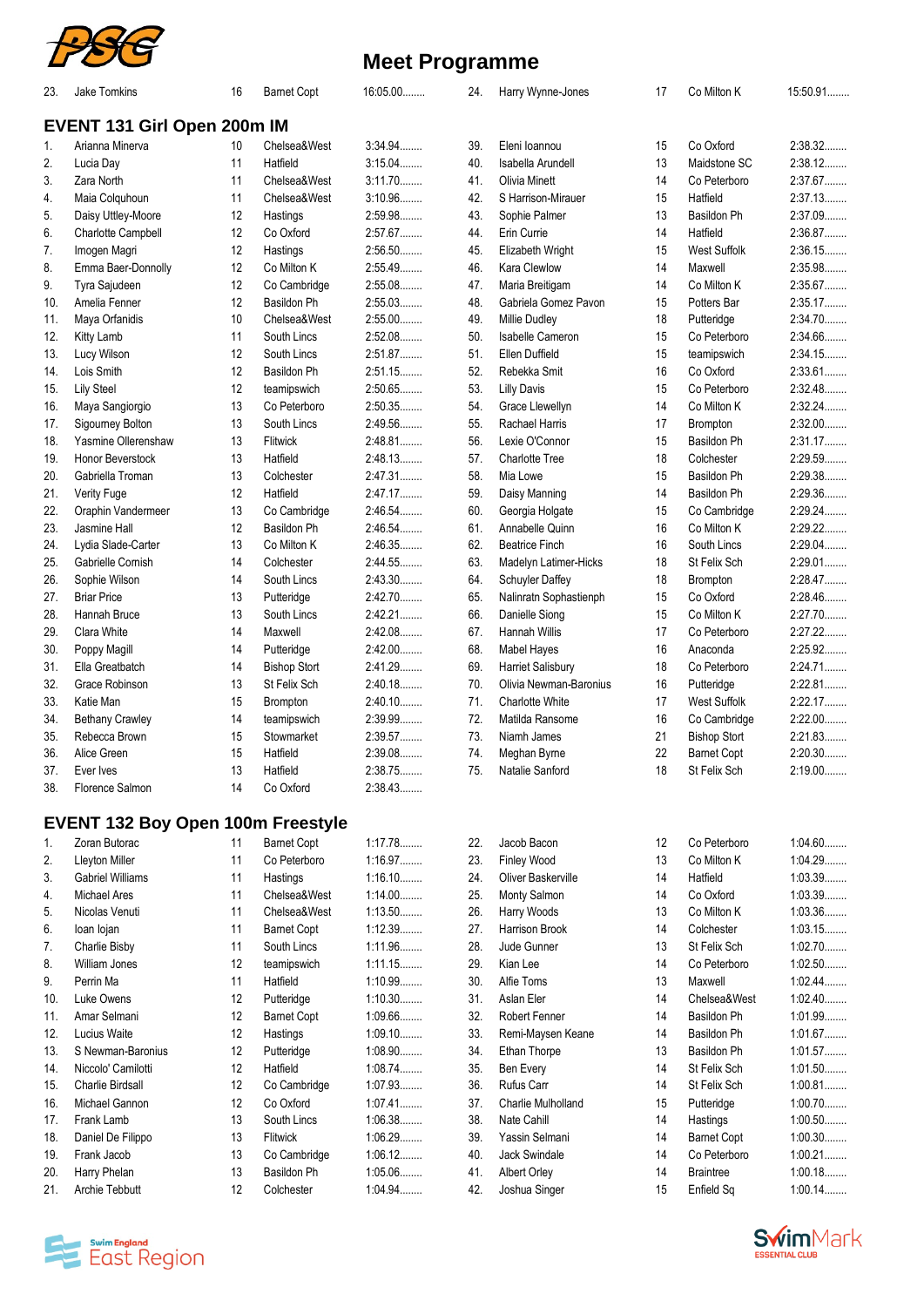

| 43. | <b>Rufus Bennett</b>  | 14 | Co Peterboro        | $1:00.10$ |
|-----|-----------------------|----|---------------------|-----------|
| 44. | <b>Tyler Bott</b>     | 15 | Wolv'hampton        | 1:00.06   |
| 45. | Benjamin Guthrie      | 15 | Co Milton K         | $1:00.00$ |
| 46. | Saint Odong           | 15 | Brompton            | 59.47     |
| 47. | <b>Oliver Sorrell</b> | 15 | South Lincs         | 59.33     |
| 48. | Daniel Belsey         | 14 | Hatfield            | 59.28     |
| 49. | Ross De Wildt         | 14 | Co Cambridge        | $59.22$   |
| 50. | Ethan Howard          | 15 | Potters Bar         | 58.94     |
| 51. | Jack Cutler           | 15 | Co Milton K         | 58.75     |
| 52. | Alfie Bisby           | 15 | South Lincs         | 58.53     |
| 53. | Orlando Dearing       | 14 | Co Peterboro        | 58.40     |
| 54. | Ethan Richards-Knight | 15 | Chalfont            | 58.32     |
| 55. | <b>Tom Youdale</b>    | 15 | Hastings            | 58.10     |
| 56. | Lucas Hartley         | 15 | Hatfield            | 57.80     |
| 57. | Sean Connolly         | 14 | Epping For't        | 57.79     |
| 58. | Isaac Farrugia        | 15 | Basildon Ph         | 57.69     |
| 59. | <b>Riley Hall</b>     | 15 | Co Cambridge        | 57.60     |
| 60. | Kenechukwu Harris-Eze | 15 | <b>Barnet Copt</b>  | 57.50     |
| 61. | James Gourpinar       | 15 | <b>Harlow Pen</b>   | 57.48     |
| 62. | Sandijs Cecins        | 15 | Colchester          | 57.30     |
| 63. | Nathan Birchenough    | 15 | St Felix Sch        | 57.26     |
| 64. | Thomas Flynn          | 15 | <b>Barnet Copt</b>  | 57.20     |
| 65. | Alex Sadler           | 15 | South Lincs         | 57.10     |
| 66. | Joshua Sackree        | 14 | Co Peterboro        | 56.89     |
| 67. | <b>Oliver Blight</b>  | 16 | Hatfield            | 56.83     |
| 68. | Ross Balderson        | 22 | Rushden             | 56.68     |
| 69. | Harrison Shaw         | 15 | Flitwick            | 56.60     |
| 70. | Max Balderson         | 19 | Rushden             | 56.38     |
| 71. | Ryan Wall             | 15 | Co Cambridge        | 56.37     |
| 72. | <b>Albert Malsher</b> | 19 | Rushden             | 56.32     |
| 73. | Alex Harrop           | 14 | teamipswich         | 56.29     |
| 74. | Ahaan Saini           | 18 | Hatfield            | 56.26     |
| 75. | <b>Thomas Ball</b>    | 18 | West Norfolk        | 56.20     |
| 76. | Callum Cox            | 16 | <b>Bishop Stort</b> | 56.19     |
| 77. | Louis Lane            | 17 | Basildon Ph         | 56.19     |
| 78. | Freddie Laws          | 19 | <b>West Norfolk</b> | 56.16     |
| 79. | <b>Thomas Bruce</b>   | 16 | South Lincs         | 56.11.    |
| 80. | <b>Charlie Toms</b>   | 16 | Maxwell             | 56.10     |
| 81. | Ollie O'Connor        | 14 | Putteridge          | 56.00     |
| 82. | <b>Alfie Francis</b>  | 17 | Colchester          | 56.00     |
| 83. | Zak Troman            | 15 | Colchester          | 55.93     |
| 84. | <b>Robert Addis</b>   | 18 | West Norfolk        | 55.92     |
| 85. | Joe Flowers           | 16 | St Felix Sch        | 55.91     |
| 86. | Daniel Clayton        | 16 | teamipswich         | 55.90     |
| 87. | Max Shaw              | 19 | Uni of Nott         | 55.90     |
| 88. | Zack Campbell-Maughan | 23 | <b>West Norfolk</b> | 55.78     |
| 89. | George De Voogt       | 16 | Leighton Buz        | 55.60     |
| 90. | James Williamson      | 15 | Co Cambridge        | 55.60     |

## **EVENT 133 Girl Open 200m Breaststroke**

| 1.  | Arianna Minerva        | 10                | Chelsea&West    | 4:05.79   |
|-----|------------------------|-------------------|-----------------|-----------|
| 2.  | Cerys Wall             | 10                | Co Cambridge    | 3:50.29   |
| 3.  | Lucia Day              | 11                | Hatfield        | 3:40.85   |
| 4.  | Hanna Elmarini         | 11                | Chelsea&West    | 3:34.54   |
| 5.  | Maia Colquhoun         | 11                | Chelsea&West    | 3:33.93   |
| 6.  | Kitty Lamb             | 11                | South Lincs     | $3:22.01$ |
| 7.  | Maya Orfanidis         | 10                | Chelsea&West    | $3:21.10$ |
| 8.  | Emilia Coster          | $12 \overline{ }$ | Hatfield        | 3:19.57   |
| 9.  | Lucy Wilson            | $12 \overline{ }$ | South Lincs     | 3:14.96   |
| 10. | Tyra Sajudeen          | $12 \overline{ }$ | Co Cambridge    | 3:12.70   |
| 11. | Alice Man              | 13                | <b>Brompton</b> | $3:10.51$ |
| 12. | Jade Trincano          | 13                | Chelsea&West    | 3:09.81   |
| 13. | Sigourney Bolton       | 13                | South Lincs     | 3:08.66   |
| 14. | Angelica Ross          | 13                | Maxwell         | 3:06.54   |
| 15. | <b>Bethany Crawley</b> | 14                | teamipswich     | 3:02.37   |



| 91.  | William Loveman        | 22 | Co St Albans        | 55.55   |
|------|------------------------|----|---------------------|---------|
| 92.  | Mason Allen            | 16 | Basildon Ph         | 55.43   |
| 93.  | <b>Ryan Coles</b>      | 17 | Daventry            | 55.42   |
| 94.  | Benjamin Mould         | 17 | Thame               | 55.41   |
| 95.  | Matej Bartos           | 18 | <b>Barnet Copt</b>  | 55.30   |
| 96.  | Georgios Papageorgiou  | 20 | Co Cambridge        | 55.20   |
| 97.  | Josh Martin            | 16 | Co Peterboro        | 55.17   |
| 98.  | Christopher Williamson | 17 | Co Cambridge        | 55.14.  |
|      |                        |    |                     |         |
| 99.  | Jack MacDonald         | 16 | Putteridge          | 55.10   |
| 100. | Yasser Hassan          | 19 | <b>Brompton</b>     | 55.10   |
| 101. | Daryl Rands            | 25 | Colchester          | 55.07   |
| 102. | Sami Khadraoui         | 17 | Enfield Sq          | 54.85   |
| 103. | Max Arnold             | 16 | Harlow Pen          | 54.60   |
| 104. | Tyler Jackson          | 18 | Harlow Pen          | 54.40   |
| 105. | Archie Chamberlain     | 16 | <b>West Suffolk</b> | 54.40   |
| 106. | <b>Oliver Sawyer</b>   | 16 | Co Milton K         | 54.32   |
| 107. | Matthew Titman         | 21 | Co Cambridge        | 54.23   |
| 108. | Joseph Wells           | 23 | <b>West Norfolk</b> | 54.00   |
| 109. | Rico Bringeman         | 17 | South Lincs         | 53.95   |
| 110. | Jake Thomas-Mansfield  | 22 | <b>West Suffolk</b> | 53.78   |
| 111. | Joseph Bavey           | 17 | Newmarket           | 53.66   |
| 112. | Samuel Pyefinch        | 17 | Maxwell             | 53.47   |
|      |                        |    |                     |         |
| 113. | Lewis Japal            | 19 | Enfield Sq          | 53.42   |
| 114. | Dean Milwain           | 36 | <b>Bicester</b>     | 53.38   |
| 115. | Hugo Bellamy           | 24 | Co Cambridge        | $53.20$ |
| 116. | Joshua Tapsell         | 22 | Melton M'bry        | 53.20   |
| 117. | Mohamed Sami Zemzami   | 17 | <b>Bishop Stort</b> | $53.20$ |
| 118. | Matus Mydliar          | 17 | Co Milton K         | 53.05   |
| 119. | Kai ADAMS              | 26 | Halstead            | 53.00   |
| 120. | Adam Martin            | 22 | Potters Bar         | 52.98   |
| 121. | Maddox ROBERTS         | 16 | Witham Dolph        | 52.81   |
| 122. | George Whiteman        | 18 | Co Peterboro        | 52.78   |
| 123. | Thomas Page            | 18 | West Suffolk        | 52.77   |
| 124. | Michael Hill           | 25 | Melton M'bry        | 52.66   |
| 125. | Marin De Villard       | 17 | St Felix Sch        | 52.65   |
|      |                        |    |                     |         |
| 126. | Nathan Wells           | 24 | West Norfolk        | 52.14.  |
| 127. | <b>William Ellard</b>  | 16 | St Felix Sch        | 52.05   |
| 128. | James Speers           | 19 | <b>Basildon Ph</b>  | 51.79   |
| 129. | George Barnes          | 21 | Brompton            | 51.50   |
| 130. | <b>Matthew Baker</b>   | 16 | <b>West Suffolk</b> | $51.41$ |
| 131. | <b>Matthew Wright</b>  | 24 | <b>Team Luton</b>   | $51.40$ |
| 132. | Josh Kirlew            | 23 | Enfield Sq          | 51.37   |
| 133. | Harry Wynne-Jones      | 17 | Co Milton K         | $50.92$ |
| 134. | Jack Skerry            | 18 | New Hall            | 50.81   |
| 135. | Jacques Bonsell        | 23 | Co Cambridge        | 50.43   |
| 136. | Theo Cannon            | 23 | Co Cambridge        | $50.25$ |
| 137. | William Kearsey        | 25 | Hatfield            | 49.27   |
|      |                        |    |                     |         |
|      |                        |    |                     |         |
| 16.  | Hollie Heighes         | 14 | <b>Bishop Stort</b> | 3:01.71 |
| 17.  | Charlotte Hall         | 14 | Maxwell             | 3:01.28 |
| 18.  | Evie Armstrong         | 14 | teamipswich         | 3:00.66 |
| 19.  | Grace Wiseman          | 14 | Basildon Ph         | 3:00.48 |
| 20.  | Annie McLeod           | 14 | Putteridge          | 2:58.24 |
| 21.  | Melissa Harrison       | 14 | Co Milton K         | 2:58.00 |
| 22.  | Elizabeth Wright       | 15 | <b>West Suffolk</b> | 2:57.61 |
| 23.  | Oraphin Vandermeer     | 13 | Co Cambridge        | 2:55.81 |
|      |                        |    |                     |         |
| 24.  | Neretva Spengler       | 14 | Co Oxford           | 2:55.57 |
| 25.  | Ella Edwards           | 13 | Basildon Ph         | 2:54.90 |
| 26.  | Daria Nicole Doncila   | 14 | Co Peterboro        | 2:54.77 |
| 27.  | Weronika Mikolajewska  | 14 | Co Peterboro        | 2:54.53 |
| 28.  | S Harrison-Mirauer     | 15 | Hatfield            | 2:53.90 |
| 29.  | Eleni Zorn             | 16 | Putteridge          | 2:53.18 |
| 30.  | Ella Greatbatch        | 14 | <b>Bishop Stort</b> | 2:52.19 |
|      |                        |    |                     |         |

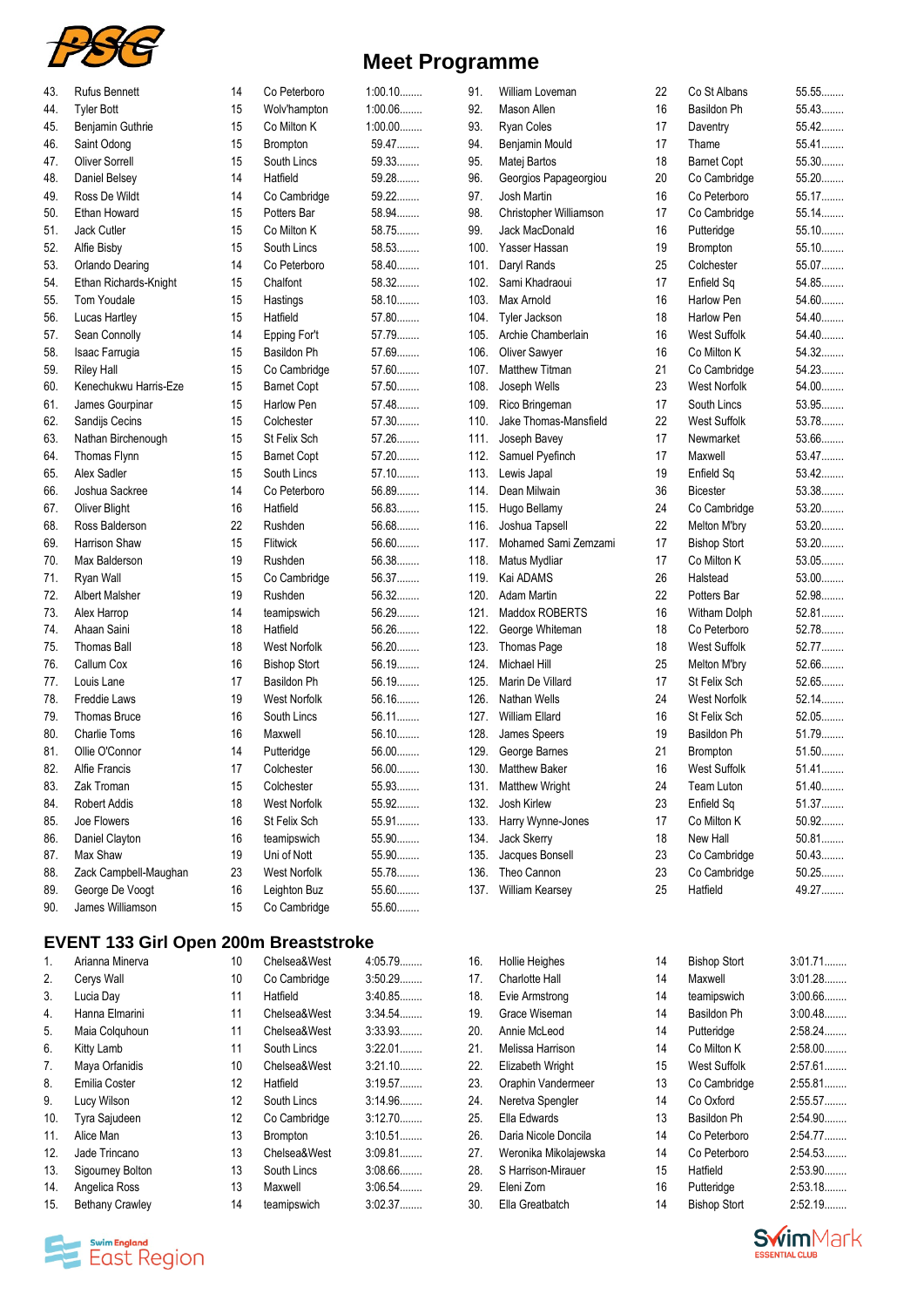

| 31. | Imola Jozsa                             | 16 | Hatfield            | 2:52.08 | 47. | <b>Chloe Butler</b>      | 18 | St Ives             | 2:43.66 |
|-----|-----------------------------------------|----|---------------------|---------|-----|--------------------------|----|---------------------|---------|
| 32. | Clara White                             | 14 | Maxwell             | 2:51.79 | 48. | Isabella Porzio          | 18 | Putteridge          | 2:43.60 |
| 33. | <b>Molly Grieve</b>                     | 17 | Colchester          | 2:49.80 | 49. | <b>Charlotte Sanford</b> | 15 | St Felix Sch        | 2:43.13 |
| 34. | Rachael Harris                          | 17 | Brompton            | 2:49.61 | 50. | <b>Macy Dexter</b>       | 16 | Co Cambridge        | 2:42.97 |
| 35. | Francesca Kev                           | 17 | Thurrock            | 2:49.39 | 51. | Imogen Bloomfield        | 19 | Co Cambridge        | 2:42.60 |
| 36. | Elijah Britton                          | 16 | St Felix Sch        | 2:48.57 | 52. | Mia Lowe                 | 15 | Basildon Ph         | 2:40.73 |
|     | Anna-Lucia Fenner                       | 16 | <b>Basildon Ph</b>  | 2:48.38 | 53. | Ela Norton               | 18 | Hatfield            | 2:39.24 |
| 37. |                                         |    |                     |         |     |                          |    |                     |         |
| 38. | Lauren Gore                             | 16 | <b>Bishop Stort</b> | 2:48.24 | 54. | Sarah O'Brien            | 26 | <b>West Norfolk</b> | 2:39.17 |
| 39. | Megan Gray                              | 15 | Hatfield            | 2:47.81 | 55. | <b>Charlotte White</b>   | 17 | <b>West Suffolk</b> | 2:38.58 |
| 40. | <b>Lilly Davis</b>                      | 15 | Co Peterboro        | 2:47.64 | 56. | Matilda Ransome          | 16 | Co Cambridge        | 2:38.31 |
| 41. | Isabelle Cameron                        | 15 | Co Peterboro        | 2:47.31 | 57. | Molly Lee                | 21 | West Norfolk        | 2:38.19 |
| 42. | Clementine Lovell                       | 13 | teamipswich         | 2:47.13 | 58. | Danielle Siong           | 15 | Co Milton K         | 2:37.81 |
| 43. | Ciara Wookey                            | 18 | Colchester          | 2:46.42 | 59. | Georgia Maggs            | 17 | Co Cambridge        | 2:37.64 |
| 44. | <b>Molly Gorse</b>                      | 17 | Co Milton K         | 2:46.34 | 60. | Olivia Cooper            | 16 | Basildon Ph         | 2:36.82 |
| 45. | Freya McManus                           | 16 | Co Milton K         | 2:44.61 | 61. | <b>Kirsty Neill</b>      | 15 | <b>Bishop Stort</b> | 2:36.75 |
| 46. | Yasmin Meadows                          | 16 | Co St Albans        | 2:44.18 |     |                          |    |                     |         |
|     | <b>EVENT 134 Boy Open 50m Butterfly</b> |    |                     |         |     |                          |    |                     |         |
| 1.  | <b>Finley Burford</b>                   | 10 | <b>Basildon Ph</b>  | 39.80   | 48. | Ross De Wildt            | 14 | Co Cambridge        | $30.01$ |
| 2.  | Zoran Butorac                           | 11 | <b>Barnet Copt</b>  | 39.31   | 49. | Daniel Bourner           | 15 | Co Milton K         | 29.65   |
| 3.  | Charlie Bisby                           | 11 | South Lincs         | 39.20   | 50. | Saint Odong              | 15 | Brompton            | 29.60   |
| 4.  | Kaplan Eler                             | 11 | Chelsea&West        | 36.42   | 51. | Alfie Bisby              | 15 | South Lincs         | 29.57   |
| 5.  | Perrin Ma                               | 11 | Hatfield            | $36.02$ | 52. | Sean Connolly            | 14 | Epping For't        | 29.56   |
| 6.  | Michael Gannon                          | 12 | Co Oxford           | 35.62   | 53. | Nathan Birchenough       | 15 | St Felix Sch        | 29.50   |
| 7.  | Rufus Kellie                            | 12 | Hatfield            | 35.46   | 54. | <b>Orlando Dearing</b>   | 14 | Co Peterboro        | 29.50   |
| 8.  | Amar Selmani                            | 12 | <b>Barnet Copt</b>  | 35.27   | 55. | Ryan Wall                | 15 | Co Cambridge        | 29.39   |
| 9.  | Luke Owens                              | 12 | Putteridge          | $35.00$ | 56. | Michael Cabero Alonso    | 15 | Co Milton K         | 29.37   |
| 10. | Lucius Waite                            | 12 | Hastings            | 34.75   | 57. | Isaac Farrugia           | 15 | Basildon Ph         | 29.29   |
| 11. | Zdravko Tatanov                         | 13 | Enfield Sq          | 34.67   | 58. | James Williamson         | 15 | Co Cambridge        | 29.18   |
| 12. | Frank Jacob                             | 13 | Co Cambridge        | 34.46   | 59. | Alex Harrop              | 14 | teamipswich         | 29.15   |
|     | <b>Marton Molnar</b>                    | 13 |                     | 34.06   | 60. | Jack Cutler              | 15 | Co Milton K         | 29.15   |
| 13. |                                         |    | Co Cambridge        | 33.97   |     |                          |    |                     | 29.10   |
| 14. | Kabir Patel                             | 13 | Potters Bar         |         | 61. | Harrison Shaw            | 15 | Flitwick            |         |
| 15. | Daniel De Filippo                       | 13 | Flitwick            | 33.86   | 62. | Sandijs Cecins           | 15 | Colchester          | 29.00   |
| 16. | Frank Lamb                              | 13 | South Lincs         | 33.75   | 63. | <b>Rufus Bennett</b>     | 14 | Co Peterboro        | 28.90   |
| 17. | Dmitrijs Gracovs                        | 13 | <b>Harlow Pen</b>   | 33.59   | 64. | Joshua Sackree           | 14 | Co Peterboro        | 28.79   |
| 18. | Harry Bird                              | 13 | Putteridge          | $33.20$ | 65. | Ethan Howard             | 15 | Potters Bar         | 28.70   |
| 19. | Jack Swindale                           | 14 | Co Peterboro        | 32.75   | 66. | Ruben Bigg               | 18 | Hastings            | 28.60   |
| 20. | Ethan Thomson                           | 14 | teamipswich         | $32.71$ | 67. | <b>Albert Malsher</b>    | 19 | Rushden             | 28.54   |
| 21. | Kian Lee                                | 14 | Co Peterboro        | 32.66   | 68. | Jake Moore               | 16 | Potters Bar         | 28.53   |
| 22. | Harrison Brook                          | 14 | Colchester          | 32.43   | 69. | John Manser              | 17 | Maxwell             | 28.44   |
| 23. | <b>Daniel Williams</b>                  | 14 | Hatfield            | 32.42   | 70. | Charlie Stanbury         | 17 | Potters Bar         | 28.43   |
| 24. | Jacob Bacon                             | 12 | Co Peterboro        | 32.30   | 71. | Yasser Hassan            | 19 | Brompton            | 28.40   |
| 25. | Aslan Eler                              | 14 | Chelsea&West        | 32.30   | 72. | Thomas Bruce             | 16 | South Lincs         | 28.40   |
| 26. | Oliver Baskerville                      | 14 | Hatfield            | 32.16   | 73. | <b>William Last</b>      | 18 | Hastings            | 28.37   |
| 27. | Archie Tebbutt                          | 12 | Colchester          | 32.15   | 74. | Samuel JOHNSON           | 24 | Halstead            | 28.37   |
| 28. | Harvey Pope                             | 14 | Hastings            | 32.10   | 75. | Matthew Brown            | 17 | Stowmarket          | 28.30   |
| 29. | Harry Phelan                            | 13 | Basildon Ph         | 32.00   | 76. | <b>Riley Hall</b>        | 15 | Co Cambridge        | 28.30   |
| 30. | <b>Thomas Croke</b>                     | 13 | <b>Barnet Copt</b>  | 31.95   | 77. | Max Shaw                 | 17 | Co Milton K         | 28.27   |
| 31. | Remi-Maysen Keane                       | 14 | Basildon Ph         | 31.80   | 78. | Louis Lane               | 17 | Basildon Ph         | 28.20   |
| 32. | Harry Woods                             | 13 | Co Milton K         | 31.61   | 79. | Matej Bartos             | 18 | <b>Barnet Copt</b>  | 28.20   |
| 33. | Nate Cahill                             | 14 | Hastings            | $31.50$ | 80. | Kai Adams                | 16 | Potters Bar         | 28.18   |
| 34. | Alfie Toms                              | 13 | Maxwell             | 31.48   | 81. | <b>Thomas Ball</b>       | 18 | <b>West Norfolk</b> | 28.10   |
| 35. | Ben Every                               | 14 | St Felix Sch        | 31.34   | 82. | Jake Chesworth           | 15 | Maxwell             | 27.92   |
| 36. | Ethan Thorpe                            | 13 | Basildon Ph         | $31.30$ | 83. | Alfie Francis            | 17 | Colchester          | 27.90   |
| 37. | Oscar Sherwani                          | 14 | Flitwick            | 31.00   | 84. | Jack Bamard              | 17 | Potters Bar         | 27.85   |
| 38. | Daniel Belsey                           | 14 | Hatfield            | 30.99   | 85. | James Gourpinar          | 15 | Harlow Pen          | 27.79   |
|     |                                         |    |                     | 30.97   |     |                          | 18 |                     | 27.74   |
| 39. | Kenechukwu Harris-Eze                   | 15 | <b>Barnet Copt</b>  |         | 86. | Daniel Monk              |    | Harlow Pen          |         |
| 40. | <b>Chale Cowles</b>                     | 15 | Maxwell             | 30.95   | 87. | <b>Billy Mead</b>        | 17 | Linslade            | 27.60   |
| 41. | Jude Gunner                             | 13 | St Felix Sch        | $30.80$ | 88. | Zak Troman               | 15 | Colchester          | 27.50   |
| 42. | Tom Youdale                             | 15 | Hastings            | 30.76   | 89. | Craig Bransby            | 48 | Enfield Sq          | 27.46   |
| 43. | Yassin Selmani                          | 14 | <b>Barnet Copt</b>  | 30.74   | 90. | Callum Cox               | 16 | <b>Bishop Stort</b> | 27.40   |
| 44. | Cem Foo-Turk                            | 15 | Epping For't        | $30.50$ | 91. | Max Balderson            | 19 | Rushden             | 27.40   |
| 45. | Oscar Goldsmith                         | 14 | South Lincs         | 30.45   | 92. | Benjamin Mould           | 17 | Thame               | 27.40   |
| 46. | Joshua Singer                           | 15 | Enfield Sq          | $30.20$ | 93. | <b>Robert Addis</b>      | 18 | West Norfolk        | 27.34   |
| 47. | <b>Tyler Bott</b>                       | 15 | Wolv'hampton        | $30.14$ | 94. | Rocco Giustiniani        | 15 | Anaconda            | 27.23   |
|     |                                         |    |                     |         |     |                          |    |                     |         |



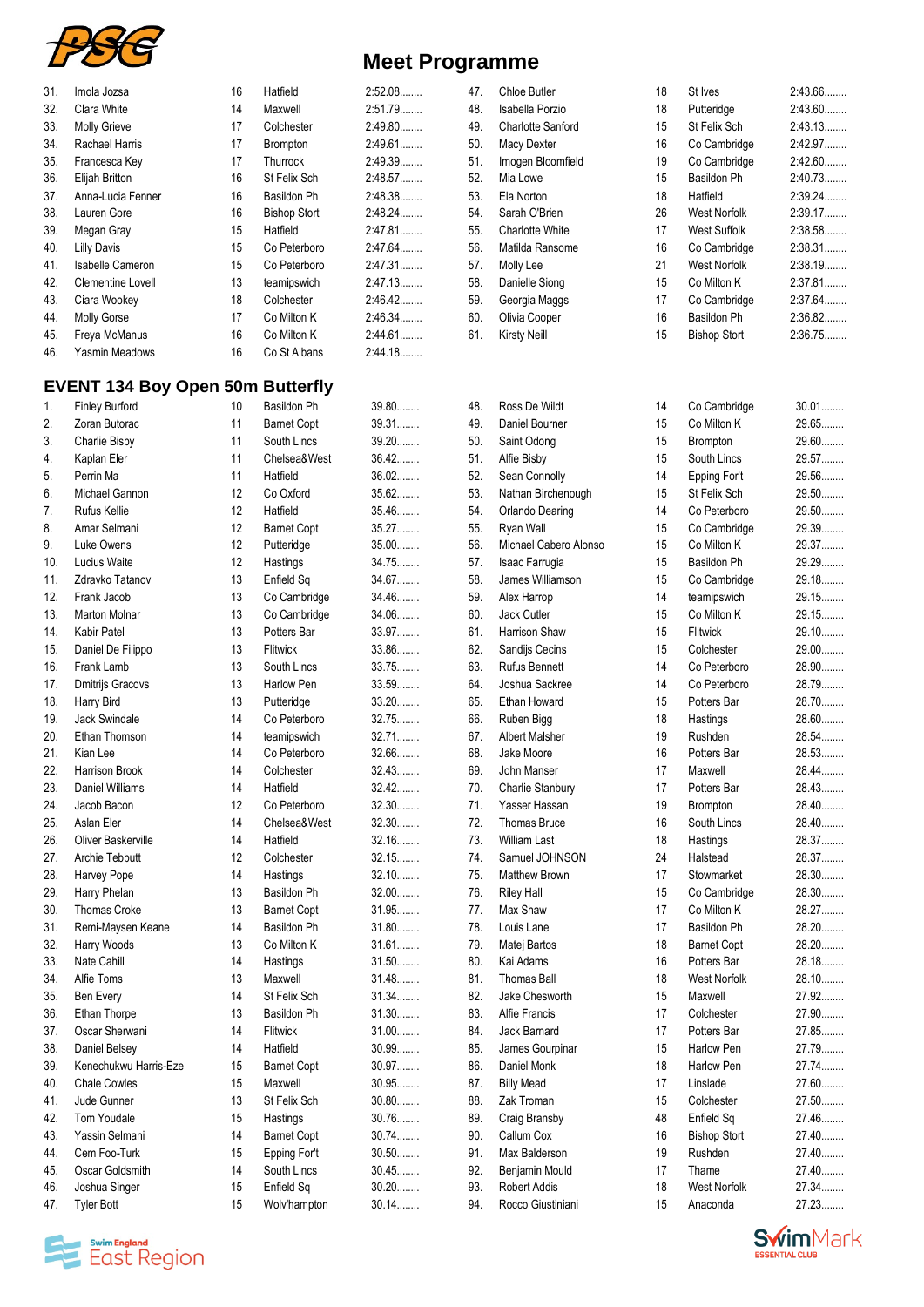

| <b>Meet Programme</b> |  |
|-----------------------|--|
|-----------------------|--|

| 95.  | Adam Frazer                              | 16 | Rushden             | 27.20   | 120. | Maddo>              |
|------|------------------------------------------|----|---------------------|---------|------|---------------------|
| 96.  | Ollie O'Connor                           | 14 | Putteridge          | 27.20   | 121. | Samuel              |
| 97.  | Ethan Richards-Knight                    | 15 | Chalfont            | 27.20   | 122. | Ryan C              |
| 98.  | Luka Page                                | 16 | <b>West Suffolk</b> | 27.19.  | 123. | Joseph              |
| 99.  | Dominic McCarthy                         | 20 | Hoddesdon           | 27.18   | 124. | Adam N              |
| 100. | <b>William Ellis</b>                     | 19 | Co Oxford           | 27.14   | 125. | Joseph              |
| 101. | Rico Bringeman                           | 17 | South Lincs         | 27.13.  | 126. | Lewis C             |
| 102. | Daryl Rands                              | 25 | Colchester          | 27.10   | 127. | Christo             |
| 103. | George De Voogt                          | 16 | Leighton Buz        | 27.10   | 128. | Hugo B              |
| 104. | Archie Chamberlain                       | 16 | <b>West Suffolk</b> | 27.10   | 129. | Morgan              |
| 105. | Thomas Flynn                             | 15 | <b>Barnet Copt</b>  | 27.08   | 130. | John Cı             |
| 106. | Zack Campbell-Maughan                    | 23 | West Norfolk        | 27.03   | 131. | Harry W             |
| 107. | <b>Tyler Coles</b>                       | 16 | Daventry            | 27.00   | 132. | Yasir N             |
| 108. |                                          | 20 |                     | 27.00   | 133. | William             |
|      | Daniel English                           |    | Hitchin             |         |      |                     |
| 109. | Kalaum Corani                            | 18 | Colchester          | 26.90   | 134. | George              |
| 110. | Joshua Tapsell                           | 22 | Melton M'bry        | 26.90   | 135. | Mehme               |
| 111. | Kai ADAMS                                | 26 | Halstead            | 26.85   | 136. | Joseph              |
| 112. | Mason Allen                              | 16 | Basildon Ph         | 26.80   | 137. | Reuben              |
| 113. | Lewis Japal                              | 19 | Enfield Sq          | 26.77   | 138. | Matthey             |
| 114. | James Speers                             | 19 | Basildon Ph         | 26.70   | 139. | Callum              |
| 115. | Matteo Lo Biundo                         | 19 | Hitchin             | 26.70   | 140. | Thomas              |
| 116. | Kynan Tallec-Botos                       | 16 | Brompton            | 26.69   | 141. | Jake Th             |
| 117. | Zack Trehame                             | 18 | Co Peterboro        | 26.67   | 142. | Matthey             |
| 118. | <b>Charlie Toms</b>                      | 16 | Maxwell             | 26.66   | 143. | Matus N             |
| 119. | Marin De Villard                         | 17 | St Felix Sch        | 26.65   | 144. | Theo C              |
|      |                                          |    |                     |         |      |                     |
|      | <b>EVENT 135 Girl Open 50m Freestyle</b> |    |                     |         |      |                     |
| 1.   | Arianna Minerva                          | 10 | Chelsea&West        | 36.97   | 39.  | Clara W             |
| 2.   | Jeslene Sandhu                           | 11 | Epping For't        | $35.40$ | 40.  | Leah M              |
| 3.   | Maia Colquhoun                           | 11 | Chelsea&West        | 34.10   | 41.  | Lydia <sub>S</sub>  |
| 4.   | Alexandra Yee                            | 12 | Brompton            | 34.03   | 42.  | Keira O             |
| 5.   | Imogen Magri                             | 12 | Hastings            | 33.60   | 43.  | Aimee I             |
| 6.   | Zara North                               | 11 | Chelsea&West        | 33.55   | 44.  | Phoebe              |
| 7.   | Liliana Czerwinska                       | 12 | Potters Bar         | 33.53   | 45.  | Grace F             |
| 8.   | Niamh Bunker                             | 12 | Flitwick            | 33.40   | 46.  | Lucy Ca             |
| 9.   | Olivia Bunimovich                        | 12 | Chelsea&West        | 33.39   | 47.  | Jasmine             |
| 10.  |                                          |    |                     | 33.19   | 48.  |                     |
|      | Leyla Jelbaoui                           | 11 | <b>Barnet Copt</b>  |         |      | May Rio             |
| 11.  | Alice Lelliott                           | 12 | Hastings            | 33.10   | 49.  | Aksinia             |
| 12.  | Sofia Nosinova                           | 11 | <b>Barnet Copt</b>  | 33.07   | 50.  | <b>Briar Pr</b>     |
| 13.  | Alena Smith                              | 11 | Flitwick            | 33.03   | 51.  | Ella Ge             |
| 14.  | Tyra Sajudeen                            | 12 | Co Cambridge        | 32.85   | 52.  | Anabell             |
| 15.  | Mei Hayakawa                             | 12 | <b>Barnet Copt</b>  | 32.42   | 53.  | Ellie Co            |
| 16.  | Ayla Zolfaghari                          | 11 | Epping For't        | 32.40   | 54.  | Camerc              |
| 17.  | Kitty Lamb                               | 11 | South Lincs         | 32.35   | 55.  | Charlott            |
| 18.  | Honor Beverstock                         | 13 | Hatfield            | 32.26   | 56.  | Ella Ed             |
| 19.  | Freya Longhurst                          | 13 | <b>Barnet Copt</b>  | 32.24   | 57.  | Olivia <sub>C</sub> |
| 20.  | Lois Smith                               | 12 | Basildon Ph         | $32.20$ | 58.  | Evie Arı            |
| 21.  | Aleksandra Czerwinska                    | 13 | Potters Bar         | 32.19   | 59.  | Charlott            |
| 22.  | Charlotte Campbell                       | 12 | Co Oxford           | 32.18   | 60.  | Julia Co            |
| 23.  | Nicole Taylor                            | 13 | St Felix Sch        | 32.11   | 61.  | Rebecc              |
| 24.  | Emma Baer-Donnolly                       | 12 | Co Milton K         | 32.10   | 62.  | Verity F            |
| 25.  | <b>Charlotte Veilex</b>                  | 13 | Chelsea&West        | 32.03   | 63.  | Camille             |
| 26.  | Nadia Olszewska                          | 12 | <b>Barnet Copt</b>  | 32.01   | 64.  | Kara Cl             |
| 27.  | Sadie White                              | 13 | Co Milton K         | 31.90   | 65.  | Amelia              |
| 28.  | Yan Ting Emily Pak                       | 13 | Co Cambridge        | 31.65   | 66.  | Isla Full           |
| 29.  | <b>Charlotte Pound</b>                   | 13 | Putteridge          | 31.30   | 67.  | Vasilisa            |
| 30.  | <b>Chloe Evans</b>                       | 14 | Brompton            | 31.27   | 68.  | Lara Tr             |
| 31.  | Gabrielle Cornish                        | 14 | Colchester          | 31.26   | 69.  | Constar             |
| 32.  | Oraphin Vandermeer                       | 13 | Co Cambridge        | $31.22$ | 70.  | Florenc             |
|      |                                          |    |                     | 31.20   | 71.  |                     |
| 33.  | Maya Sangiorgio                          | 13 | Co Peterboro        |         |      | Emma /              |
| 34.  | Maya Orfanidis                           | 10 | Chelsea&West        | 31.19.  | 72.  | Amelia              |
| 35.  | Sinadi Kularatne                         | 14 | Enfield Sq          | $31.14$ | 73.  | Alice Cl            |
| 36.  | Darcey Keay                              | 14 | Wolv'hampton        | 31.10   | 74.  | Jessica             |
| 37.  | Hannah Bruce                             | 13 | South Lincs         | $31.00$ | 75.  | Anabell             |
| 38.  | Alice Man                                | 13 | Brompton            | 30.99   | 76.  | Jessica             |

**Examplement**<br>**East Region** 

| 120.         | Maddox ROBERTS                          | 16       | Witham Dolph                               | 26.60          |
|--------------|-----------------------------------------|----------|--------------------------------------------|----------------|
| 121.         | Samuel Peck                             | 22       | Co Cambridge                               | 26.50          |
| 122.         | <b>Ryan Coles</b>                       | 17       | Daventry                                   | 26.48          |
| 123.         | Joseph Kenny                            | 17       | St Felix Sch                               | 26.40          |
| 124.         | <b>Adam Martin</b>                      | 22       | Potters Bar                                | 26.40          |
| 125.         | Joseph Wells                            | 23       | West Norfolk                               | 26.39          |
| 126.         | Lewis Chapman                           | 21       | Stowmarket                                 | 26.39          |
| 127.         | Christopher Williamson                  | 17       | Co Cambridge                               | 26.23          |
| 128.         | Hugo Bellamy                            | 24       | Co Cambridge                               | 26.21          |
| 129.         | Morgan Foster                           | 19       | <b>Braintree</b>                           | 26.20          |
| 130.         | John Cunningham                         | 52       | Potters Bar                                | 26.20          |
| 131.         | Harry Wynne-Jones                       | 17       | Co Milton K                                | 26.01          |
| 132.         | Yasir Naimi                             | 22       | Co Peterboro                               | 26.00          |
| 133.         | William Ellard                          | 16       | <b>St Felix Sch</b>                        | 26.00          |
| 134.         | George Whiteman                         | 18       | Co Peterboro                               | 26.00          |
| 135.         | Mehmet Zeren                            | 16       | Brompton                                   | 25.99          |
| 136.         | Joseph Bavey                            | 17       | Newmarket                                  | 25.90          |
| 137.         | Reuben Alexander                        | 23       | Co Milton K                                | 25.81          |
| 138.         | <b>Matthew Baker</b>                    | 16       | West Suffolk                               | 25.70          |
| 139.<br>140. | <b>Callum Davis</b>                     | 22<br>18 | <b>Bishop Stort</b><br><b>West Suffolk</b> | 25.60          |
| 141.         | Thomas Page<br>Jake Thomas-Mansfield    | 22       | <b>West Suffolk</b>                        | 25.60<br>25.50 |
| 142.         | <b>Matthew Titman</b>                   | 21       | Co Cambridge                               | 25.35          |
| 143.         | Matus Mydliar                           | 17       | Co Milton K                                | 25.20          |
| 144.         | Theo Cannon                             | 23       | Co Cambridge                               | 24.56          |
|              |                                         |          |                                            |                |
|              |                                         |          |                                            |                |
| 39.          | Clara White                             | 14       | Maxwell                                    | 30.92          |
| 40.          | Leah Mason                              | 14       | Colchester                                 | $30.90$        |
| 41.          | Lydia Slade-Carter                      | 13       | Co Milton K                                | 30.87          |
| 42.          | Keira Osorio                            | 14       | Chelsea&West                               | 30.73          |
| 43.          | Aimee Burgess                           | 13       | teamipswich                                | 30.73          |
| 44.          | Phoebe De Voogt                         | 14       | Leighton Buz                               | $30.50$        |
| 45.          | Grace Robinson                          | 13       | St Felix Sch                               | $30.50$        |
| 46.          | Lucy Calver                             | 14       | Putteridge                                 | 30.45          |
| 47.          | Jasmine Hall                            | 12       | <b>Basildon Ph</b>                         | $30.40$        |
| 48.          | May Richardson                          | 14       | Stowmarket                                 | $30.40$        |
| 49.          | Aksinia Ivanova                         | 14       | Potters Bar                                | 30.29          |
| 50.          | <b>Briar Price</b>                      | 13       | Putteridge                                 | 30.20          |
| 51.          | Ella Gerrard                            | 15       | Co Peterboro                               | 30.20          |
| 52.          | Anabelle Kett                           | 13       | Co Peterboro                               | 30.20          |
| 53.          | Ellie Cox                               | 14       | Putteridge                                 | $30.20$        |
| 54.          | Cameron Taylor                          | 14       | Co Milton K                                | 30.18          |
| 55.          | <b>Charlotte Evans</b>                  | 14       | Leighton Buz                               | $30.00$        |
| 56.          | Ella Edwards                            | 13       | <b>Basildon Ph</b>                         | 30.00          |
| 57.          | Olivia Cartwright                       | 15       | Colchester                                 | 29.90          |
| 58.<br>59.   | Evie Armstrong<br><b>Charlotte Shaw</b> | 14<br>15 | teamipswich<br>Co Peterboro                | 29.84<br>29.80 |
| 60.          | Julia Correia                           | 15       | Co Milton K                                | 29.80          |
| 61.          | Rebecca Brown                           | 15       | Stowmarket                                 | 29.78          |
| 62.          | <b>Verity Fuge</b>                      | 12       | Hatfield                                   | 29.68          |
| 63.          | Camille Vannier                         | 15       | Hatfield                                   | 29.61          |
| 64.          | Kara Clewlow                            | 14       | Maxwell                                    | 29.58          |
| 65.          | Amelia Speechley                        | 15       | Co Cambridge                               | 29.50          |
| 66.          | Isla Fulluck-Holmes                     | 15       | Co Peterboro                               | 29.40.         |
| 67.          | Vasilisa Shampanova                     | 15       | Co Cambridge                               | 29.40          |
| 68.          | Lara Treharne                           | 15       | Co Peterboro                               | 29.30          |
| 69.          | Constanze Naranjo                       | 14       | <b>Barnet Copt</b>                         | 29.30          |
| 70.          | Florence Salmon                         | 14       | Co Oxford                                  | 29.30          |
| 71.          | Emma Alexander                          | 15       | Co Milton K                                | 29.22          |
| 72.          | Amelia Porzio                           | 14       | Putteridge                                 | 29.20          |
| 73.          | <b>Alice Clark</b>                      | 17       | West Suffolk                               | 29.13.         |
| 74.          | Jessica Bright                          | 16       | Potters Bar                                | 29.12          |
| 75.          | Anabelle Nash                           | 15       | <b>Brompton</b>                            | 29.10          |
| 76.          | Jessica O'Herlihy                       | 16       | South Lincs                                | 29.10          |
|              |                                         |          |                                            |                |

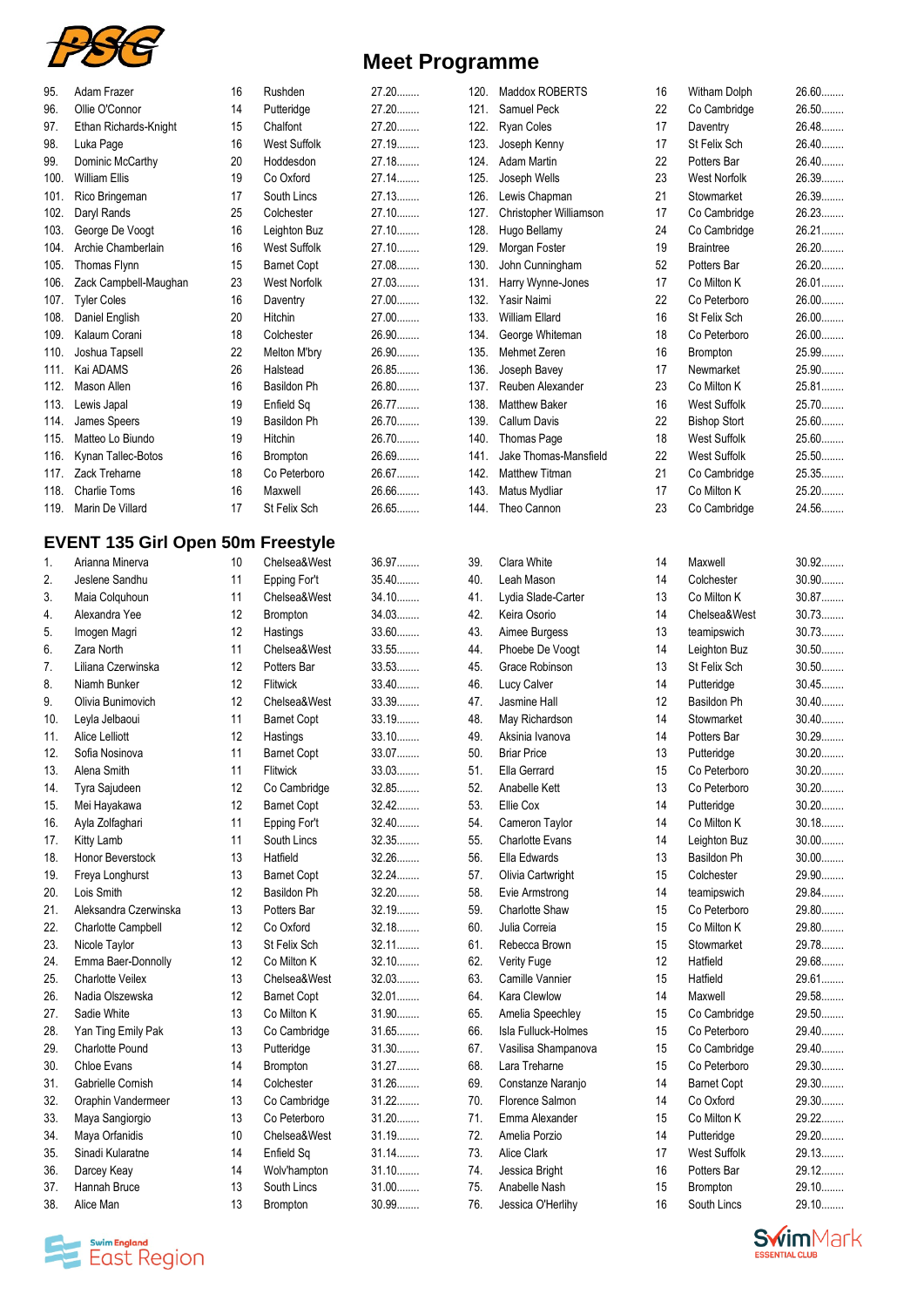

| <b>Meet Programme</b> |  |  |  |
|-----------------------|--|--|--|
|-----------------------|--|--|--|

| Grace Llewellyn          | 14                                                                               | Co Milton K         | 29.09 | 112. | <b>Lauren Mew</b>      | 16 | <b>Barnet Copt</b>  | 28.14   |
|--------------------------|----------------------------------------------------------------------------------|---------------------|-------|------|------------------------|----|---------------------|---------|
| Imola Jozsa              | 16                                                                               | Hatfield            | 29.06 | 113. | Harriet Salisbury      | 18 | Co Peterboro        | 28.11.  |
| <b>Holly Driver</b>      | 17                                                                               | St Felix Sch        | 29.06 | 114. | Sophie Palmer          | 13 | Basildon Ph         | 28.10   |
| Katie Proudlove          | 16                                                                               | <b>Brompton</b>     | 29.04 | 115. | Georgia Maggs          | 17 | Co Cambridge        | 28.10.  |
| Zoe Quarman              | 16                                                                               | Leighton Buz        | 29.00 | 116. | <b>Schuyler Daffey</b> | 18 | Brompton            | 28.02   |
| Miriama Owens            | 42                                                                               | Putteridge          | 29.00 | 117. | Hannah Brooke          | 17 | Co St Albans        | 27.97   |
| Matilda Lack             | 17                                                                               | Brompton            | 28.96 | 118. | Emma Fields            | 16 | <b>Bishop Stort</b> | 27.97   |
| <b>Charlotte Sanford</b> | 15                                                                               | St Felix Sch        | 28.94 | 119. | Freya Harwood          | 18 | St Felix Sch        | 27.90   |
| Keziah Cornish           | 16                                                                               | Colchester          | 28.90 | 120. | Lily Waite             | 16 | Anaconda            | 27.87   |
| Zara Holligan            | 15                                                                               | Chalfont            | 28.90 | 121. | Megan Gray             | 15 | Hatfield            | 27.74   |
| <b>Hannah Thomas</b>     | 26                                                                               | Enfield Sq          | 28.87 | 122. | Kahlen Arundell        | 15 | Maidstone SC        | 27.70   |
| Izabel Peniket           | 17                                                                               | Wolv'hampton        | 28.85 | 123. | Sarah O'Brien          | 26 | <b>West Norfolk</b> | 27.70   |
| Malaika Onobrauche       | 13                                                                               | <b>Barnet Copt</b>  | 28.84 | 124. | Abigail Crawley        | 17 | teamipswich         | 27.63   |
| Katie Man                | 15                                                                               | <b>Brompton</b>     | 28.81 | 125. | Rosie Brooks           | 18 | St Felix Sch        | 27.61   |
| Megan Donovan            | 15                                                                               | Co Peterboro        | 28.80 | 126. | Zoe Holligan           | 17 | Chalfont            | 27.60   |
| Rachael Harris           | 17                                                                               | <b>Brompton</b>     | 28.80 | 127. | <b>Elinor Chadwick</b> | 15 | <b>Barnet Copt</b>  | 27.50   |
| Mia Zarkovic             | 15                                                                               | <b>Brompton</b>     | 28.74 | 128. | Ellie Holliss          | 18 | Co St Albans        | 27.49   |
| Imogen Duffen            | 16                                                                               | Co Oxford           | 28.70 | 129. | <b>Millie Fields</b>   | 18 | <b>Bishop Stort</b> | 27.31   |
| Gabriella Whiteman       | 17                                                                               | Brompton            | 28.70 | 130. | Francesca Baber        | 16 | Flitwick            | 27.30   |
| Amelie Bissett           | 17                                                                               | Maxwell             | 28.60 | 131. | Sophie Siong           | 17 | Co Milton K         | 27.27   |
| Natalie Taylor           | 15                                                                               | St Felix Sch        | 28.58 | 132. | Charley Joyce          | 17 | Epping For't        | $27.20$ |
| Catherine Ryan           | 18                                                                               | Hoddesdon           | 28.57 | 133. | Mia Lowe               | 15 | Basildon Ph         | 27.20   |
| Ever Ives                | 13                                                                               | Hatfield            | 28.54 | 134. | Karys-Rose Bunn        | 16 | teamipswich         | 27.19   |
| Ellie Burwood            | 16                                                                               | St Felix Sch        | 28.53 | 135. | Mabel Hayes            | 16 | Anaconda            | 27.19   |
| Madelyn Latimer-Hicks    | 18                                                                               | St Felix Sch        | 28.50 | 136. | Georgia Holgate        | 15 | Co Cambridge        | 27.18   |
| Erin Currie              | 14                                                                               | Hatfield            | 28.45 | 137. | Abbie Kremer           | 18 | Co Milton K         | 27.17   |
| Gabriela Gomez Pavon     | 15                                                                               | Potters Bar         | 28.42 | 138. | Toluwani Adelaja       | 16 | <b>Barnet Copt</b>  | 27.17   |
| Layla Clare              | 13                                                                               | Co Oxford           | 28.42 | 139. | Annabelle Quinn        | 16 | Co Milton K         | 27.11   |
| Ellen Duffield           | 15                                                                               | teamipswich         | 28.42 | 140. | <b>Tia Gardiner</b>    | 20 | Basildon Ph         | 27.10   |
| Lilian Opiyo             | 16                                                                               | <b>Bishop Stort</b> | 28.41 | 141. | Natalie Sanford        | 18 | St Felix Sch        | 27.10   |
| <b>Millie Dudley</b>     | 18                                                                               | Putteridge          | 28.30 | 142. | Jessica Shaw           | 17 | Co Peterboro        | 26.78   |
| Lucy Hutchinson          | 18                                                                               | West Suffolk        | 28.28 | 143. | Georgina Tallon        | 22 | Potters Bar         | 26.60   |
| Jessica Keogh            | 18                                                                               | Hatfield            | 28.25 | 144. | Emma Van Selm          | 19 | Bromley             | 26.01   |
| Olivia Church            | 16                                                                               | Thurrock            | 28.23 | 145. | Emma Croker            | 17 | South Lincs         | 25.93   |
|                          | 16                                                                               | Co Cambridge        | 28.22 | 146. | Macy Lawrence          | 20 | Basildon Ph         | 25.50   |
| 100.<br>103.<br>109.     | 101.<br>102.<br>104.<br>105.<br>106.<br>107.<br>108.<br>110.<br>111. Macy Dexter |                     |       |      |                        |    |                     |         |

#### **EVENT 211 Girl Open 400m IM**

| 1.  | Emilia Coster         | 12 | Hatfield     | 6:29.89   |
|-----|-----------------------|----|--------------|-----------|
| 2.  | Francesca Barber      | 13 | Stowmarket   | $6:14.40$ |
| 3.  | I Stratton-Thomsett   | 13 | Colchester   | $6:13.00$ |
| 4.  | Eleanor McLeod        | 14 | Putteridge   | $5:58.00$ |
| 5.  | <b>Briar Price</b>    | 13 | Putteridge   | $5:54.10$ |
| 6.  | Charlotte Hall        | 14 | Maxwell      | $5:48.01$ |
| 7.  | Amelie Reece          | 14 | Co Milton K  | 5:43.06   |
| 8.  | Florence Salmon       | 14 | Co Oxford    | 5:39.34   |
| 9.  | Layla Richmond        | 13 | Maxwell      | 5:39.19   |
| 10. | Daniela Bringeman     | 15 | South Lincs  | 5:37.97   |
| 11. | Maria Breitigam       | 14 | Co Milton K  | 5:37.27   |
| 12. | Olivia Mahoney        | 14 | Co Peterboro | 5:36.77   |
| 13. | Poppy Magill          | 14 | Putteridge   | 5:34.30   |
| 14. | Sophie Fowler         | 17 | Flitwick     | $5:33.14$ |
| 15. | Molly Grieve          | 17 | Colchester   | $5:30.30$ |
| 16. | Isabella Porzio       | 18 | Putteridge   | 5:23.30   |
| 17. | <b>Beatrice Finch</b> | 16 | South Lincs  | $5:22.11$ |
| 18. | <b>Lilly Davis</b>    | 15 | Co Peterboro | $5:21.20$ |

#### **EVENT 212 Boy Open 100m Breaststroke**

| $1_{\cdot}$    | Kameron Baker       | 11 | Co Peterboro       | 1:42.81   |
|----------------|---------------------|----|--------------------|-----------|
| $\mathcal{P}$  | Nicolas Venuti      | 11 | Chelsea&West       | $1:40.60$ |
| 3.             | Kaplan Eler         | 11 | Chelsea&West       | 1:37.28   |
| 4.             | Mawulinam Ito       | 11 | Co Cambridge       | 1:37.23   |
| 5.             | Zoran Butorac       | 11 | <b>Barnet Copt</b> | 1:36.05   |
| 6.             | <b>Michael Ares</b> | 11 | Chelsea&West       | 1:34.25   |
| 7 <sub>1</sub> | Kieran Ng           | 12 | South Lincs        | 1:33.86   |

| 134. | Karys-Rose Bunn        | 16 | teamipswich         | 27.19     |
|------|------------------------|----|---------------------|-----------|
| 135. | Mabel Hayes            | 16 | Anaconda            | 27.19     |
| 136. | Georgia Holgate        | 15 | Co Cambridge        | 27.18     |
| 137. | Abbie Kremer           | 18 | Co Milton K         | 27.17     |
| 138. | Toluwani Adelaja       | 16 | <b>Barnet Copt</b>  | 27.17     |
| 139. | Annabelle Quinn        | 16 | Co Milton K         | 27.11.    |
| 140. | <b>Tia Gardiner</b>    | 20 | Basildon Ph         | 27.10     |
| 141. | Natalie Sanford        | 18 | St Felix Sch        | 27.10.    |
| 142. | Jessica Shaw           | 17 | Co Peterboro        | 26.78     |
| 143. | Georgina Tallon        | 22 | Potters Bar         | 26.60     |
| 144. | Emma Van Selm          | 19 | <b>Bromley</b>      | 26.01     |
| 145. | Emma Croker            | 17 | South Lincs         | 25.93     |
| 146. | Macy Lawrence          | 20 | Basildon Ph         | 25.50     |
|      |                        |    |                     |           |
| 19.  | Chloe Barnard          | 13 | Basildon Ph         | $5:20.41$ |
| 20.  | Anna-Lucia Fenner      | 16 | Basildon Ph         | 5:20.19   |
| 21.  | <b>Kirsty Neill</b>    | 15 | <b>Bishop Stort</b> | 5:18.95   |
| 22.  | Nalinratn Sophastienph | 15 | Co Oxford           | 5:17.79   |
| 23.  | <b>Charlotte Tree</b>  | 18 | Colchester          | 5:13.89   |
| 24.  | Rachael Harris         | 17 | <b>Brompton</b>     | 5:13.82   |
| 25.  | Mia Lowe               | 15 | Basildon Ph         | 5:12.39   |
| 26.  | Jessica Arundale       | 17 | <b>Barnet Copt</b>  | 5:11.68   |
| 27.  | Daisy Manning          | 14 | Basildon Ph         | 5:10.95   |
| 28.  | Lexie O'Connor         | 15 | <b>Basildon Ph</b>  | $5:10.71$ |
| 29.  | Madelyn Latimer-Hicks  | 18 | St Felix Sch        | $5:09.60$ |
| 30.  | Olivia Cooper          | 16 | <b>Basildon Ph</b>  | 5:06.47   |
| 31.  | <b>Charlotte White</b> | 17 | <b>West Suffolk</b> | 5:02.78   |
| 32.  | Meghan Byrne           | 22 | <b>Barnet Copt</b>  | 4:59.50   |
| 33.  | Matilda Ransome        | 16 | Co Cambridge        | 4:58.84   |
| 34.  | Natalie Sanford        | 18 | St Felix Sch        | 4:56.71   |
| 35.  | Ellie O'Keeffe         | 22 | Co Cambridge        | 4:56.61   |
| 36.  | Ruby Stephenson        | 15 | Co Milton K         | 4:55.24   |
|      |                        |    |                     |           |

| 8.              | Lorenzo Minerva               | 12 | Chelsea&West      | 1:33.03   |
|-----------------|-------------------------------|----|-------------------|-----------|
| 9               | <b>Oliver Perez Claramunt</b> | 12 | Co Oxford         | 1:32.15   |
| 10 <sub>1</sub> | S Newman-Baronius             | 12 | Putteridge        | $1:31.20$ |
| 11.             | Archie Tebbutt                | 12 | Colchester        | 1:29.25   |
| 12.             | Lucas Moxon-Booth             | 13 | Flitwick          | 1:28.70   |
| 13.             | Dmitrijs Gracovs              | 13 | <b>Harlow Pen</b> | 1:28.08   |
| 14.             | Joseph Tsz Wai To             | 12 | Co Oxford         | 1:26.49   |
|                 |                               |    |                   |           |



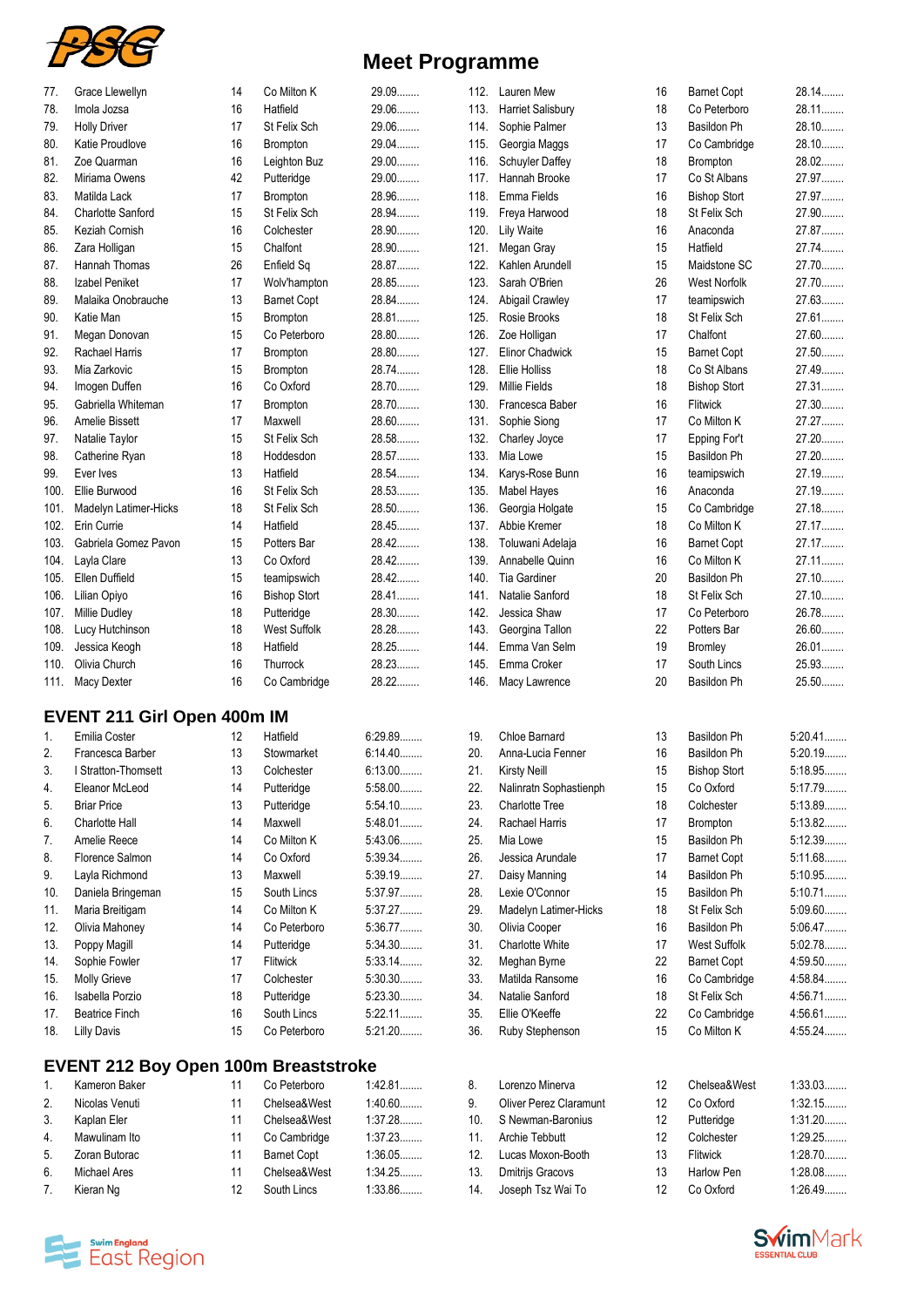

| 15. | Frank Jacob            | 13 | Co Cambridge        |
|-----|------------------------|----|---------------------|
| 16. | <b>Finlay ROBERTS</b>  | 13 | Witham Dolph        |
| 17. | Gabriel Richmond       | 13 | Co Oxford           |
| 18. | Frank Lamb             | 13 | South Lincs         |
| 19. | Kian Lee               | 14 | Co Peterboro        |
| 20. | Harvey Pope            | 14 | Hastings            |
| 21. | Daniel De Filippo      | 13 | Flitwick            |
| 22. | Ethan Thorpe           | 13 | Basildon Ph         |
| 23. | Szymon PIERZECKI       | 13 | Witham Dolph        |
| 24. | <b>Jack Swindale</b>   | 14 | Co Peterboro        |
| 25. | Jake Branch            | 14 | Maxwell             |
| 26. | George Jones           | 13 | <b>Harlow Pen</b>   |
| 27. | Oscar Sherwani         | 14 | Flitwick            |
| 28. | <b>Rhys True</b>       | 14 | Wolv'hampton        |
| 29. | Nate Cahill            | 14 | Hastings            |
| 30. | Juan Modolell          | 14 | Co Cambridge        |
| 31. | <b>Tvler Bott</b>      | 15 | Wolv'hampton        |
| 32. | Reece BURNS            | 14 | Witham Dolph        |
| 33. | Benjamin Guthrie       | 15 | Co Milton K         |
| 34. | <b>Charlie Ruddell</b> | 13 | teamipswich         |
| 35. | <b>Harrison Brook</b>  | 14 | Colchester          |
| 36. | <b>Finley Wood</b>     | 13 | Co Milton K         |
| 37. | Ben Every              | 14 | St Felix Sch        |
| 38. | Samuel Jeffrey         | 15 | Hatfield            |
| 39. | Chale Cowles           | 15 | Maxwell             |
| 40. | <b>Robert Addis</b>    | 18 | <b>West Norfolk</b> |
| 41. | James Williamson       | 15 | Co Cambridge        |
| 42. | Alec Selwyn            | 16 | Anaconda            |
| 43. | Luka Gnjatovic         | 15 | Putteridge          |
| 44. | Noah Crabb             | 17 | teamipswich         |
| 45. | Samuel Winslow         | 15 | Co Cambridge        |
| 46. | Charlie Stanbury       | 17 | Potters Bar         |
| 47. | David Badcock          | 16 | <b>Bishop Stort</b> |
| 48. | Alfie Robinson         | 16 | South Lincs         |
| 49. | Matthew Critchley      | 16 | Co Oxford           |
| 50. | Ross De Wildt          | 14 | Co Cambridge        |
| 51. | William Handley        | 20 | Stowmarket          |
| 52. | James Gourpinar        | 15 | Harlow Pen          |
| 53. | Andrew Tembra          | 16 | Co St Albans        |
| 54. | Antonio Girolami       | 17 | Colchester          |
| 55. |                        | 18 | Hatfield            |
|     | Luke Payne             |    |                     |
| 56. | Patch Robinson         | 15 | teamipswich         |
| 57. | Peter Conte            | 17 | Hastings            |
| 58. | Joseph BURNS           | 16 | Witham Dolph        |
| 59. | Luka Page              | 16 | <b>West Suffolk</b> |
| 60. | Jack Cutler            | 15 | Co Milton K         |

## **EVENT 213 Girl Open 100m Backstroke**

| 1.  | Nieve Ives           | 10 | Hatfield           | 1:41.51   |
|-----|----------------------|----|--------------------|-----------|
| 2.  | Lara Marquez         | 10 | Chelsea&West       | 1:36.42   |
| 3.  | Arianna Minerva      | 10 | Chelsea&West       | 1:35.52   |
| 4.  | Ayla Zolfaghari      | 11 | Epping For't       | 1:30.30   |
| 5.  | Alena Smith          | 11 | Flitwick           | 1:28.23   |
| 6.  | Zara North           | 11 | Chelsea&West       | $1:28.20$ |
| 7.  | Sofia Nosinova       | 11 | <b>Barnet Copt</b> | 1:25.94   |
| 8.  | Amelie Mirza         | 10 | <b>Barnet Copt</b> | 1:25.52   |
| 9.  | Jui Hayakawa         | 11 | <b>Barnet Copt</b> | 1:25.15   |
| 10. | Cecilia Huepfl       | 12 | Co Oxford          | $1:23.60$ |
| 11. | <b>Tyra Sajudeen</b> | 12 | Co Cambridge       | 1:23.35   |
| 12. | Niamh Bunker         | 12 | <b>Flitwick</b>    | $1:23.10$ |
| 13. | Amelia Fenner        | 12 | Basildon Ph        | 1:22.56   |
| 14. | Mei Hayakawa         | 12 | <b>Barnet Copt</b> | 1:21.28   |
| 15. | Nadia Olszewska      | 12 | <b>Barnet Copt</b> | 1:19.87   |
| 16. | Daisy Uttley-Moore   | 12 | Hastings           | 1:19.68   |
| 17. | Kitty Lamb           | 11 | South Lincs        | 1:19.38   |

## **Meet Programme**

1:26.14........ 1:25.57........  $1:24.70...$  $1:24.41...$ 1:23.73........ 1:23.60........  $1:23.52...$ 1:23.05........ 1:22.96........  $1:22.84...$ 1:22.57........ 1:22.51........ 1:21.60........ 1:19.82........ 1:19.80........ 1:19.35........ 1:19.20........ 1:19.16........ 1:18.86........ 1:18.57........ 1:18.56........ 1:18.53........ 1:18.19........ 1:15.94........ 1:15.46........ 1:14.99........ 1:14.76........  $1:14.74...$  $1:14.60...$ 1:13.93........ 1:13.77........ 1:13.59........  $1:13.44...$  $1:13.35...$  $1:13.14...$  $1:13.04...$ 1:12.89........  $1:12.78...$  $1:12.74...$  $1:12.28...$ 1:12.23........ 1:12.12........ 1:12.00........  $1:11.95...$  $1:11.93...$  $1:11.83...$ 

| 61.  | George Lovelock        | 17 | Hitchin             | 1:11.78   |
|------|------------------------|----|---------------------|-----------|
| 62.  | Alfie Francis          | 17 | Colchester          | 1:11.72   |
| 63.  | <b>Oliver Blight</b>   | 16 | Hatfield            | 1:11.40   |
| 64.  | Jake Moore             | 16 | Potters Bar         | 1:11.31   |
| 65.  | Glennon Lee            | 16 | <b>Harlow Pen</b>   | 1:11.23   |
| 66.  | Georgios Papageorgiou  | 20 | Co Cambridge        | 1:11.20   |
| 67.  | Ethan Howard           | 15 | Potters Bar         | $1:11.16$ |
| 68.  | James Clay             | 17 | Stowmarket          | 1:11.09   |
| 69.  | Lucas Hartley          | 15 | Hatfield            | 1:11.03   |
| 70.  | Timo De Wildt          | 18 | Co Cambridge        | 1:10.92   |
|      |                        |    |                     |           |
| 71.  | Veer Kassan            | 16 | Co Milton K         | 1:10.87   |
| 72.  | Ollie O'Connor         | 14 | Putteridge          | 1:10.83   |
| 73.  | Max Balderson          | 19 | Rushden             | 1:10.80   |
| 74.  | Ruben Bigg             | 18 | Hastings            | 1:10.30   |
| 75.  | Christopher Howe       | 17 | Co Cambridge        | $1:10.10$ |
| 76.  | Jake Chesworth         | 15 | Maxwell             | 1:09.71   |
| 77.  | Adam Hazlewood         | 18 | Putteridge          | $1:09.70$ |
| 78.  | Matthew Debenham       | 18 | teamipswich         | 1:09.43   |
| 79.  | Josh Martin            | 16 | Co Peterboro        | 1:09.31   |
| 80.  | Luke Westwood          | 32 | Co Cambridge        | 1:08.95   |
| 81.  | Adam Frazer            | 16 | Rushden             | 1:08.83   |
| 82.  | Ethan Bird             | 16 | Co Oxford           | 1:08.73   |
| 83.  | <b>Daniel Holliss</b>  | 16 | Co St Albans        | 1:08.66   |
| 84.  | Aaron Pullen           | 25 | Enfield Sq          | 1:08.60   |
|      |                        |    |                     |           |
| 85.  | Samuel Rennie          | 18 | <b>Braintree</b>    | 1:08.55   |
| 86.  | Maxim De Wildt         | 21 | Co Cambridge        | 1:08.31   |
| 87.  | Joshua Sackree         | 14 | Co Peterboro        | $1:08.00$ |
| 88.  | Ross Balderson         | 22 | Rushden             | 1:07.84   |
| 89.  | Daryl Rands            | 25 | Colchester          | 1:07.78   |
| 90.  | Lee Peterson           | 48 | <b>Braintree</b>    | 1:07.64   |
| 91.  | <b>Edward Ormsby</b>   | 15 | Co Cambridge        | 1:07.54   |
| 92.  | Mark Milburn           | 17 | Colchester          | 1:07.53   |
| 93.  | Austin Lillywhite      | 19 | Biggleswade         | $1:07.06$ |
| 94.  | Lewis Chapman          | 21 | Stowmarket          | 1:07.02   |
| 95.  | Harvey Quiddington     | 18 | <b>Barnet Copt</b>  | 1:06.70   |
| 96.  | Thomas Page            | 18 | <b>West Suffolk</b> | 1:06.31   |
| 97.  | <b>Tyler Tombs</b>     | 17 | Chelmsford          | 1:05.84   |
| 98.  | Theo Cannon            | 23 | Co Cambridge        | 1:04.90   |
| 99.  | Reuben Alexander       | 23 | Co Milton K         | 1:04.60   |
| 100. | Sam Cornish            |    |                     | 1:04.49   |
|      |                        | 18 | Enfield Sq          |           |
| 101. | Freddie Laws           | 19 | West Norfolk        | 1:04.40   |
| 102. | Dominic McCarthy       | 20 | Hoddesdon           | 1:03.98   |
| 103. | Kenji McDade           | 20 | Maxwell             | 1:03.85   |
| 104. | William Loveman        | 22 | Co St Albans        | 1:03.82   |
| 105. | George Barnes          | 21 | Brompton            | 1:03.32   |
| 106. | Lawrence Palmer        | 30 | Putteridge          | 59.15     |
|      |                        |    |                     |           |
|      |                        |    |                     |           |
| 18.  | Charlotte Campbell     | 12 | Co Oxford           | 1:19.27   |
| 19.  | Gabriella Troman       | 13 | Colchester          | 1:18.55   |
| 20.  | Emma Baer-Donnolly     | 12 | Co Milton K         | 1:18.33   |
| 21.  | Sofia Andre-Barrett    | 13 | Co Cambridge        | 1:17.78   |
| 22.  | Jasmine Hall           | 12 | Basildon Ph         | 1:17.62   |
|      |                        |    |                     |           |
| 23.  | <b>Charlotte Pound</b> | 13 | Putteridge          | $1:17.40$ |
| 24.  | Yasmine Ollerenshaw    | 13 | Flitwick            | 1:17.10   |
| 25.  | <b>Lily Steel</b>      | 12 | teamipswich         | 1:16.72   |
| 26.  | Charlotte May          | 14 | Co Oxford           | 1:15.84   |
| 27.  | <b>Isabelle Carlos</b> | 14 | <b>Barnet Copt</b>  | 1:15.70   |
| 28.  | Ellie Cox              | 14 | Putteridge          | 1:15.50   |
| 29.  | Weronika Mikolajewska  | 14 | Co Peterboro        | 1:15.37   |
| 30.  | Olivia Mahoney         | 14 | Co Peterboro        | 1:15.28   |
| 31.  | April Mills            | 14 | Hatfield            | 1:15.23   |
| 32.  | Summer Boswell         | 14 | Hatfield            | 1:15.07   |
| 33.  | Gabrielle Cornish      | 14 | Colchester          | 1:14.45   |
| 34.  | Lydia Slade-Carter     | 13 | Co Milton K         | 1:14.29   |



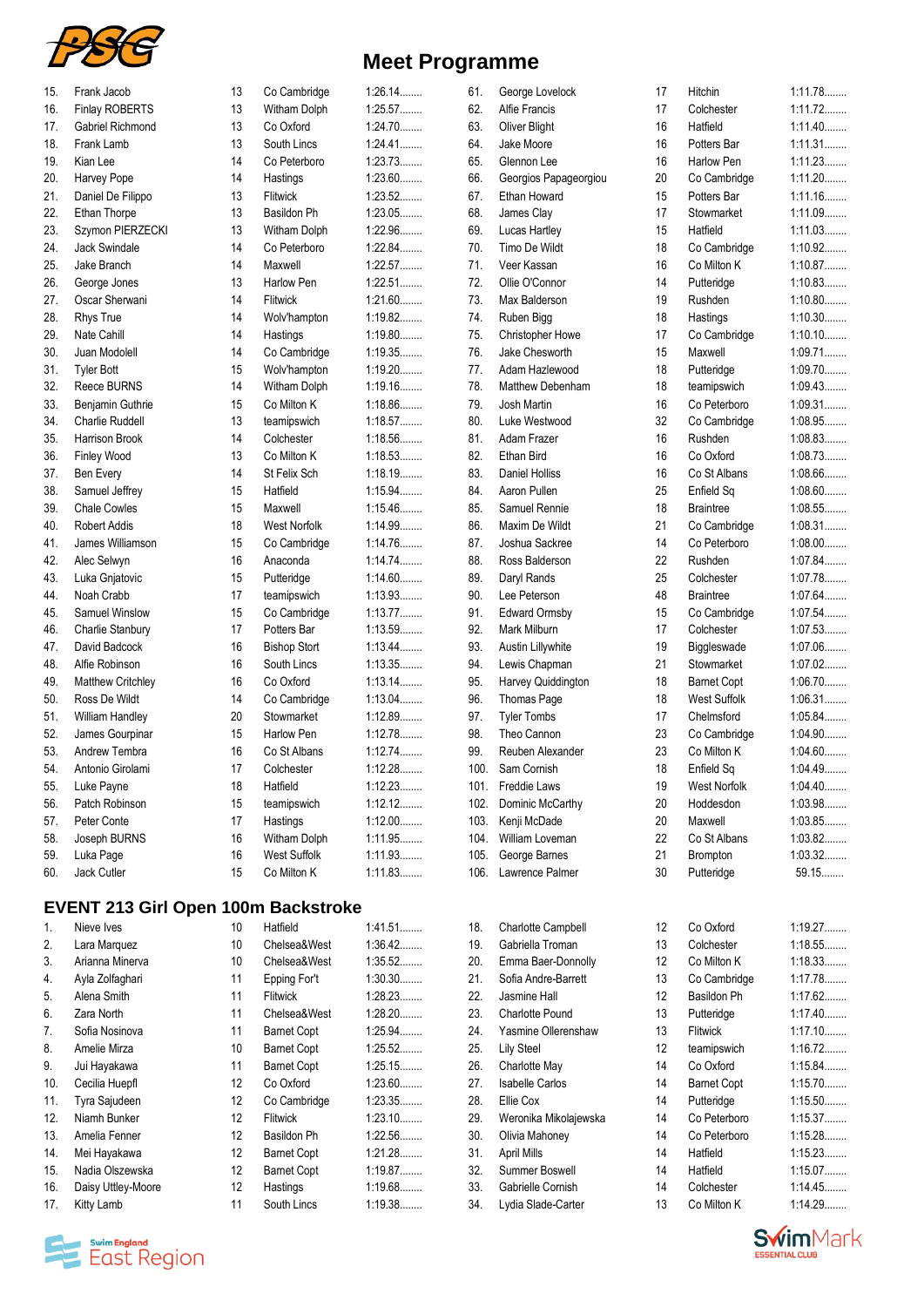

|  | <b>Meet Programme</b> |  |
|--|-----------------------|--|
|--|-----------------------|--|

| 35. | Mia Zarkovic                              | 15 | <b>Brompton</b>     | 1:14.04   | 65. | Madeleine Rae          | 16 | Chalfont            | 1:08.97   |
|-----|-------------------------------------------|----|---------------------|-----------|-----|------------------------|----|---------------------|-----------|
| 36. | Lucie Lund                                | 15 | South Lincs         | 1:13.51   | 66. | Isla Fulluck-Holmes    | 15 | Co Peterboro        | 1:08.84   |
| 37. | Amelia Speechley                          | 15 | Co Cambridge        | 1:13.37   | 67. | <b>Emily Cutting</b>   | 17 | West Suffolk        | 1:08.65   |
| 38. | Thea Patel                                | 15 | Hatfield            | 1:13.07   | 68. | Emma Alexander         | 15 | Co Milton K         | 1:08.56   |
| 39. | Daisy Taylor                              | 15 | Co Milton K         | 1:12.99   | 69. | Rachael Harris         | 17 | <b>Brompton</b>     | 1:08.33   |
| 40. | <b>Olivia Minett</b>                      | 14 | Co Peterboro        | 1:12.94   | 70. | Amelie Bissett         | 17 | Maxwell             | 1:08.11   |
| 41. | Florence Salmon                           | 14 | Co Oxford           | 1:12.80   | 71. | Evelyn Cole            | 17 | Anaconda            | $1:08.00$ |
| 42. | <b>Charlotte Shaw</b>                     | 15 | Co Peterboro        | 1:12.75   | 72. | Annabelle Quinn        | 16 | Co Milton K         | 1:07.70   |
| 43. | Katie Man                                 | 15 | <b>Brompton</b>     | 1:12.49   | 73. | Daisy Rummery          | 18 | South Lincs         | 1:07.69   |
| 44. | Grace Robinson                            | 13 | St Felix Sch        | 1:12.36   | 74. | Abigail Crawley        | 17 | teamipswich         | 1:07.56   |
| 45. | Olivia Lydon                              | 17 | Co Cambridge        | 1:11.85   | 75. | Vanesa Cimermanova     | 14 | Co Peterboro        | 1:07.27   |
| 46. | Anabelle Nash                             | 15 | <b>Brompton</b>     | 1:11.67   | 76. | Erin Currie            | 14 | Hatfield            | $1:07.20$ |
| 47. | Rosie Brooks                              | 18 | St Felix Sch        | 1:11.37   | 77. | Karys-Rose Bunn        | 16 | teamipswich         | 1:06.84   |
| 48. | Sophie Green                              | 15 | Hatfield            | 1:11.37   | 78. | Grace Llewellyn        | 14 | Co Milton K         | 1:06.80   |
| 49. | Zoe Holligan                              | 17 | Chalfont            | 1:11.33   | 79. | Evie Stockdale         | 16 | Hastings            | 1:06.80   |
| 50. | Keziah Cornish                            | 16 | Colchester          | 1:10.80   | 80. | Sophie Siong           | 17 | Co Milton K         | 1:06.76   |
| 51. | Lucy Calver                               | 14 | Putteridge          | 1:10.61   | 81. | Jessica Keogh          | 18 | Hatfield            | 1:06.73   |
| 52. | Jessica O'Herlihy                         | 16 | South Lincs         | 1:10.58   | 82. | Ella Justice           | 15 | Wrekin Coll         | 1:06.29   |
| 53. | Camille Vannier                           | 15 | Hatfield            | 1:10.54   | 83. | Imogen Walton          | 18 | Maxwell             | 1:05.82   |
| 54. | Lucy Hutchinson                           | 18 | <b>West Suffolk</b> | 1:10.46   | 84. | Kahlen Arundell        | 15 | Maidstone SC        | 1:05.80   |
| 55. | Orla Kenny                                | 17 | Co Cambridge        | 1:10.23   | 85. | <b>Mabel Hayes</b>     | 16 | Anaconda            | 1:05.63   |
| 56. | Freya Tang                                | 15 | Chalfont            | $1:10.20$ | 86. | Sophie O'Keeffe        | 20 | Co Cambridge        | 1:05.17   |
| 57. | Schuyler Daffey                           | 18 | <b>Brompton</b>     | $1:10.00$ | 87. | Charley Joyce          | 17 | Epping For't        | 1:05.04   |
| 58. | Matilda Lack                              | 17 | <b>Brompton</b>     | 1:09.99   | 88. | Megan Donovan          | 15 | Co Peterboro        | 1:04.62   |
| 59. | Isabella Keane                            | 14 | Maxwell             | 1:09.73   | 89. | <b>Elinor Chadwick</b> | 15 | <b>Barnet Copt</b>  | 1:04.10   |
| 60. | <b>Holly Driver</b>                       | 17 | St Felix Sch        | 1:09.58   | 90. | Matilda Bogle          | 16 | teamipswich         | 1:03.86   |
| 61. | Phoebe Matthews                           | 15 | Hatfield            | 1:09.22   | 91. | Georgia Holgate        | 15 | Co Cambridge        | 1:03.82   |
| 62. | Isabelle Barber                           | 16 | Stowmarket          | $1:09.20$ | 92. | Gracie Kay             | 19 | Co Cambridge        | 1:03.64   |
| 63. | Ella Coombes                              | 14 | Basildon Ph         | 1:09.17   | 93. | Niamh James            | 21 | <b>Bishop Stort</b> | 1:03.16   |
| 64. | <b>Beatrice Finch</b>                     | 16 | South Lincs         | 1:09.02   | 94. | Hannah Willis          | 17 | Co Peterboro        | 1:02.45   |
|     |                                           |    |                     |           |     |                        |    |                     |           |
|     | <b>EVENT 214 Boy Open 400m Freestyle</b>  |    |                     |           |     |                        |    |                     |           |
| 1.  | Nicolas Venuti                            | 11 | Chelsea&West        | 5:42.26   | 25. | Harrison Shaw          | 15 | Flitwick            | $4:35.60$ |
| 2.  | Zoran Butorac                             | 11 | <b>Barnet Copt</b>  | 5:41.86   | 26. | Daniel Belsey          | 14 | Hatfield            | 4:33.58   |
| 3.  | loan lojan                                | 11 | <b>Barnet Copt</b>  | 5:38.38   | 27. | Yassin Selmani         | 14 | <b>Barnet Copt</b>  | 4:32.30   |
| 4.  | <b>Philip Spalding</b>                    | 12 | Putteridge          | $5:21.50$ | 28. | Orlando Dearing        | 14 | Co Peterboro        | 4:31.02   |
| 5.  | Niccolo' Camilotti                        | 12 | Hatfield            | 5:21.30   | 29. | Oscar Goldsmith        | 14 | South Lincs         | 4:25.99   |
| 6.  | Seth Weerasinghe                          | 12 | <b>Barnet Copt</b>  | $5:20.25$ | 30. | Alex Sadler            | 15 | South Lincs         | 4:25.80   |
| 7.  | Kian Ptolomey                             | 12 | Putteridge          | 5:15.30   | 31. | Sandijs Cecins         | 15 | Colchester          | 4:22.59   |
| ୪.  | Luke Owens                                | 12 | Putteridge          | 5:15.30   | 32. | Alfie Bisby            | 15 | South Lincs         | 4:22.05   |
| 9.  | Jacob Bacon                               | 12 | Co Peterboro        | 5:11.72   | 33. | Kenechukwu Harris-Eze  | 15 | <b>Barnet Copt</b>  | 4:21.80   |
| 10. | Perrin Ma                                 | 11 | Hatfield            | 5:09.49   | 34. | Ryan Roberts           | 17 | Putteridge          | 4:20.10   |
| 11. | Michael Gannon                            | 12 | Co Oxford           | 5:08.45   | 35. | Dante Sinnott          | 15 | <b>Barnet Copt</b>  | 4:18.90   |
| 12. | <b>Csanad Rehus</b>                       | 13 | Co Peterboro        | 5:02.52   | 36. | Matthew Monie          | 17 | Co Cambridge        | 4:18.90   |
| 13. | Oliver Colborne-Baber                     | 13 | Co Milton K         | 5:00.93   | 37. | Thomas Flynn           | 15 | <b>Barnet Copt</b>  | 4:18.27   |
| 14. | Matteo Monaco                             | 13 | South Lincs         | 4:55.56   | 38. | Yasser Hassan          | 19 | Brompton            | 4:14.40   |
| 15. | G Carreiras-Rebelo                        | 13 | <b>Barnet Copt</b>  | 4:55.21   | 39. | Max Shaw               | 17 | Co Milton K         | 4:14.33   |
| 16. | Thomas Croke                              | 13 | <b>Barnet Copt</b>  | 4:51.20   | 40. | James Speers           | 19 | Basildon Ph         | 4:11.35   |
| 17. | Oliver Baskerville                        | 14 | Hatfield            | 4:50.77   | 41. | Daniel English         | 20 | Hitchin             | 4:10.97   |
| 18. | Alfie Toms                                | 13 | Maxwell             | $4:50.11$ | 42. | Jake Tomkins           | 16 | <b>Barnet Copt</b>  | 4:10.10   |
| 19. | Nate Cahill                               | 14 | Hastings            | 4:48.90   | 43. | Matthew Baker          | 16 | <b>West Suffolk</b> | 4:09.00   |
| 20. | Rufus Carr                                | 14 | St Felix Sch        | 4:48.23   | 44. | James Kaye             | 17 | <b>Barnet Copt</b>  | 4:07.10   |
| 21. | Albert Orley                              | 14 | <b>Braintree</b>    | 4:44.93   | 45. | Rico Bringeman         | 17 | South Lincs         | 4:07.09   |
| 22. | Robert Fenner                             | 14 | Basildon Ph         | 4:38.97   | 46. | Marin De Villard       | 17 | St Felix Sch        | 4:05.10   |
| 23. | George Prince                             | 14 | Hatfield            | 4:37.35   | 47. | Cameron Carlos         | 17 | <b>Barnet Copt</b>  | 4:04.27   |
| 24. | Oliver Sorrell                            | 15 | South Lincs         | 4:35.87   | 48. | Nathan Wells           | 24 | West Norfolk        | $3:55.50$ |
|     |                                           |    |                     |           |     |                        |    |                     |           |
|     | <b>EVENT 215 Girl Open 100m Butterfly</b> |    |                     |           |     |                        |    |                     |           |
| 1.  | <b>Bronwyn Fuller</b>                     | 11 | Hatfield            | 1:29.68   | 7.  | Yasmine Ollerenshaw    | 13 | Flitwick            | 1:21.82   |
| 2.  | Amelia Alden                              | 12 | <b>Barnet Copt</b>  | 1:25.99   | 8.  | Francesca Barber       | 13 | Stowmarket          | 1:21.54   |

3. Leyla Jelbaoui 11 Barnet Copt 1:25.48........ 4. Molly Burrows 13 Co Peterboro 1:22.11........ 5. Daisy Uttley-Moore 12 Hastings 1:22.05........ 6. Eva Dramitinos 13 Chelsea&West 1:21.90........



9. Lucy Wilson 12 South Lincs 1:21.53........ 10. Cecilia Huepfl 12 Co Oxford 1:21.52........ 11. Amy Witton 13 Hatfield 1:21.42........ 12. Honor Beverstock 13 Hatfield 1:19.27........

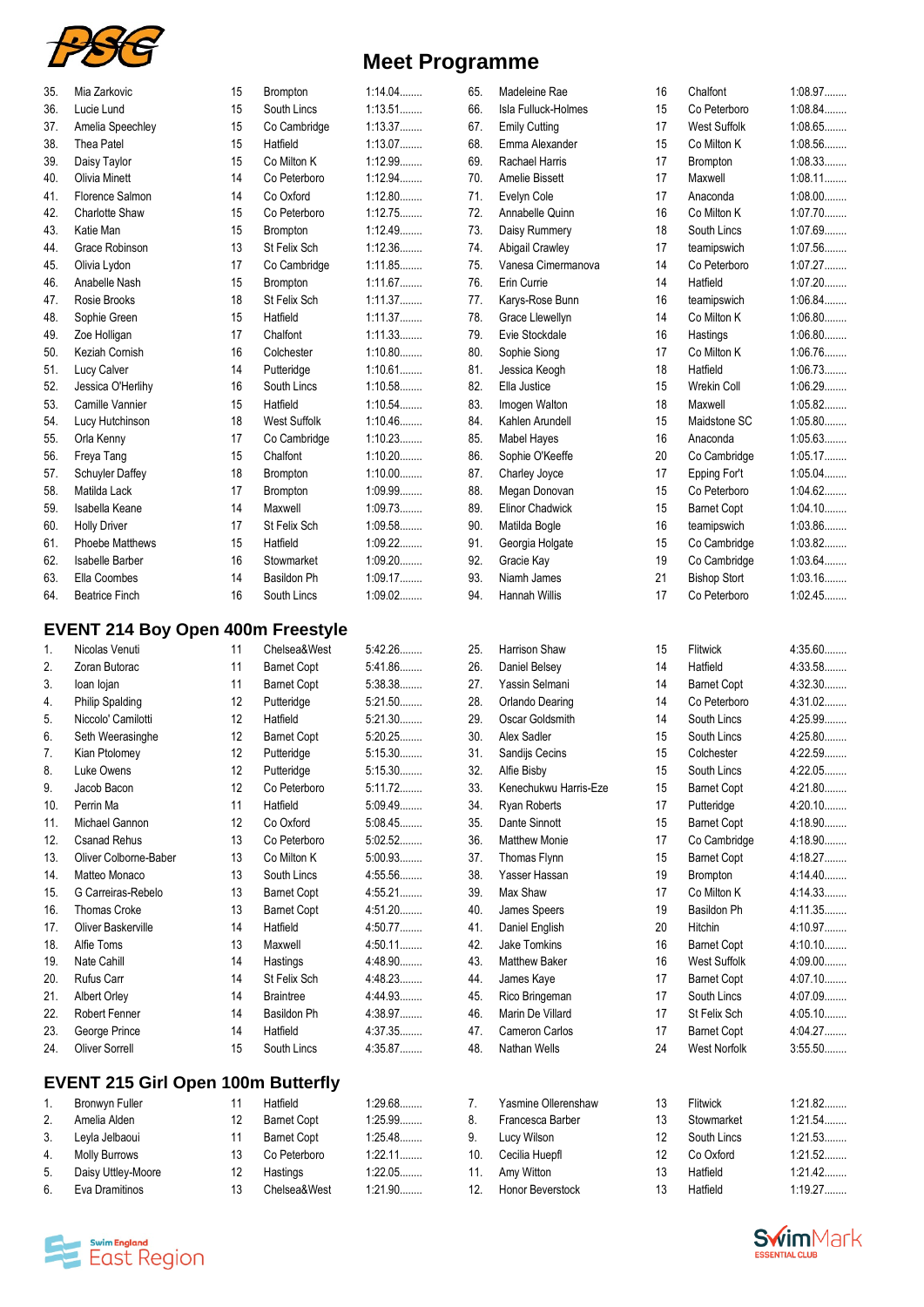

| <b>Meet Programme</b> |  |  |  |
|-----------------------|--|--|--|
|-----------------------|--|--|--|

| 13. | <b>Chloe Alton</b>    | 14 | Potters Bar         | 1:18.68   |
|-----|-----------------------|----|---------------------|-----------|
| 14. | Crina Bostan          | 13 | <b>Barnet Copt</b>  | 1:18.68   |
| 15. | Hannah Bruce          | 13 | South Lincs         | 1:17.60   |
| 16. | Annie McLeod          | 14 | Putteridge          | 1:17.34   |
| 17. | I Stratton-Thomsett   | 13 | Colchester          | 1:16.94   |
| 18. | Autumn Shine          | 15 | Potters Bar         | 1:16.92   |
| 19. | Zoe Panayi            | 13 | <b>Barnet Copt</b>  | 1:16.84   |
| 20. | Katie Man             | 15 | Brompton            | 1:16.77   |
| 21. | Mia Macklin           | 14 | <b>Braintree</b>    | 1:16.73   |
| 22. | Maya Sangiorgio       | 13 | Co Peterboro        | 1:16.50   |
| 23. | Aislin Foley-Wright   | 15 | Basildon Ph         | 1:15.52   |
| 24. | Rebecca Brown         | 15 | Stowmarket          | 1:15.51   |
| 25. | Keira Osorio          | 14 | Chelsea&West        | 1:14.95   |
| 26. | Verity Fuge           | 12 | Hatfield            | 1:14.61   |
| 27. | <b>Katie Edwins</b>   | 17 | Leighton Buz        | 1:14.40   |
| 28. | <b>Madison Price</b>  | 16 | Putteridge          | 1:14.05   |
| 29. | Layla Richmond        | 13 | Maxwell             | 1:13.99   |
| 30. | Helen Becchetti       | 16 | Brompton            | 1:13.90   |
| 31. | Grace Robinson        | 13 | St Felix Sch        | 1:13.58   |
| 32. | Lucie Lund            | 15 | South Lincs         | 1:13.57   |
| 33. | Amelie Reece          | 14 | Co Milton K         | 1:13.24   |
| 34. | <b>Briar Price</b>    | 13 | Putteridge          | 1:13.20   |
| 35. | Anouk Zecchini        | 16 | Co Cambridge        | 1:13.17   |
| 36. | Eleni Ioannou         | 15 | Co Oxford           | 1:13.14   |
| 37. | Selin Mucen           | 16 | Chelsea&West        | 1:12.97   |
| 38. | Malaika Onobrauche    | 13 | <b>Barnet Copt</b>  | 1:12.43   |
| 39. | Isla Fulluck-Holmes   | 15 | Co Peterboro        | 1:12.30   |
| 40. | <b>Eloise Perry</b>   | 15 | <b>West Suffolk</b> | 1:12.27   |
| 41. | Anna Rumley           | 17 | Flitwick            | 1:12.10   |
| 42. | Elizabeth Wright      | 15 | <b>West Suffolk</b> | 1:11.59   |
| 43. | Evie Thompson         | 17 | <b>Hitchin</b>      | 1:11.36   |
| 44. | Ellie Burwood         | 16 | St Felix Sch        | 1:11.31   |
| 45. | <b>Hannah Cushion</b> | 15 | Hatfield            | 1:11.27   |
| 46. | Maria Breitigam       | 14 | Co Milton K         | 1:11.25   |
| 47. | Jessica O'Herlihy     | 16 | South Lincs         | 1:10.86   |
| 48. | Olivia Minett         | 14 | Co Peterboro        | 1:10.67   |
| 49. | Lauren Hammond        | 17 | Co Cambridge        | 1:10.57   |
| 50. | Rebekka Smit          | 16 | Co Oxford           | 1:10.46   |
| 51. | Leonie Ammann         | 16 | Co Cambridge        | $1:10.00$ |

#### **EVENT 216 Boy Open 50m Breaststroke**

| 1.  | San Choi                      | 10 | Co Cambridge       | 48.26   |
|-----|-------------------------------|----|--------------------|---------|
| 2.  | Kaplan Eler                   | 11 | Chelsea&West       | 45.97   |
| 3.  | Zoran Butorac                 | 11 | <b>Barnet Copt</b> | 45.25   |
| 4.  | Mawulinam Ito                 | 11 | Co Cambridge       | 44.04   |
| 5.  | Nicolas Venuti                | 11 | Chelsea&West       | 43.86   |
| 6.  | Charlie Birdsall              | 12 | Co Cambridge       | 43.80   |
| 7.  | Tom Golding                   | 12 | Colchester         | 43.70   |
| 8.  | Seth Weerasinghe              | 12 | <b>Barnet Copt</b> | 43.68   |
| 9.  | Kieran Ng                     | 12 | South Lincs        | 43.60   |
| 10. | Michael Ares                  | 11 | Chelsea&West       | 43.37   |
| 11. | <b>Philip Spalding</b>        | 12 | Putteridge         | 42.89   |
| 12. | Lorenzo Minerva               | 12 | Chelsea&West       | 42.44   |
| 13. | Konstantin Kaemmerer          | 12 | Chelsea&West       | 41.36   |
| 14. | Jacob Bacon                   | 12 | Co Peterboro       | $41.00$ |
| 15. | Frank Jacob                   | 13 | Co Cambridge       | 40.43   |
| 16. | G Carreiras-Rebelo            | 13 | <b>Barnet Copt</b> | 40.35   |
| 17. | Fabien John                   | 13 | Hoddesdon          | $40.24$ |
| 18. | <b>Archie Tebbutt</b>         | 12 | Colchester         | $40.10$ |
| 19. | <b>Oliver Perez Claramunt</b> | 12 | Co Oxford          | 39.66   |
| 20. | Luke Pietersen                | 13 | Hatfield           | 39.30   |
| 21. | Frank Lamb                    | 13 | South Lincs        | 39.18   |
| 22. | Joseph Tsz Wai To             | 12 | Co Oxford          | 38.58   |
| 23. | <b>Finlay ROBERTS</b>         | 13 | Witham Dolph       | 38.20   |
| 24. | Juan Modolell                 | 14 | Co Cambridge       | 38.18.  |

| 52. | Keely White              | 16 | Potters Bar         | $1:10.00$ |
|-----|--------------------------|----|---------------------|-----------|
| 53. | <b>Isabella Arundell</b> | 13 | Maidstone SC        | 1:09.70   |
| 54. | Poppy Magill             | 14 | Putteridge          | 1:09.56   |
| 55. | Orla Kenny               | 17 | Co Cambridge        | 1:09.30   |
| 56. | Izabel Peniket           | 17 | Wolv'hampton        | 1:09.10   |
| 57. | Freya Harwood            | 18 | St Felix Sch        | 1:08.69   |
| 58. | <b>Charlotte Gill</b>    | 17 | Basildon Ph         | 1:08.60   |
| 59. | Kara Clewlow             | 14 | Maxwell             | 1:08.52   |
| 60. | Indy Scott               | 17 | Co Cambridge        | 1:08.51   |
| 61. | Millie Dudley            | 18 | Putteridge          | 1:08.40   |
| 62. | <b>Isabella Porzio</b>   | 18 | Putteridge          | 1:08.40   |
| 63. | Nalinratn Sophastienph   | 15 | Co Oxford           | 1:07.98   |
| 64. | Vanesa Cimermanova       | 14 | Co Peterboro        | 1:07.86   |
| 65. | Anezka Ellis             | 16 | Co Milton K         | 1:07.62   |
| 66. | <b>Charlotte Sanford</b> | 15 | St Felix Sch        | 1:07.56   |
| 67. | Olivia Church            | 16 | Thurrock            | 1:07.30   |
| 68. | Lara Treharne            | 15 | Co Peterboro        | 1:07.10   |
| 69. |                          | 18 | Maxwell             | 1:06.88   |
| 70. | Rowan Cyster             | 16 | Anaconda            | 1:06.80   |
|     | Lily Waite               |    |                     |           |
| 71. | <b>Chloe Butler</b>      | 18 | St Ives             | 1:06.70   |
| 72. | Francesca Baber          | 16 | Flitwick            | 1:05.70   |
| 73. | Rachael Harris           | 17 | Brompton            | 1:05.30   |
| 74. | Neola Thorpe             | 21 | Solihull            | 1:05.26   |
| 75. | Ciara Wookey             | 18 | Colchester          | 1:04.98   |
| 76. | Jessica Shaw             | 17 | Co Peterboro        | 1:04.90   |
| 77. | Valeria Giron            | 17 | Hatfield            | 1:04.85   |
| 78. | Matilda Ransome          | 16 | Co Cambridge        | 1:04.67   |
| 79. | <b>Hannah Willis</b>     | 17 | Co Peterboro        | 1:04.40   |
| 80. | <b>Annabel Dewhurst</b>  | 16 | Anaconda            | 1:04.19   |
| 81. | Emma Croker              | 17 | South Lincs         | 1:04.18   |
| 82. | Olivia Newman-Baronius   | 16 | Putteridge          | 1:03.93   |
| 83. | Jo Hobsley               | 18 | <b>Barnet Copt</b>  | 1:03.78   |
| 84. | Georgia Holgate          | 15 | Co Cambridge        | 1:03.70   |
| 85. | <b>Charlotte White</b>   | 17 | <b>West Suffolk</b> | 1:03.63   |
| 86. | Georgina Tallon          | 22 | Potters Bar         | $1:03.60$ |
| 87. | Ellie O'Keeffe           | 22 | Co Cambridge        | 1:02.74   |
| 88. | Emma Van Selm            | 19 | <b>Bromley</b>      | 1:02.64   |
| 89. | Natalie Sanford          | 18 | St Felix Sch        | 1:02.50   |
| 90. | Charlotte Wynne-Jones    | 19 | Co Milton K         | 1:00.97   |
|     |                          |    |                     |           |
| 25. | Gabriel Richmond         | 13 | Co Oxford           | 38.09     |
| 26. | Nate Cahill              | 14 | Hastings            | 38.00     |
| 27. | <b>Jack Swindale</b>     | 14 | Co Peterboro        | 37.85     |
| 28. | Finley Wood              | 13 | Co Milton K         | 37.67     |
| 29. | Szymon PIERZECKI         | 13 | Witham Dolph        | 37.60     |
| 30. | George Jones             | 13 | Harlow Pen          | 37.57     |
| 31. | <b>Rhys True</b>         | 14 | Wolv'hampton        | 37.55     |
| 32. | Massimo Girolami         | 14 | Colchester          | 37.50     |
|     | Ethan Thomson            |    |                     |           |
| 33. |                          | 14 | teamipswich         | 37.27     |
| 34. | Daniel De Filippo        | 13 | Flitwick            | 37.20     |
| 35. | Ethan Thorpe             | 13 | Basildon Ph         | 36.90     |
| 36. | Ben Every                | 14 | St Felix Sch        | 36.42     |
| 37. | Charlie Ruddell          | 13 | teamipswich         | 36.28     |
| 38. | Nathan Birchenough       | 15 | St Felix Sch        | 36.27     |

| 59. | Kara Clewlow             | 14       | Maxwell             | 1:08.52           |
|-----|--------------------------|----------|---------------------|-------------------|
| 60. | Indy Scott               | 17       | Co Cambridge        | 1:08.51           |
| 61. | Millie Dudley            | 18       | Putteridge          | 1:08.40           |
| 62. | <b>Isabella Porzio</b>   | 18       | Putteridge          | 1:08.40           |
| 63. | Nalinratn Sophastienph   | 15       | Co Oxford           | $1:07.98$         |
| 64. | Vanesa Cimermanova       | 14       | Co Peterboro        | 1:07.86           |
| 65. | Anezka Ellis             | 16       | Co Milton K         | 1:07.62           |
| 66. | <b>Charlotte Sanford</b> | 15       | St Felix Sch        | 1:07.56           |
| 67. | Olivia Church            | 16       | Thurrock            | 1:07.30           |
| 68. | Lara Treharne            | 15       | Co Peterboro        | 1:07.10           |
| 69. | Rowan Cyster             | 18       | Maxwell             | $1:06.88$         |
| 70. | <b>Lily Waite</b>        | 16       | Anaconda            | $1:06.80$         |
| 71. | Chloe Butler             | 18       | St Ives             | 1:06.70           |
| 72. | Francesca Baber          | 16       | Flitwick            | 1:05.70           |
| 73. | Rachael Harris           | 17       | Brompton            | 1:05.30           |
| 74. | Neola Thorpe             | 21       | Solihull            | 1:05.26           |
| 75. | Ciara Wookey             | 18       | Colchester          | 1:04.98           |
| 76. | Jessica Shaw             | 17       | Co Peterboro        | 1:04.90           |
|     | Valeria Giron            |          |                     |                   |
| 77. |                          | 17       | Hatfield            | 1:04.85           |
| 78. | Matilda Ransome          | 16       | Co Cambridge        | 1:04.67           |
| 79. | <b>Hannah Willis</b>     | 17       | Co Peterboro        | 1:04.40           |
| 80. | <b>Annabel Dewhurst</b>  | 16       | Anaconda            | 1:04.19           |
| 81. | Emma Croker              | 17       | South Lincs         | 1:04.18           |
| 82. | Olivia Newman-Baronius   | 16       | Putteridge          | $1:03.93$         |
| 83. | Jo Hobsley               | 18       | <b>Barnet Copt</b>  | 1:03.78           |
| 84. | Georgia Holgate          | 15       | Co Cambridge        | 1:03.70           |
| 85. | Charlotte White          | 17       | <b>West Suffolk</b> | $1:03.63$         |
| 86. | Georgina Tallon          | 22       | Potters Bar         | $1:03.60$         |
| 87. | Ellie O'Keeffe           | 22       | Co Cambridge        | 1:02.74           |
| 88. | Emma Van Selm            | 19       | <b>Bromley</b>      | 1:02.64           |
| 89. | Natalie Sanford          | 18       | St Felix Sch        | 1:02.50           |
| 90. | Charlotte Wynne-Jones    | 19       | Co Milton K         | 1:00.97           |
| 25. | Gabriel Richmond         | 13       | Co Oxford           | 38.09             |
| 26. | Nate Cahill              | 14       | Hastings            | 38.00             |
| 27. | Jack Swindale            | 14       | Co Peterboro        | 37.85             |
| 28. | Finley Wood              | 13       | Co Milton K         | 37.67             |
| 29. | Szymon PIERZECKI         | 13       | Witham Dolph        | 37.60             |
| 30. | George Jones             | 13       | Harlow Pen          | 37.57             |
| 31. | Rhys True                | 14       | Wolv'hampton        | 37.55             |
| 32. | Massimo Girolami         | 14       | Colchester          | 37.50             |
| 33. | Ethan Thomson            | 14       | teamipswich         | 37.27             |
| 34. | Daniel De Filippo        | 13       | <b>Flitwick</b>     | 37.20             |
| 35. | Ethan Thorpe             | 13       | Basildon Ph         | 36.90             |
| 36. | Ben Every                | 14       | St Felix Sch        | 36.42             |
| 37. | Charlie Ruddell          | 13       | teamipswich         | 36.28             |
| 38. | Nathan Birchenough       | 15       | St Felix Sch        | 36.27             |
| 39. | Dimitar Draganov         | 15       | Chelsea&West        | 36.26             |
| 40. | Benjamin Guthrie         | 15       | Co Milton K         | 36.16             |
| 41. | Reece BURNS              | 14       | Witham Dolph        | 36.09             |
| 42. |                          |          |                     |                   |
| 43. | Jack Stapleton           | 15<br>14 | Co Peterboro        | 36.00<br>$36.00$  |
|     | Harrison Brook           |          | Colchester          |                   |
| 44. | Cem Foo-Turk             | 15       | Epping For't        | $35.62$           |
| 45. | Gustav Mackintosh        | 15       | Chelsea&West        | 35.61             |
| 46. | <b>Chale Cowles</b>      | 15       | Maxwell             | 35.46             |
| 47. | Saint Odong              | 15       | Brompton            | 35.46             |
| 48. | Oscar Goldsmith          | 14       | South Lincs         | 35.43             |
|     |                          |          |                     | $\mathsf{n}$ Mark |

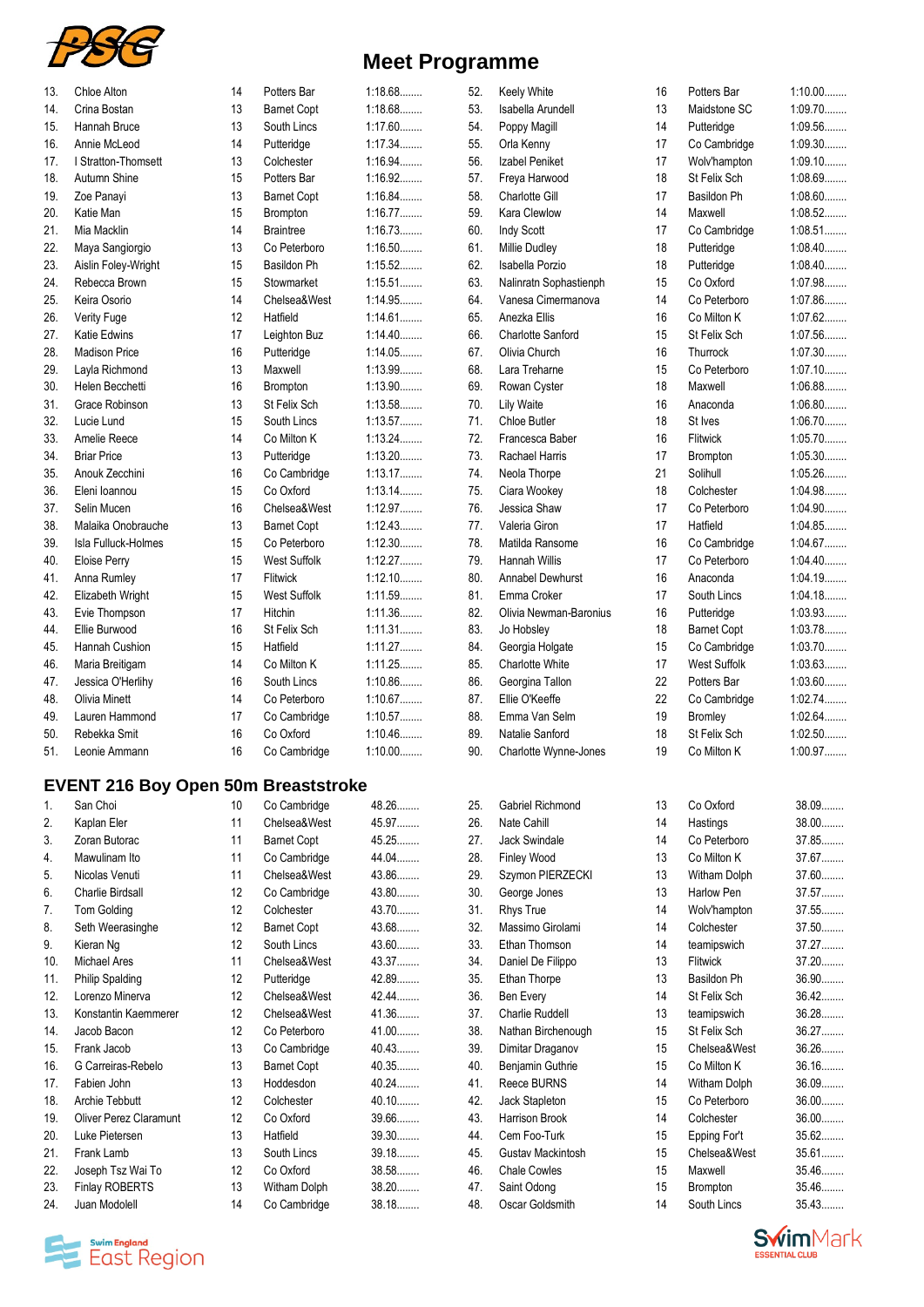

| 49. | Samuel Jeffrey           | 15 | Hatfield            | 35.38   |
|-----|--------------------------|----|---------------------|---------|
| 50. | <b>Tyler Bott</b>        | 15 | Wolv'hampton        | 35.08   |
| 51. | James Gourpinar          | 15 | Harlow Pen          | 34.71   |
| 52. | Dominic Loughran         | 17 | Thame               | 34.59   |
| 53. | Keiran Griffin           | 16 | Co Peterboro        | 34.56   |
| 54. | Max Thomas               | 16 | Flitwick            | 34.53   |
| 55. | Gagan Singh              | 16 | Co Peterboro        | 34.50   |
| 56. | Zack Campbell-Maughan    | 23 | <b>West Norfolk</b> | 34.50   |
| 57. | George Prince            | 14 | Hatfield            | 34.49   |
| 58. | Alec Selwyn              | 16 | Anaconda            | 34.37   |
| 59. | <b>Matthew Critchley</b> | 16 | Co Oxford           | 34.33.  |
| 60. | <b>Robert Addis</b>      | 18 | <b>West Norfolk</b> | 34.33   |
| 61. | <b>Riley Hall</b>        | 15 | Co Cambridge        | 34.20   |
| 62. | James Williamson         | 15 | Co Cambridge        | 34.20   |
| 63. | Ross De Wildt            | 14 | Co Cambridge        | 34.20   |
| 64. | Lewis Dawson             | 16 | Enfield Sq          | 34.07   |
| 65. | David Badcock            | 16 | <b>Bishop Stort</b> | 34.05   |
| 66. | Ethan Howard             | 15 | Potters Bar         | 34.01   |
| 67. | Luka Gnjatovic           | 15 | Putteridge          | 34.00   |
| 68. | Atikan To                | 16 | Ware                | 33.95   |
| 69. | Samuel Winslow           | 15 | Co Cambridge        | 33.80   |
| 70. | Nitesh Anbazhagan        | 16 | South Lincs         | 33.64   |
| 71. | Jack MacDonald           | 16 | Putteridge          | 33.60   |
| 72. | Harrison Shaw            | 15 | Flitwick            | 33.60   |
| 73. | William Handley          | 20 | Stowmarket          | 33.48   |
| 74. | Zack Treharne            | 18 | Co Peterboro        | 33.42   |
| 75. | Charlie Stanbury         | 17 | Potters Bar         | 33.30   |
| 76. | Andrew Tembra            | 16 | Co St Albans        | 33.30   |
| 77. | Veer Kassan              | 16 | Co Milton K         | 33.30   |
| 78. | Antonio Girolami         | 17 | Colchester          | $33.12$ |
| 79. | Alfie Robinson           | 16 | South Lincs         | 33.08   |
| 80. | Jack Cutler              | 15 | Co Milton K         | 33.05   |
| 81. | <b>William Last</b>      | 18 | Hastings            | 33.00   |
| 82. | Lucas Hartley            | 15 | Hatfield            | $33.00$ |
| 83. | Luke Payne               | 18 | Hatfield            | 32.97   |
| 84. | Jake Moore               | 16 | Potters Bar         | 32.96   |
| 85. | Peter Conte              | 17 | Hastings            | 32.90   |
| 86. | James Clay               | 17 | Stowmarket          | 32.90   |
| 87. | Patch Robinson           | 15 | teamipswich         | 32.83   |
| 88. | Glennon Lee              | 16 | Harlow Pen          | 32.74   |
| 89. | Raphael John             | 15 | Hoddesdon           | 32.68   |
| 90. | Jake Chesworth           | 15 | Maxwell             | 32.67   |
| 91. | Timo De Wildt            | 18 | Co Cambridge        | 32.62   |
| 92. | Noah Crabb               | 17 | teamipswich         | 32.60   |
| 93. | George Lovelock          | 17 | Hitchin             | 32.58   |
| 94. | Oliver Blight            | 16 | Hatfield            | 32.48   |
| 95. | William Ellard           | 16 | St Felix Sch        | 32.38   |
|     |                          |    |                     |         |

# **EVENT 217 Girl Open 50m Backstroke**

| 1.  | Natalie Hebel         | 10                | Chelsea&West       | 46.27   |
|-----|-----------------------|-------------------|--------------------|---------|
| 2.  | Arianna Minerva       | 10                | Chelsea&West       | 44.56   |
| 3.  | Lara Marquez          | 10 <sup>1</sup>   | Chelsea&West       | 43.32   |
| 4.  | Nieve Ives            | 10                | Hatfield           | 42.48.  |
| 5.  | Jui Hayakawa          | 11                | <b>Barnet Copt</b> | 41.07   |
| 6.  | Zara North            | 11                | Chelsea&West       | $40.22$ |
| 7.  | Mia Orlando           | 12                | <b>Brompton</b>    | $40.12$ |
| 8.  | Alena Smith           | 11                | <b>Flitwick</b>    | 40.05   |
| 9.  | Olivia Bunimovich     | 12                | Chelsea&West       | 39.61   |
| 10. | <b>Brooke Copping</b> | $12 \overline{ }$ | West Suffolk       | 39.02   |
| 11. | Ayla Zolfaghari       | 11                | Epping For't       | $39.00$ |
| 12. | Leyla Jelbaoui        | 11                | <b>Barnet Copt</b> | 38.74   |
| 13. | Amelie Mirza          | 10                | <b>Barnet Copt</b> | 38.63   |
| 14. | Cassandra Pereira     | $12 \overline{ }$ | Hatfield           | 38.62   |
| 15. | Tyra Sajudeen         | 12                | Co Cambridge       | 38.43   |
| 16. | Martha Bentley        | 13                | Epping For't       | 38.13   |

## **Meet Programme**

35.38........ 35.08........ 34.71........ 34.59........ 34.56........ 34.53........ 34.50........ 34.50........ 34.49........ 34.37......... 34.33........ 34.33........ 34. 20........ 34. 20........ 34. 20........ 34.07......... 34.05........ 34.01........ 34.00........ 33. 95........ 33.80........ 33.64........ 33.60........ 33.60........ 33.48........ 33.42........ 33.30........ 33.30........ 33.30........ 33. 12......... 33.08........ 33.05........ 33.00........ 33.00........ 32.97......... 32.96........ 32.90........ 32.90........ 32.83........ 32.74........ 32.68........

32.38........

| 96.  | Louis Lane                           | 17 | Basildon Ph         | 32.32   |
|------|--------------------------------------|----|---------------------|---------|
| 97.  | Kalaum Corani                        | 18 | Colchester          | 32.28   |
| 98.  | Luka Page                            | 16 | <b>West Suffolk</b> | $32.11$ |
| 99.  | Ollie O'Connor                       | 14 | Putteridge          | 32.10.  |
| 100. | Ethan Bird                           | 16 | Co Oxford           | 31.97   |
| 101. | <b>Billy Mead</b>                    | 17 | Linslade            | 31.93   |
| 102. | <b>Alfie Francis</b>                 | 17 | Colchester          | 31.90   |
| 103. | Ruben Bigg                           | 18 | Hastings            | 31.80   |
| 104. | Adam Hazlewood                       | 18 | Putteridge          | 31.80   |
| 105. | Aaron Pullen                         | 25 | Enfield Sq          | $31.72$ |
| 106. | Joseph BURNS                         | 16 | Witham Dolph        | 31.70   |
| 107. | <b>Daniel Holliss</b>                | 16 | Co St Albans        | 31.69   |
| 108. | Georgios Papageorgiou                | 20 | Co Cambridge        | 31.56   |
| 109. | Matthew Debenham                     | 18 | teamipswich         | 31.40   |
| 110. | Christopher Howe                     | 17 | Co Cambridge        | 31.30   |
| 111. | Josh Martin                          | 16 | Co Peterboro        | 31.30   |
| 112. | Adam Frazer                          | 16 | Rushden             | $31.22$ |
| 113. |                                      | 17 | Linslade            | $31.20$ |
| 114. | <b>Billy Knibb</b><br>Samuel JOHNSON |    |                     | $31.01$ |
|      |                                      | 24 | Halstead            |         |
| 115. | Demi Alli                            | 15 | Sevenoaks           | 30.98   |
| 116. | Samuel Rennie                        | 18 | <b>Braintree</b>    | $30.80$ |
| 117. | Maxim De Wildt                       | 21 | Co Cambridge        | $30.80$ |
| 118. | Kai ADAMS                            | 26 | Halstead            | $30.72$ |
| 119. | <b>Edward Ormsby</b>                 | 15 | Co Cambridge        | 30.67   |
| 120. | Joshua Sackree                       | 14 | Co Peterboro        | 30.65   |
| 121. | George Whiteman                      | 18 | Co Peterboro        | 30.58   |
| 122. | Lewis Chapman                        | 21 | Stowmarket          | 30.53   |
| 123. | Max Balderson                        | 19 | Rushden             | $30.50$ |
| 124. | Lee Peterson                         | 48 | <b>Braintree</b>    | $30.50$ |
| 125. | Matus Mydliar                        | 17 | Co Milton K         | 30.39   |
| 126. | Ross Balderson                       | 22 | Rushden             | $30.30$ |
| 127. | Daniel Hill                          | 23 | Linslade            | $30.10$ |
| 128. | Jean-Jacques Choron                  | 25 | Hastings            | $30.03$ |
| 129. | Luke Westwood                        | 32 | Co Cambridge        | 29.80   |
| 130. | William Loveman                      | 22 | Co St Albans        | 29.70   |
| 131. | Thomas Page                          | 18 | West Suffolk        | 29.63   |
| 132. | Reuben Alexander                     | 23 | Co Milton K         | 29.62   |
| 133. | Sam Cornish                          | 18 | Enfield Sq          | 29.50   |
| 134. | Daryl Rands                          | 25 | Colchester          | 29.50   |
| 135. | <b>Tyler Tombs</b>                   | 17 | Chelmsford          | 29.50   |
| 136. | Freddie Laws                         | 19 | West Norfolk        | 29.40   |
| 137. | Kenji McDade                         | 20 | Maxwell             | 29.27   |
| 138. | George Barnes                        | 21 | Brompton            | 29.03   |
| 139. | Dominic McCarthy                     | 20 | Hoddesdon           | 28.92   |
| 140. | Theo Cannon                          | 23 | Co Cambridge        | 28.54   |
| 141. | Lawrence Palmer                      | 30 | Putteridge          | 26.40   |
|      |                                      |    |                     |         |
| 17.  | Sofia Andre-Barrett                  | 13 | Co Cambridge        | 38.12   |
| 18.  | Niamh Bunker                         | 12 | Flitwick            | 38.10   |
| 19.  | Daisy Uttley-Moore                   | 12 | Hastings            | 38.09   |

| 18. | Niamh Bunker              | 12 | Flitwick           | 38.10<br> |
|-----|---------------------------|----|--------------------|-----------|
| 19. | Daisy Uttley-Moore        | 12 | Hastings           | 38.09     |
| 20. | Alice Robinson            | 13 | Co Cambridge       | 37.92     |
| 21. | Yan Ting Emily Pak        | 13 | Co Cambridge       | 37.88     |
| 22. | Honor Beverstock          | 13 | Hatfield           | 37.86     |
| 23. | Mei Hayakawa              | 12 | <b>Barnet Copt</b> | 37.45     |
| 24. | Nadia Olszewska           | 12 | <b>Barnet Copt</b> | 37.27     |
| 25. | Eva Dramitinos            | 13 | Chelsea&West       | $37.10$   |
| 26. | Emma Baer-Donnolly        | 12 | Co Milton K        | $37.02$   |
| 27. | Aleksandra Czerwinska     | 13 | Potters Bar        | 36.93     |
| 28. | Nicole Taylor             | 13 | St Felix Sch       | 36.88     |
| 29. | <b>Charlotte Campbell</b> | 12 | Co Oxford          | 36.84     |
| 30. | Maya Sangiorgio           | 13 | Co Peterboro       | 36.80     |
| 31. | Matilda Field             | 13 | Co Oxford          | 36.77     |
| 32. | Kitty Lamb                | 11 | South Lincs        | 36.77     |



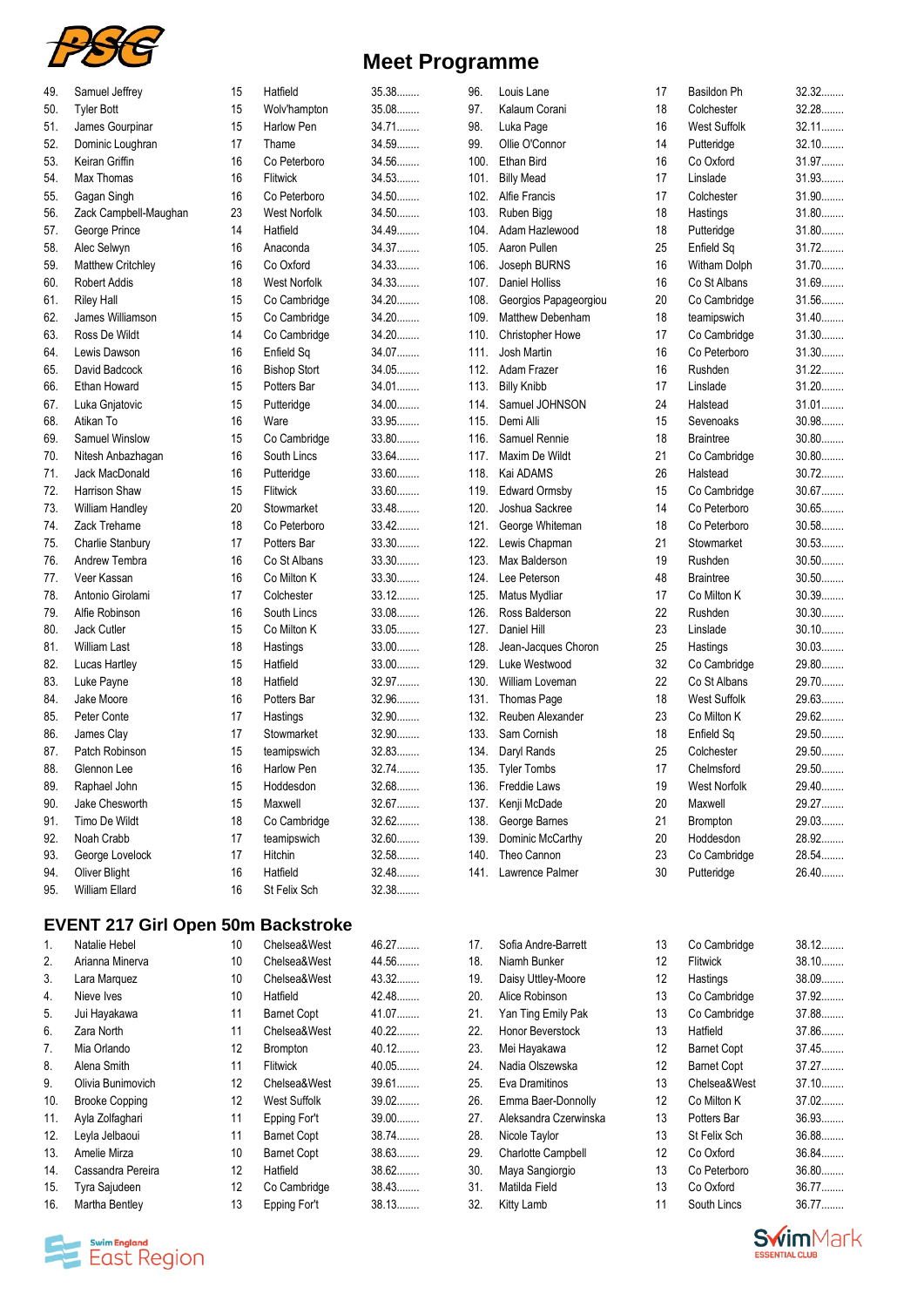

| 33. | Gabriella Troman         | 13 | Colchester          | 36.44   |
|-----|--------------------------|----|---------------------|---------|
| 34. | Phoebe De Voogt          | 14 | Leighton Buz        | 36.40   |
| 35. | Alice Man                | 13 | Brompton            | 36.25   |
| 36. | Amy Witton               | 13 | Hatfield            | 36.25   |
| 37. | Cecilia Huepfl           | 12 | Co Oxford           | 35.98   |
| 38. | Jasmine Hall             | 12 | Basildon Ph         | 35.96   |
| 39. | Daria Nicole Doncila     | 14 | Co Peterboro        | 35.73   |
| 40. | Connie Brooker           | 15 | Flitwick            | 35.60   |
| 41. | Holly Larbey             | 15 | Putteridge          | 35.60   |
| 42. | <b>Isabelle Carlos</b>   | 14 | <b>Barnet Copt</b>  | 35.56   |
| 43. | <b>Charlie Ruiz</b>      | 14 | Co Oxford           | 35.41   |
| 44. | <b>Charlotte Sanford</b> | 15 | St Felix Sch        | 35.38   |
| 45. | Grace Iddon              | 15 | St Ives             | 35.29   |
| 46. | Charlotte May            | 14 | Co Oxford           | 35.27   |
| 47. | <b>Alice Watts</b>       | 14 | Co Cambridge        | 35.25   |
| 48. | <b>Charlotte Pound</b>   | 13 | Putteridge          | $35.20$ |
| 49. | Nia Osepashvili          | 14 | Co Oxford           | 35.14   |
| 50. | Gabrielle Cornish        | 14 | Colchester          | 34.97   |
| 51. | Thea Patel               | 15 | Hatfield            | 34.77   |
| 52. | Vasilisa Shampanova      | 15 | Co Cambridge        | 34.67   |
| 53. | Lydia Slade-Carter       | 13 | Co Milton K         | 34.63   |
| 54. | Grace Robinson           | 13 | St Felix Sch        | 34.62   |
| 55. | Lily Steel               | 12 | teamipswich         | 34.61   |
| 56. | Amelia Speechley         | 15 | Co Cambridge        | 34.54   |
| 57. | April Mills              | 14 | Hatfield            | 34.41   |
| 58. | Izzie Carter             | 15 | <b>Bicester</b>     | 34.31   |
| 59. | <b>Isabelle Talbot</b>   | 15 | <b>Braintree</b>    | 34.28   |
| 60. | Isabel Jackson           | 16 | Leighton Buz        | 34.26   |
| 61. | <b>Kirsty Neill</b>      | 15 | <b>Bishop Stort</b> | 34.24   |
| 62. | Verity Fuge              | 12 | Hatfield            | 34.20   |
| 63. | Kara Clewlow             | 14 | Maxwell             | 34.12   |
| 64. | Daisy Taylor             | 15 | Co Milton K         | 34.01   |
| 65. | Ella Berard              | 15 | Brompton            | 33.92   |
| 66. | Matilda Lack             | 17 | Brompton            | 33.90   |
| 67. | <b>Charlotte Shaw</b>    | 15 | Co Peterboro        | 33.69   |
| 68. | Ellie Burwood            | 16 | St Felix Sch        | 33.65   |
| 69. | Katie Man                | 15 | <b>Brompton</b>     | 33.65   |
| 70. | Elijah Britton           | 16 | St Felix Sch        | 33.65   |
| 71. | Natalie Taylor           | 15 | St Felix Sch        | 33.57   |
| 72. | Summer Boswell           | 14 | Hatfield            | 33.54   |
| 73. | <b>Charlotte Clark</b>   | 18 | Hitchin             | 33.51   |
| 74. | Anabelle Nash            | 15 | <b>Brompton</b>     | 33.50   |
| 75. | Katie Jeffrey            | 18 | Hatfield            | 33.43   |
| 76. | Schuyler Daffey          | 18 | <b>Brompton</b>     | 33.41   |
| 77. | Zoe Quarman              | 16 | Leighton Buz        | 33.39   |
| 78. | <b>Isabelle Barber</b>   | 16 | Stowmarket          | 33.38   |
| 79. | Lara Treharne            | 15 | Co Peterboro        | 33.36   |
| 80. | Lucy Calver              | 14 | Putteridge          | 33.24   |
| 81. | Sophie Green             | 15 | Hatfield            | 33.21   |
| 82. | Catherine Ryan           | 18 | Hoddesdon           | 33.21   |

# **EVENT 221 Boy Open 200m Butterfly**

| 1.  | Morgan Price           | 11                | Putteridge         | 3:23.40   |
|-----|------------------------|-------------------|--------------------|-----------|
| 2.  | S Newman-Baronius      | $12 \overline{ }$ | Putteridge         | $3:00.80$ |
| 3.  | Jacob Bacon            | $12 \overline{ }$ | Co Peterboro       | 3:00.34   |
| 4.  | Harry Bird             | 13                | Putteridge         | $2:59.50$ |
| 5.  | Aidan Evans            | 13                | South Lincs        | 2:58.35   |
| 6.  | <b>Marton Molnar</b>   | 13                | Co Cambridge       | 2:56.84   |
| 7.  | Dmitrijs Gracovs       | 13                | <b>Harlow Pen</b>  | 2:53.50   |
| 8.  | <b>Thomas Croke</b>    | 13                | <b>Barnet Copt</b> | 2:40.74   |
| 9.  | Frank Lamb             | 13                | South Lincs        | $2:39.61$ |
| 10. | <b>Chale Cowles</b>    | 15                | Maxwell            | $2:37.01$ |
| 11. | Kian Lee               | 14                | Co Peterboro       | 2:34.04   |
| 12. | <b>Rufus Bennett</b>   | 14                | Co Peterboro       | 2:33.96   |
| 13. | <b>Harley Williams</b> | 14                | Hastings           | $2:31.60$ |

## **Meet Programme**

| 83.  | Mia Zarkovic           | 15 | Brompton            | 33.20   |
|------|------------------------|----|---------------------|---------|
| 84.  | Rachael Harris         | 17 | <b>Brompton</b>     | 33.20   |
| 85.  | <b>Beatrice Finch</b>  | 16 | South Lincs         | 33.20   |
| 86.  | Jessica O'Herlihy      | 16 | South Lincs         | $33.10$ |
| 87.  | Imogen Duffen          | 16 | Co Oxford           | 32.92   |
| 88.  | Jessica Mahoney        | 17 | Co Peterboro        | 32.89   |
| 89.  | Anouk Zecchini         | 16 | Co Cambridge        | 32.77   |
| 90.  | Olivia Lydon           | 17 | Co Cambridge        | 32.73   |
|      |                        |    |                     | 32.69   |
| 91.  | Chloe Butler           | 18 | St Ives             |         |
| 92.  | <b>Holly Driver</b>    | 17 | St Felix Sch        | 32.58   |
| 93.  | Keziah Cornish         | 16 | Colchester          | 32.46   |
| 94.  | Freya Tang             | 15 | Chalfont            | $32.40$ |
| 95.  | Camille Vannier        | 15 | Hatfield            | 32.38   |
| 96.  | Orla Kenny             | 17 | Co Cambridge        | 32.38   |
| 97.  | Emma Alexander         | 15 | Co Milton K         | 32.25   |
| 98.  | Izabel Peniket         | 17 | Wolv'hampton        | 32.19   |
| 99.  | Isabella Keane         | 14 | Maxwell             | 32.17   |
| 100. | <b>Emily Cutting</b>   | 17 | West Suffolk        | 32.15   |
| 101. | Rosie Brooks           | 18 | St Felix Sch        | 32.14   |
| 102. | Daisy Rummery          | 18 | South Lincs         | 32.11   |
| 103. | Amelie Bissett         | 17 | Maxwell             | 32.01   |
| 104. | Evelyn Cole            | 17 | Anaconda            | 31.98   |
| 105. | Evie Stockdale         | 16 | Hastings            | 31.90   |
| 106. | Annabelle Quinn        | 16 | Co Milton K         | 31.87   |
| 107. | Lucy Hutchinson        | 18 | <b>West Suffolk</b> | 31.78   |
|      |                        |    |                     |         |
| 108. | Isla Fulluck-Holmes    | 15 | Co Peterboro        | 31.77   |
| 109. | Madeleine Rae          | 16 | Chalfont            | $31.70$ |
| 110. | Phoebe Matthews        | 15 | Hatfield            | 31.63   |
| 111. | Karys-Rose Bunn        | 16 | teamipswich         | 31.57   |
| 112. | Zoe Holligan           | 17 | Chalfont            | 31.50   |
| 113. | Jessica Keogh          | 18 | Hatfield            | 31.48   |
| 114. | Grace Llewellyn        | 14 | Co Milton K         | 31.40   |
| 115. | Hannah Brooke          | 17 | Co St Albans        | 31.29   |
| 116. | Imogen Walton          | 18 | Maxwell             | 31.23   |
| 117. | Jessica Shaw           | 17 | Co Peterboro        | $31.10$ |
| 118. | Sophie Siong           | 17 | Co Milton K         | 30.97   |
| 119. | Matilda Bogle          | 16 | teamipswich         | 30.86   |
| 120. | Emma Croker            | 17 | South Lincs         | 30.83   |
| 121. | Mabel Hayes            | 16 | Anaconda            | 30.80   |
| 122. | <b>Elinor Chadwick</b> | 15 | <b>Barnet Copt</b>  | 30.80   |
| 123. | Sophie O'Keeffe        | 20 | Co Cambridge        | $30.71$ |
| 124. | Vanesa Cimermanova     | 14 | Co Peterboro        | $30.70$ |
| 125. | Georgia Holgate        | 15 | Co Cambridge        | 30.42   |
|      |                        |    | <b>Wrekin Coll</b>  | 30.26   |
| 126. | Ella Justice           | 15 |                     |         |
| 127. | Ellie King             | 22 | Loughboro Un        | 30.25   |
| 128. | Ruby Stephenson        | 15 | Co Milton K         | 30.18   |
| 129. | Niamh James            | 21 | <b>Bishop Stort</b> | 30.01   |
| 130. | Charley Joyce          | 17 | Epping For't        | 29.70   |
| 131. | Hannah Willis          | 17 | Co Peterboro        | 29.54   |
| 132. | Gracie Kay             | 19 | Co Cambridge        | 29.54   |
|      |                        |    |                     |         |
|      |                        |    |                     |         |
| 14.  | Jude Gunner            | 13 | St Felix Sch        | 2:31.59 |
| 15.  | Robert Fenner          | 14 | Basildon Ph         | 2:30.70 |
| 16.  | Daniel Moyses          | 16 | Co Peterboro        | 2:28.84 |
| 17.  | James Peacock          | 16 | Co Peterboro        | 2:26.21 |
| 18.  | Oscar Goldsmith        | 14 | South Lincs         | 2:23.61 |
| 19.  | Alex Sadler            | 15 | South Lincs         | 2:23.34 |
| 20.  | Yassin Selmani         | 14 | <b>Barnet Copt</b>  | 2:23.10 |
| 21.  | Kevin Moldovan         | 15 | Harlow Pen          | 2:22.86 |
| 22.  | Patch Robinson         | 15 | teamipswich         | 2:22.83 |
| 23.  | Adam Holmes            | 18 | Flitwick            | 2:22.53 |
| 24.  | Kai Adams              | 16 | Potters Bar         | 2:22.04 |
| 25.  | Isaac Farrugia         | 15 | Basildon Ph         | 2:21.47 |
| 26.  | Jack Barnard           | 17 | Potters Bar         | 2:21.09 |
|      |                        |    |                     |         |
|      |                        |    |                     |         |



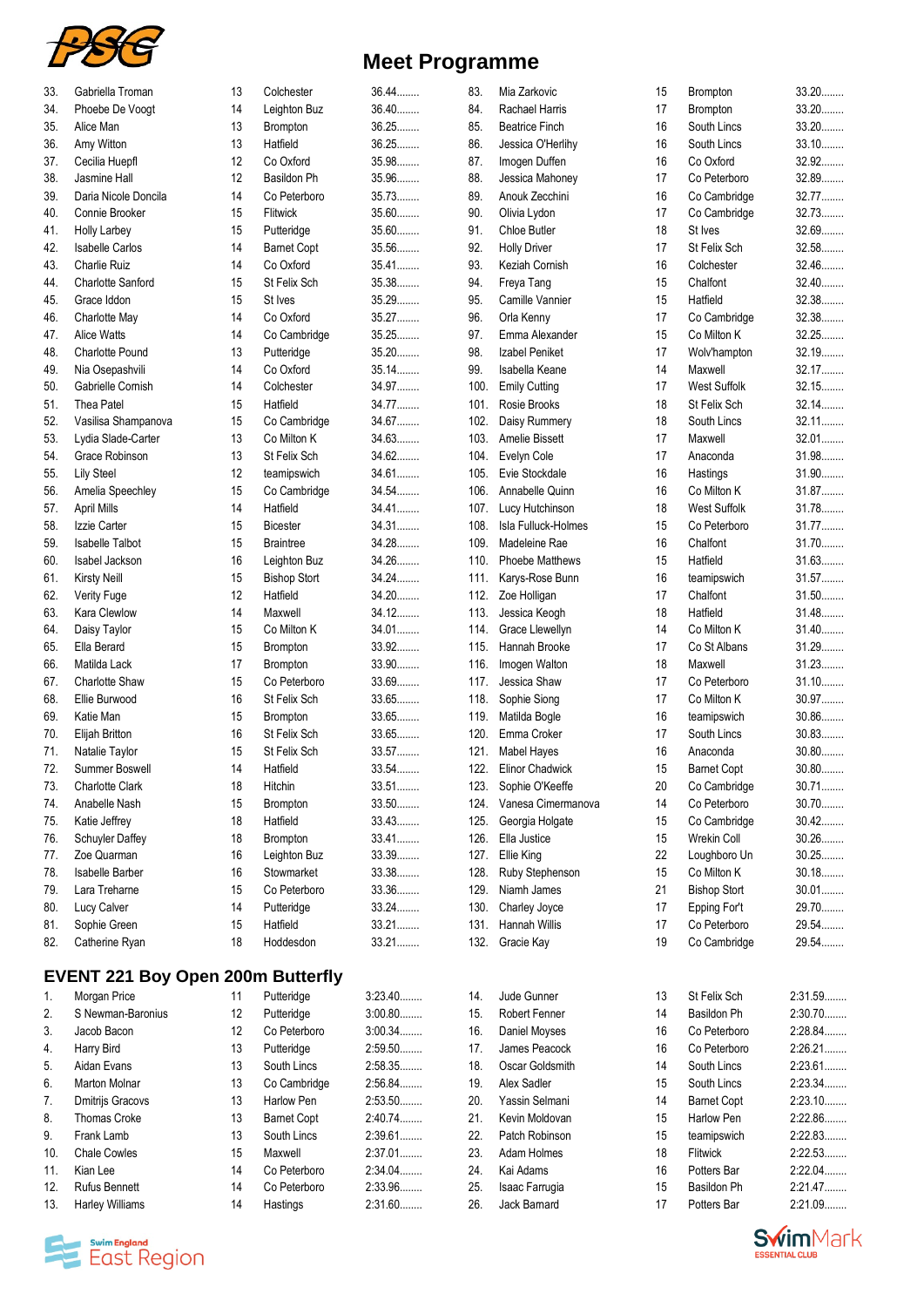

| 27. | Ethan Howard         | 15 | Potters Bar         | 2:19.87   |
|-----|----------------------|----|---------------------|-----------|
| 28. | Morgan Foster        | 19 | <b>Braintree</b>    | $2:19.51$ |
| 29. | Joshua Ellis         | 16 | Hatfield            | 2:19.27   |
| 30. | <b>Matthew Brown</b> | 17 | Stowmarket          | 2:18.68   |
| 31. | Sandijs Cecins       | 15 | Colchester          | $2:17.60$ |
| 32. | Jake Chesworth       | 15 | Maxwell             | $2:17.44$ |
| 33. | Archie Chamberlain   | 16 | <b>West Suffolk</b> | 2:17.13   |
| 34. | Kynan Tallec-Botos   | 16 | <b>Brompton</b>     | 2:16.84   |
| 35. | Dante Sinnott        | 15 | <b>Barnet Copt</b>  | 2:16.30   |
| 36. | Zack Treharne        | 18 | Co Peterboro        | $2:15.31$ |

## **EVENT 222 Girl Open 200m Backstroke**

| 1.  | Alena Smith            | 11 | Flitwick            | $3:09.44$ |
|-----|------------------------|----|---------------------|-----------|
| 2.  | Zara North             | 11 | Chelsea&West        | 3:08.40   |
| 3.  | Jui Hayakawa           | 11 | <b>Barnet Copt</b>  | 3:07.85   |
| 4.  | Leyla Jelbaoui         | 11 | <b>Barnet Copt</b>  | 3:05.08   |
| 5.  | Amelie Mirza           | 10 | <b>Barnet Copt</b>  | 3:00.58   |
| 6.  | Sofia Nosinova         | 11 | <b>Barnet Copt</b>  | 2:56.52   |
| 7.  | Tyra Sajudeen          | 12 | Co Cambridge        | 2:54.46   |
| 8.  | Cecilia Huepfl         | 12 | Co Oxford           | 2:52.33   |
| 9.  | Nadia Olszewska        | 12 | <b>Barnet Copt</b>  | 2:51.40   |
| 10. | Mei Hayakawa           | 12 | <b>Barnet Copt</b>  | 2:50.44   |
| 11. | Amelia Fenner          | 12 | Basildon Ph         | 2:48.29   |
| 12. | <b>Lily Steel</b>      | 12 | teamipswich         | 2:47.64   |
| 13. | Kitty Lamb             | 11 | South Lincs         | 2:46.38   |
| 14. | Emma Baer-Donnolly     | 12 | Co Milton K         | 2:45.37   |
| 15. | Gabriella Troman       | 13 | Colchester          | 2:43.09   |
| 16. | Gabrielle Cornish      | 14 | Colchester          | $2:40.20$ |
| 17. | Olivia Mahoney         | 14 | Co Peterboro        | $2:38.12$ |
| 18. | <b>April Mills</b>     | 14 | Hatfield            | 2:37.88   |
| 19. | Lydia Slade-Carter     | 13 | Co Milton K         | 2:36.72   |
| 20. | Kara Clewlow           | 14 | Maxwell             | 2:36.48   |
| 21. | Grace Robinson         | 13 | St Felix Sch        | 2:36.31   |
| 22. | Amelia Speechley       | 15 | Co Cambridge        | 2:36.09   |
| 23. | Natalie Taylor         | 15 | St Felix Sch        | 2:35.78   |
| 24. | Thea Patel             | 15 | Hatfield            | 2:35.58   |
| 25. | <b>Isabelle Carlos</b> | 14 | <b>Barnet Copt</b>  | 2:35.50   |
| 26. | Isabella Keane         | 14 | Maxwell             | 2:33.98   |
| 27. | Lucy Calver            | 14 | Putteridge          | 2:31.54   |
| 28. | Anna-Lucia Fenner      | 16 | Basildon Ph         | 2:30.43   |
| 29. | <b>Emily Cutting</b>   | 17 | <b>West Suffolk</b> | 2:30.29   |
| 30. | Matilda Lack           | 17 | <b>Brompton</b>     | 2:30.04   |
| 31. | Orla Kenny             | 17 | Co Cambridge        | 2:29.99   |

#### **EVENT 223 Boy Open 200m Freestyle**

| 1.  | Nicolas Venuti          | 11              | Chelsea&West       | 2:44.87      |
|-----|-------------------------|-----------------|--------------------|--------------|
| 2.  | Zoran Butorac           | 11              | <b>Barnet Copt</b> | 2.44.74<br>. |
| 3.  | loan lojan              | 11              | <b>Barnet Copt</b> | 2:41.05      |
| 4.  | Charlie Bisby           | 11              | South Lincs        | 2:35.32<br>. |
| 5.  | Joseph Tsz Wai To       | 12              | Co Oxford          | 2:34.43      |
| 6.  | Perrin Ma               | 11              | Hatfield           | 2:33.64      |
| 7.  | <b>Oliver Robbins</b>   | 12              | Co Oxford          | 2:32.89      |
| 8.  | Luke Owens              | 12 <sup>°</sup> | Putteridge         | $2:32.60$    |
| 9.  | Jacob Bacon             | 12              | Co Peterboro       | 2:31.47      |
| 10. | Archie Tebbutt          | 12 <sup>°</sup> | Colchester         | 2:31.36      |
| 11. | <b>Charlie Birdsall</b> | 12 <sup>°</sup> | Co Cambridge       | 2:30.68      |
| 12. | Amar Selmani            | 12 <sup>°</sup> | <b>Barnet Copt</b> | 2:30.47      |
| 13. | Niccolo' Camilotti      | 12 <sup>°</sup> | Hatfield           | 2:29.94      |
| 14. | Michael Gannon          | 12              | Co Oxford          | 2:26.88      |
| 15. | Oliver Colborne-Baber   | 13              | Co Milton K        | 2:25.20      |
| 16. | Frank Jacob             | 13              | Co Cambridge       | 2:23.99      |
| 17. | Thomas Croke            | 13              | <b>Barnet Copt</b> | 2:21.70      |
| 18. | Reus Brown              | 14              | Hastings           | 2:17.57      |
| 19. | Jude Gunner             | 13              | St Felix Sch       | 2:17.18      |

| 37. | Daniel Menzer         | 19 | Bo Barnsley         | 2:14.53 |
|-----|-----------------------|----|---------------------|---------|
| 38. | <b>Charlie Toms</b>   | 16 | Maxwell             | 2:14.05 |
| 39. | Zak Troman            | 15 | Colchester          | 2:13.80 |
| 40. | Samuel Pyefinch       | 17 | Maxwell             | 2:13.63 |
| 41. | Myles Turner          | 22 | <b>West Suffolk</b> | 2:09.80 |
| 42. | <b>Matthew Baker</b>  | 16 | <b>West Suffolk</b> | 2:09.62 |
| 43. | Max Shaw              | 17 | Co Milton K         | 2:09.19 |
| 44. | Sam Cornish           | 18 | Enfield Sq          | 2:07.97 |
| 45. | Jake Thomas-Mansfield | 22 | <b>West Suffolk</b> | 2:05.23 |
| 46. | Rico Bringeman        | 17 | South Lincs         | 2:04.70 |
|     |                       |    |                     |         |

| 32. | Evelyn Cole            | 17 | Anaconda            | 2:29.98 |
|-----|------------------------|----|---------------------|---------|
| 33. | Isla Fulluck-Holmes    | 15 | Co Peterboro        | 2:29.70 |
| 34. | Rachael Harris         | 17 | <b>Brompton</b>     | 2:29.56 |
| 35. | Isabelle Barber        | 16 | Stowmarket          | 2:29.45 |
| 36. | Annabelle Quinn        | 16 | Co Milton K         | 2:29.12 |
| 37. | <b>Phoebe Matthews</b> | 15 | Hatfield            | 2:28.94 |
| 38. | Vanesa Cimermanova     | 14 | Co Peterboro        | 2:27.97 |
| 39. | Ella Coombes           | 14 | <b>Basildon Ph</b>  | 2:27.90 |
| 40. | <b>Amelie Bissett</b>  | 17 | Maxwell             | 2:27.66 |
| 41. | Madelyn Latimer-Hicks  | 18 | St Felix Sch        | 2:26.96 |
| 42. | Grace Llewellyn        | 14 | Co Milton K         | 2:26.50 |
| 43. | <b>Elinor Chadwick</b> | 15 | <b>Barnet Copt</b>  | 2:26.21 |
| 44. | <b>Beatrice Finch</b>  | 16 | South Lincs         | 2:26.07 |
| 45. | <b>Mabel Hayes</b>     | 16 | Anaconda            | 2:25.65 |
| 46. | Georgia Holgate        | 15 | Co Cambridge        | 2:25.20 |
| 47. | Emma Alexander         | 15 | Co Milton K         | 2:25.19 |
| 48. | Jessica Keogh          | 18 | Hatfield            | 2:24.52 |
| 49. | Daisy Rummery          | 18 | South Lincs         | 2:24.47 |
| 50. | Charley Joyce          | 17 | Epping For't        | 2:24.43 |
| 51. | Evie Stockdale         | 16 | Hastings            | 2:23.40 |
| 52. | Imogen Walton          | 18 | Maxwell             | 2:22.60 |
| 53. | Megan Donovan          | 15 | Co Peterboro        | 2:22.41 |
| 54. | Sophie O'Keeffe        | 20 | Co Cambridge        | 2:22.23 |
| 55. | Daisy Manning          | 14 | Basildon Ph         | 2:22.17 |
| 56. | Ella Justice           | 15 | <b>Wrekin Coll</b>  | 2:22.16 |
| 57. | Kahlen Arundell        | 15 | Maidstone SC        | 2:20.58 |
| 58. | Hannah Willis          | 17 | Co Peterboro        | 2:19.03 |
| 59. | Gracie Kay             | 19 | Co Cambridge        | 2:17.67 |
| 60. | Ruby Stephenson        | 15 | Co Milton K         | 2:16.87 |
| 61. | Matilda Bogle          | 16 | teamipswich         | 2:16.46 |
| 62. | Niamh James            | 21 | <b>Bishop Stort</b> | 2:15.59 |
|     |                        |    |                     |         |

| 20. | Oscar Sherwani         | 14 | <b>Flitwick</b>  | 2:17.10 |
|-----|------------------------|----|------------------|---------|
| 21. | Alfie Toms             | 13 | Maxwell          | 2:16.68 |
| 22. | <b>Jack Swindale</b>   | 14 | Co Peterboro     | 2:16.66 |
| 23. | Ben Every              | 14 | St Felix Sch     | 2:16.47 |
| 24. | Nate Cahill            | 14 | Hastings         | 2:16.30 |
| 25. | Harley Williams        | 14 | Hastings         | 2:15.99 |
| 26. | <b>Rufus Carr</b>      | 14 | St Felix Sch     | 2:15.26 |
| 27. | <b>Rufus Bennett</b>   | 14 | Co Peterboro     | 2:14.44 |
| 28. | Massimo Girolami       | 14 | Colchester       | 2:14.30 |
| 29. | <b>Albert Orley</b>    | 14 | <b>Braintree</b> | 2:14.04 |
| 30. | Hugo Raubitschek-Smith | 14 | Hatfield         | 2:13.31 |
| 31. | Oscar Winterburn       | 14 | teamipswich      | 2:12.10 |
| 32. | Ross De Wildt          | 14 | Co Cambridge     | 2:11.28 |
| 33. | <b>Tom Youdale</b>     | 15 | Hastings         | 2:09.89 |
| 34. | Daniel Belsey          | 14 | Hatfield         | 2:09.87 |
| 35. | Daniel Bourner         | 15 | Co Milton K      | 2:09.09 |
| 36. | Orlando Dearing        | 14 | Co Peterboro     | 2:08.90 |
| 37. | Isaac Farrugia         | 15 | Basildon Ph      | 2:08.20 |
| 38. | Lucas Hartley          | 15 | Hatfield         | 2:07.76 |
|     |                        |    |                  |         |



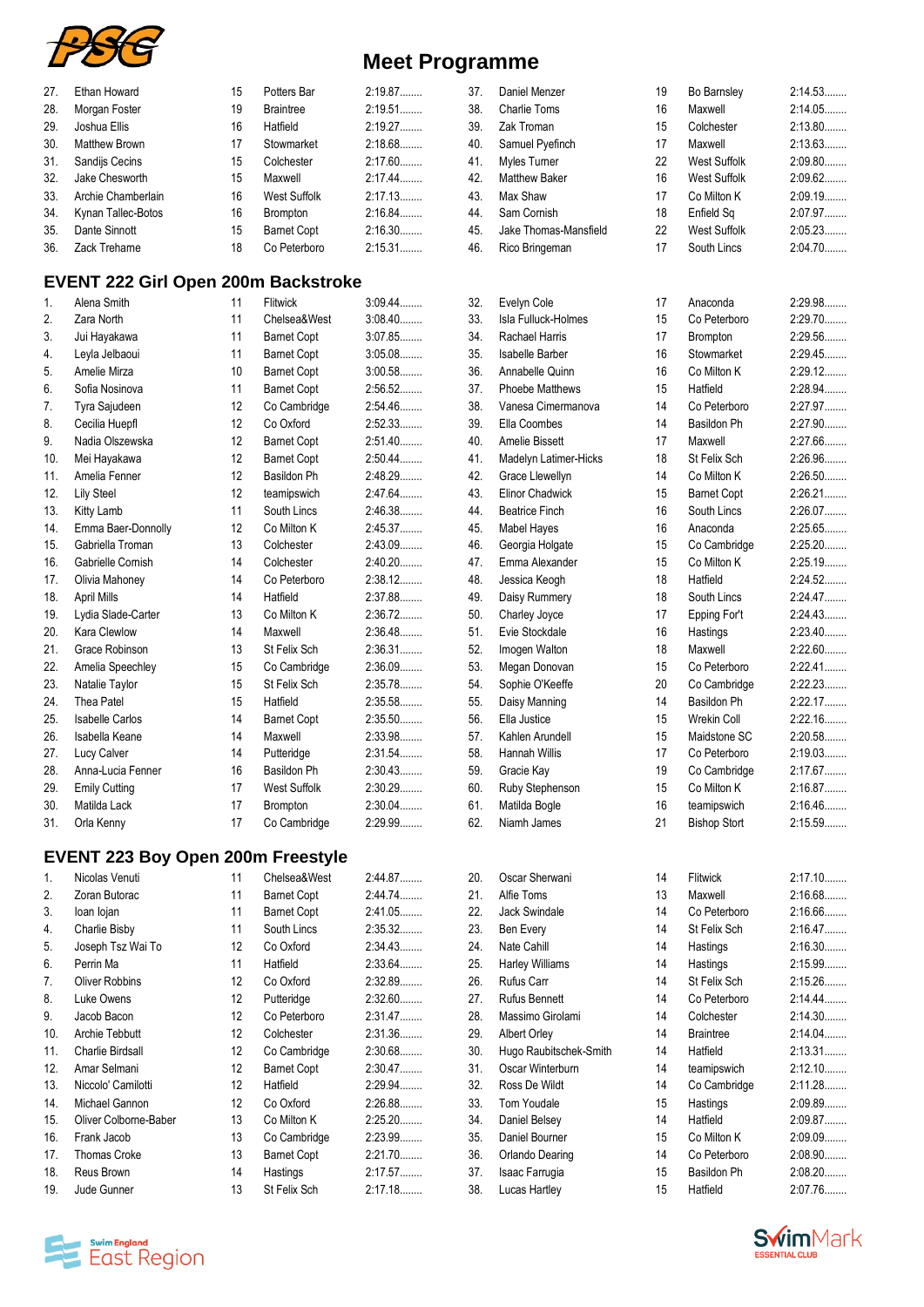

|  | <b>Meet Programme</b> |
|--|-----------------------|
|--|-----------------------|

| 39. | Joshua Sackree       | 14 | Co Peterboro       | 2:07.30 |
|-----|----------------------|----|--------------------|---------|
| 40. | Harrison Shaw        | 15 | Flitwick           | 2:07.15 |
| 41. | James Williamson     | 15 | Co Cambridge       | 2:06.75 |
| 42. | Nathan Birchenough   | 15 | St Felix Sch       | 2:06.65 |
| 43. | James Gourpinar      | 15 | Harlow Pen         | 2:05.98 |
| 44. | Alex Harrop          | 14 | teamipswich        | 2:05.17 |
| 45. | Alfie Bisby          | 15 | South Lincs        | 2:04.66 |
| 46. | Alex Sadler          | 15 | South Lincs        | 2:03.99 |
| 47. | <b>Matthew Brown</b> | 17 | Stowmarket         | 2:03.10 |
| 48. | <b>Robert Addis</b>  | 18 | West Norfolk       | 2:02.79 |
| 49. | Daniel Menzer        | 19 | Bo Barnsley        | 2:02.78 |
| 50. | Matej Bartos         | 18 | <b>Barnet Copt</b> | 2:02.40 |
| 51. | William Loveman      | 22 | Co St Albans       | 2:02.40 |
| 52. | Mark Milburn         | 17 | Colchester         | 2:01.90 |
| 53. | Joe Flowers          | 16 | St Felix Sch       | 2:01.01 |
| 54. | Daniel Clayton       | 16 | teamipswich        | 2:00.74 |
| 55. | Sami Khadraoui       | 17 | Enfield Sq         | 2:00.73 |
| 56. | Ryan Roberts         | 17 | Putteridge         | 2:00.69 |
| 57. | Benjamin Mould       | 17 | Thame              | 2:00.19 |
| 58. | Tyler Jackson        | 18 | Harlow Pen         | 1:59.78 |
|     |                      |    |                    |         |

## **EVENT 224 Men/Women Open 800m Freestyle**

| 1.  | Kian Ptolomey          | 12 | Putteridge          | 10:47.34  |
|-----|------------------------|----|---------------------|-----------|
| 2.  | Joe Kaye               | 13 | <b>Barnet Copt</b>  | 10:19.88  |
| 3.  | Grace Robinson         | 13 | St Felix Sch        | 10:13.90  |
| 4.  | Charlotte Hall         | 14 | Maxwell             | 10:06.69  |
| 5.  | <b>Isabelle Carlos</b> | 14 | <b>Barnet Copt</b>  | 10:01.91  |
| 6.  | Matteo Monaco          | 13 | South Lincs         | 9:59.35   |
| 7.  | Annie McLeod           | 14 | Putteridge          | $9:56.40$ |
| 8.  | Weronika Mikolajewska  | 14 | Co Peterboro        | 9:53.18   |
| 9.  | Lola Wheeler           | 15 | <b>Wrekin Coll</b>  | 9:47.19   |
| 10. | Camille Vannier        | 15 | Hatfield            | $9:45.44$ |
| 11. | Nalinratn Sophastienph | 15 | Co Oxford           | 9:44.23   |
| 12. | Rebekka Smit           | 16 | Co Oxford           | 9:43.97   |
| 13. | Rhys True              | 14 | Wolv'hampton        | 9:43.79   |
| 14. | Anezka Ellis           | 16 | Co Milton K         | 9:43.74   |
| 15. | Antonia Jubb           | 17 | Hatfield            | 9:39.27   |
| 16. | Lucia Lopez            | 15 | Co Milton K         | $9:38.14$ |
| 17. | Meisha Trend-Evans     | 16 | <b>Bishop Stort</b> | 9:36.79   |
| 18. | Gabriela Gomez Pavon   | 15 | Potters Bar         | 9:36.26   |
| 19. | Yassin Selmani         | 14 | Barnet Copt         | 9:30.54   |
| 20. | <b>Isobel Chadwick</b> | 18 | <b>Barnet Copt</b>  | 9:26.44   |

#### **EVENT 231 Boy Open 200m IM**

|     | EVEINT ZJT DUY UPEN ZUUITHIN |    |                    |           |     |                       |    |                    |           |
|-----|------------------------------|----|--------------------|-----------|-----|-----------------------|----|--------------------|-----------|
| 1.  | Harry Rowson                 | 11 | Flitwick           | 3:10.96   | 21. | <b>Harrison Brook</b> | 14 | Colchester         | 2:33.83   |
| 2.  | Lleyton Miller               | 11 | Co Peterboro       | $3:08.40$ | 22. | Alfie Toms            | 13 | Maxwell            | 2:33.72   |
| 3.  | Michael Ares                 | 11 | Chelsea&West       | 3:07.77   | 23. | Ethan Thorpe          | 13 | Basildon Ph        | $2:33.11$ |
| 4.  | Kaplan Eler                  | 11 | Chelsea&West       | 3:05.57   | 24. | Nate Cahill           | 14 | Hastings           | 2:33.09   |
| 5.  | Nicolas Venuti               | 11 | Chelsea&West       | 3:05.31   | 25. | Jude Gunner           | 13 | St Felix Sch       | 2:32.09   |
| 6.  | Charlie Bisby                | 11 | South Lincs        | 3:00.53   | 26. | Jack Swindale         | 14 | Co Peterboro       | 2:32.06   |
| 7.  | <b>Charlie Birdsall</b>      | 12 | Co Cambridge       | 2:56.09   | 27. | Robert Fenner         | 14 | Basildon Ph        | 2:30.94   |
| 8.  | Luke Owens                   | 12 | Putteridge         | $2:55.10$ | 28. | Daniel Belsey         | 14 | Hatfield           | 2:30.90   |
| 9.  | Jacob Bacon                  | 12 | Co Peterboro       | 2:54.27   | 29. | Oscar Winterburn      | 14 | teamipswich        | 2:29.55   |
| 10. | Niccolo' Camilotti           | 12 | Hatfield           | 2:51.59   | 30. | <b>Riley Hall</b>     | 15 | Co Cambridge       | 2:29.21   |
| 11. | Michael Gannon               | 12 | Co Oxford          | 2:49.86   | 31. | Michael Cabero Alonso | 15 | Co Milton K        | 2:28.91   |
| 12. | Lucius Waite                 | 12 | Hastings           | 2:45.90   | 32. | Daniel Bourner        | 15 | Co Milton K        | 2:28.34   |
| 13. | Joseph Tsz Wai To            | 12 | Co Oxford          | 2:45.23   | 33. | Samuel Winslow        | 15 | Co Cambridge       | 2:28.20   |
| 14. | Frank Jacob                  | 13 | Co Cambridge       | 2:40.60   | 34. | Dante Sinnott         | 15 | <b>Barnet Copt</b> | 2:27.42   |
| 15. | Daniel Williams              | 14 | Hatfield           | 2:38.17   | 35. | Benjamin Guthrie      | 15 | Co Milton K        | 2:27.37   |
| 16. | <b>Thomas Croke</b>          | 13 | <b>Barnet Copt</b> | $2:37.71$ | 36. | Sean Connolly         | 14 | Epping For't       | 2:26.83   |
| 17. | Frank Lamb                   | 13 | South Lincs        | 2:36.94   | 37. | <b>Oliver Sorrell</b> | 15 | South Lincs        | $2:26.51$ |
| 18. | Kian Lee                     | 14 | Co Peterboro       | 2:36.78   | 38. | Orlando Dearing       | 14 | Co Peterboro       | 2:25.87   |
| 19. | Harvey Pope                  | 14 | Hastings           | 2:35.70   | 39. | Harrison Shaw         | 15 | Flitwick           | 2:25.60   |
| 20. | Jake Branch                  | 14 | Maxwell            | 2:34.49   | 40. | James Williamson      | 15 | Co Cambridge       | 2:25.49   |
|     |                              |    |                    |           |     |                       |    |                    |           |



| 59. | Yasser Hassan         | 19 | <b>Brompton</b>     | $1:59.70$ |
|-----|-----------------------|----|---------------------|-----------|
| 60. | Michael Hill          | 25 | Melton M'bry        | $1:59.50$ |
| 61. | Dean Milwain          | 36 | <b>Bicester</b>     | 1:58.87   |
| 62. | Joseph Wells          | 23 | West Norfolk        | 1:58.27   |
| 63. | Aaron Pullen          | 25 | Enfield Sa          | 1:57.79   |
| 64. | George Barnes         | 21 | <b>Brompton</b>     | 1:57.64   |
| 65. | Jake Thomas-Mansfield | 22 | West Suffolk        | 1:57.54   |
| 66. | George Whiteman       | 18 | Co Peterboro        | 1:57.49   |
| 67. | William Ellard        | 16 | St Felix Sch        | 1:57.32   |
| 68. | James Speers          | 19 | Basildon Ph         | 1:57.03   |
| 69. | Joshua Tapsell        | 22 | Melton M'bry        | $1:56.60$ |
| 70. | Marin De Villard      | 17 | St Felix Sch        | $1:56.02$ |
| 71. | Kai ADAMS             | 26 | Halstead            | 1:55.98   |
| 72. | Rico Bringeman        | 17 | South Lincs         | 1:55.35   |
| 73. | Mohamed Sami Zemzami  | 17 | <b>Bishop Stort</b> | 1:55.35   |
| 74. | Myles Turner          | 22 | West Suffolk        | $1:55.20$ |
| 75. | <b>Matthew Wright</b> | 24 | Team Luton          | 1:52.70   |
| 76. | Theo Cannon           | 23 | Co Cambridge        | 1:52.30   |
| 77. | Nathan Wells          | 24 | West Norfolk        | $1:50.50$ |
|     |                       |    |                     |           |

| 21. | <b>Oliver Sorrell</b> | 15 | South Lincs         | 9:21.49. |
|-----|-----------------------|----|---------------------|----------|
| 22. | <b>Mollie Briggs</b>  | 17 | South Lincs         | 9:16.66  |
| 23. | <b>Matthew Monie</b>  | 17 | Co Cambridge        | 9:16.60. |
| 24. | Gabriel Gullidge      | 18 | Co Milton K         | 9:15.32. |
| 25. | Lauren Mew            | 16 | <b>Barnet Copt</b>  | 9:11.51  |
| 26. | Oscar Goldsmith       | 14 | South Lincs         | 9:10.57  |
| 27. | Kenechukwu Harris-Eze | 15 | <b>Barnet Copt</b>  | 9:09.36  |
| 28. | Jago Derrington       | 16 | <b>Bishop Stort</b> | 9:05.08  |
| 29. | Jessica Arundale      | 17 | <b>Barnet Copt</b>  | 9:04.30  |
| 30. | Joe Power             | 15 | Basildon Ph         | 9:03.21  |
| 31. | Tsala Bernholt        | 16 | <b>Barnet Copt</b>  | 8:59.64  |
| 32. | Ryan Wall             | 15 | Co Cambridge        | 8:55.96  |
| 33. | Samuel Peck           | 22 | Co Cambridge        | 8:51.20  |
| 34. | Charlotte Wynne-Jones | 19 | Co Milton K         | 8:45.20  |
| 35. | James Kaye            | 17 | <b>Barnet Copt</b>  | 8:37.78  |
| 36. | Thomas Flynn          | 15 | <b>Barnet Copt</b>  | 8:37.11  |
| 37. | <b>Jake Tomkins</b>   | 16 | <b>Barnet Copt</b>  | 8:25.12  |
| 38. | Cameron Carlos        | 17 | <b>Barnet Copt</b>  | 8:24.74  |
| 39. | Harry Wynne-Jones     | 17 | Co Milton K         | 8:22.71. |

| e Toms             | 13 | Maxwell            | 2:33.72   |
|--------------------|----|--------------------|-----------|
| an Thorpe          | 13 | Basildon Ph        | 2:33.11   |
| te Cahill          | 14 | Hastings           | 2:33.09   |
| le Gunner          | 13 | St Felix Sch       | 2:32.09   |
| ck Swindale        | 14 | Co Peterboro       | 2:32.06   |
| bert Fenner        | 14 | Basildon Ph        | 2:30.94   |
| niel Belsey        | 14 | Hatfield           | 2:30.90   |
| car Winterburn     | 14 | teamipswich        | 2:29.55   |
| ey Hall            | 15 | Co Cambridge       | 2:29.21   |
| hael Cabero Alonso | 15 | Co Milton K        | 2:28.91   |
| niel Bourner       | 15 | Co Milton K        | 2:28.34   |
| muel Winslow       | 15 | Co Cambridge       | $2:28.20$ |
| nte Sinnott        | 15 | <b>Barnet Copt</b> | 2:27.42   |
| njamin Guthrie     | 15 | Co Milton K        | 2:27.37   |
| an Connolly        | 14 | Epping For't       | 2:26.83   |
| ver Sorrell        | 15 | South Lincs        | 2:26.51   |
| ando Dearing       | 14 | Co Peterboro       | 2:25.87   |
| rrison Shaw        | 15 | <b>Flitwick</b>    | 2:25.60   |
| nes Williamson     | 15 | Co Cambridge       | 2:25.49   |
|                    |    |                    |           |

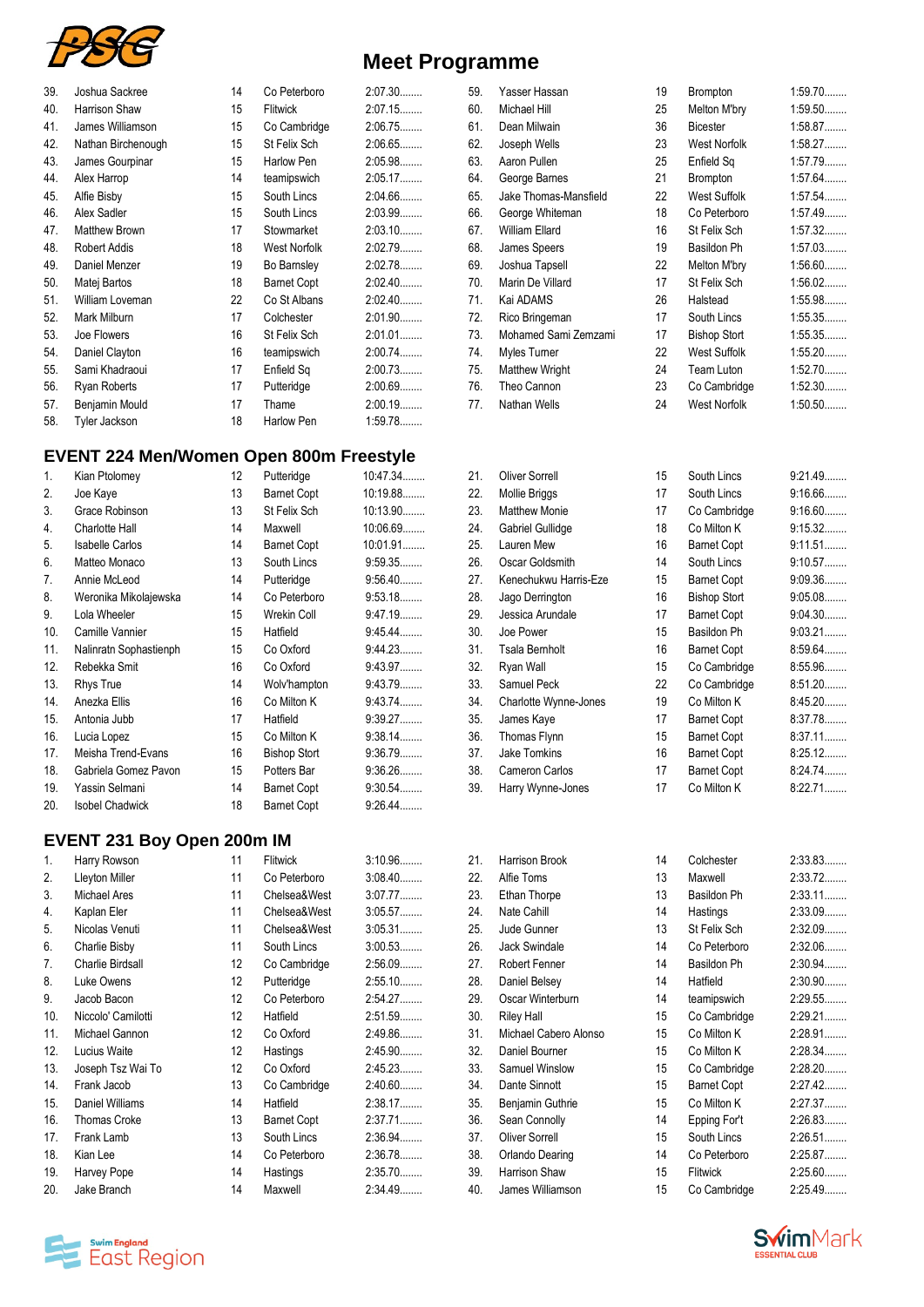

| <b>Meet Programme</b> |  |
|-----------------------|--|
|-----------------------|--|

| 41. | Jack Cutler            | 15 | Co Milton K         | 2:24.95 |
|-----|------------------------|----|---------------------|---------|
| 42. | Kai Adams              | 16 | Potters Bar         | 2:23.28 |
| 43. | Alfie Bisby            | 15 | South Lincs         | 2:23.10 |
| 44. | Benjamin Mould         | 17 | Thame               | 2:23.03 |
| 45. | Oliver Blight          | 16 | Hatfield            | 2:23.02 |
| 46. | Joshua Sackree         | 14 | Co Peterboro        | 2:22.10 |
| 47. | Ryan Wall              | 15 | Co Cambridge        | 2:22.05 |
| 48. | <b>Thomas Bruce</b>    | 16 | South Lincs         | 2:21.98 |
| 49. | Harry Stagg            | 16 | Basildon Ph         | 2:21.96 |
| 50. | Ryan Coles             | 17 | Daventry            | 2:20.47 |
| 51. | Antonio Girolami       | 17 | Colchester          | 2:20.42 |
| 52. | Ethan Howard           | 15 | Potters Bar         | 2:19.16 |
| 53. | Zack Treharne          | 18 | Co Peterboro        | 2:19.09 |
| 54. | Sandijs Cecins         | 15 | Colchester          | 2:18.99 |
| 55. | <b>Charlie Toms</b>    | 16 | Maxwell             | 2:18.96 |
| 56. | <b>Robert Addis</b>    | 18 | West Norfolk        | 2:18.78 |
| 57. | Christopher Williamson | 17 | Co Cambridge        | 2:18.16 |
| 58. | Jago Derrington        | 16 | <b>Bishop Stort</b> | 2:18.11 |
| 59. | Yasser Hassan          | 19 | Brompton            | 2:17.80 |
| 60. | Zak Troman             | 15 | Colchester          | 2:17.69 |
| 61. | Kynan Tallec-Botos     | 16 | Brompton            | 2:17.60 |
| 62. | <b>Ryan Roberts</b>    | 17 | Putteridge          | 2:17.04 |
|     |                        |    |                     |         |

## **EVENT 232 Girl Open 100m Freestyle**

| Arianna Minerva        | 10 | Chelsea&West       | 1:22.85   |
|------------------------|----|--------------------|-----------|
| Amelie Mirza           | 10 | <b>Barnet Copt</b> | 1:19.09   |
| Jui Hayakawa           | 11 | <b>Barnet Copt</b> | 1:18.05   |
| Ayla Zolfaghari        | 11 | Epping For't       | 1:17.42   |
| Alena Smith            | 11 | Flitwick           | 1:15.82   |
| Zara North             | 11 | Chelsea&West       | 1:14.20   |
| Liliana Czerwinska     | 12 | Potters Bar        | $1:14.11$ |
| Leyla Jelbaoui         | 11 | <b>Barnet Copt</b> | 1:13.04   |
| Niamh Bunker           | 12 | Flitwick           | 1:12.20   |
| Lucy Wilson            | 12 | South Lincs        | 1:11.15   |
| Emma Baer-Donnolly     | 12 | Co Milton K        | 1:10.87   |
| Rosie Main             | 13 | Brompton           | 1:10.38   |
| <b>Charlotte Pound</b> | 13 | Putteridge         | 1:10.30   |
| <b>Scarlett Mercer</b> | 13 | Harlow Pen         | 1:10.15   |
| Nicole Taylor          | 13 | St Felix Sch       | 1:09.99   |
| Honor Beverstock       | 13 | Hatfield           | $1:09.60$ |
| Gabriella Troman       | 13 | Colchester         | 1:09.37   |
| Cecilia Huepfl         | 12 | Co Oxford          | 1:09.27   |
| Amelia Fenner          | 12 | Basildon Ph        | 1:09.18   |
| Francesca Barber       | 13 | Stowmarket         | 1:09.07   |
| Oraphin Vandermeer     | 13 | Co Cambridge       | 1:08.72   |
| Maya Sangiorgio        | 13 | Co Peterboro       | 1:08.07   |
| Aimee Burgess          | 13 | teamipswich        | 1:07.84   |
| Gabrielle Cornish      | 14 | Colchester         | 1:07.70   |
| Nadia Olszewska        | 12 | <b>Barnet Copt</b> | 1:07.61   |
| Leah Mason             | 14 | Colchester         | 1:07.38   |
| Lydia Slade-Carter     | 13 | Co Milton K        | 1:07.28   |
| Verity Fuge            | 12 | Hatfield           | 1:06.77   |
| Allison Gannon         | 15 | Co Oxford          | 1:06.57   |
| <b>Phoebe Matthews</b> | 15 | Hatfield           | 1:06.54   |
| Hannah Bruce           | 13 | South Lincs        | 1:06.47   |
| Lucy Calver            | 14 | Putteridge         | 1:06.40   |
| Eleanor McLeod         | 14 | Putteridge         | 1:06.15   |
| Anabelle Kett          | 13 | Co Peterboro       | 1:05.92   |
| Jasmine Hall           | 12 | Basildon Ph        | 1:05.63   |
| Amelia Porzio          | 14 | Putteridge         | 1:05.60   |
| Ellie Cox              | 14 | Putteridge         | 1:05.50   |
| Sophie Green           | 15 | Hatfield           | 1:05.45   |
| Amelia Speechley       | 15 | Co Cambridge       | 1:05.43   |
| Cameron Taylor         | 14 | Co Milton K        | 1:05.42   |
|                        |    |                    |           |

| 63. | Samuel Pyefinch      | 17 | Maxwell             | 2:16.63 |
|-----|----------------------|----|---------------------|---------|
| 64. | Oliver Sawyer        | 16 | Co Milton K         | 2:16.39 |
| 65. | Mehmet Zeren         | 16 | <b>Brompton</b>     | 2:15.66 |
| 66. | Mohamed Sami Zemzami | 17 | <b>Bishop Stort</b> | 2:15.03 |
| 67. | Tyler Jackson        | 18 | Harlow Pen          | 2:14.75 |
| 68. | Callum Davis         | 22 | <b>Bishop Stort</b> | 2:14.65 |
| 69. | Aaron Pullen         | 25 | Enfield Sq          | 2:14.65 |
| 70. | <b>William Last</b>  | 18 | Hastings            | 2:14.40 |
| 71. | Joseph Wells         | 23 | <b>West Norfolk</b> | 2:14.15 |
| 72. | Maxim De Wildt       | 21 | Co Cambridge        | 2:13.31 |
| 73. | Harvey Quiddington   | 18 | <b>Barnet Copt</b>  | 2:13.09 |
| 74. | Matus Mydliar        | 17 | Co Milton K         | 2:12.53 |
| 75. | Freddie Laws         | 19 | West Norfolk        | 2:12.31 |
| 76. | <b>Matthew Baker</b> | 16 | West Suffolk        | 2:11.70 |
| 77. | William Loveman      | 22 | Co St Albans        | 2:11.24 |
| 78. | Kai ADAMS            | 26 | Halstead            | 2:09.66 |
| 79. | Mark Milburn         | 17 | Colchester          | 2:08.72 |
| 80. | Rico Bringeman       | 17 | South Lincs         | 2:08.37 |
| 81. | Myles Turner         | 22 | West Suffolk        | 2:06.32 |
| 82. | Reuben Alexander     | 23 | Co Milton K         | 2:05.31 |
| 83. | Nathan Wells         | 24 | West Norfolk        | 2:03.82 |
|     |                      |    |                     |         |

| 42. | Florence Salmon          |
|-----|--------------------------|
| 43. | Freya Tang               |
| 44. | Mia Zarkovic             |
| 45. | Maria Breitigam          |
| 46. | Constanze Naranjo        |
| 47. | Jemima Cross             |
| 48. | Abigail Riches           |
| 49. | Grace Robinson           |
| 50. | Isla Fulluck-Holmes      |
| 51. | Alice Clark              |
| 52. | Zoe Quarman              |
| 53. | Julia Correia            |
| 54. | Katie Man                |
| 55. | Lauren Hammond           |
| 56. | Isabella Porzio          |
| 57. | Imogen Duffen            |
| 58. | Isabella Keane           |
| 59. | Emma Alexander           |
| 60. | Jessica O'Herlihy        |
| 61. | Kara Clewlow             |
| 62. | Grace Llewellyn          |
| 63. | Camille Vannier          |
| 64. | Malaika Onobrauche       |
| 65. | Isabella Arundell        |
| 66. | Alice Green              |
| 67. | Miriama Owens            |
| 68. | Imola Jozsa              |
| 69. | Ever Ives                |
| 70. | Lara Treharne            |
| 71. | Lilian Opiyo             |
| 72. | Elijah Britton           |
| 73. | Katie Proudlove          |
| 74. | Evie Thompson            |
| 75. | Orla Kenny               |
| 76. | Sophie Palmer            |
| 77. | Erin Currie              |
| 78. | <b>Charlotte Sanford</b> |
| 79. | Catherine Ryan           |
| 80. | Olivia Fletcher          |
| 81. | Hannah Thomas            |
| 82. | Annie McLeod             |
|     |                          |

| 66. | Mohamed Sami Zemzami   | 17 | <b>Bishop Stort</b> | 2:15.03   |
|-----|------------------------|----|---------------------|-----------|
| 67. | Tyler Jackson          | 18 | Harlow Pen          | 2:14.75   |
| 68. | <b>Callum Davis</b>    | 22 | <b>Bishop Stort</b> | 2:14.65   |
| 69. | Aaron Pullen           | 25 | Enfield Sq          | 2:14.65   |
| 70. | <b>William Last</b>    | 18 | Hastings            | 2:14.40   |
| 71. | Joseph Wells           | 23 | <b>West Norfolk</b> | 2:14.15   |
| 72. | Maxim De Wildt         | 21 | Co Cambridge        | 2:13.31   |
| 73. | Harvey Quiddington     | 18 | <b>Barnet Copt</b>  | 2:13.09   |
| 74. | Matus Mydliar          | 17 | Co Milton K         | 2:12.53   |
| 75. | Freddie Laws           | 19 | West Norfolk        | 2:12.31   |
|     |                        | 16 | <b>West Suffolk</b> | 2:11.70   |
| 76. | <b>Matthew Baker</b>   |    |                     |           |
| 77. | William Loveman        | 22 | Co St Albans        | 2:11.24   |
| 78. | Kai ADAMS              | 26 | Halstead            | 2:09.66   |
| 79. | Mark Milburn           | 17 | Colchester          | 2:08.72   |
| 80. | Rico Bringeman         | 17 | South Lincs         | 2:08.37   |
| 81. | Myles Turner           | 22 | <b>West Suffolk</b> | 2:06.32   |
| 82. | Reuben Alexander       | 23 | Co Milton K         | 2:05.31   |
| 83. | Nathan Wells           | 24 | <b>West Norfolk</b> | 2:03.82   |
|     |                        |    |                     |           |
| 42. | Florence Salmon        | 14 | Co Oxford           | 1:05.14   |
| 43. | Freya Tang             | 15 | Chalfont            | $1:05.10$ |
| 44. | Mia Zarkovic           | 15 | <b>Brompton</b>     | $1:05.00$ |
| 45. | Maria Breitigam        | 14 | Co Milton K         | $1:05.00$ |
| 46. | Constanze Naranjo      | 14 | <b>Barnet Copt</b>  | $1:05.00$ |
| 47. | Jemima Cross           | 14 | Hitchin             | 1:04.49   |
| 48. | Abigail Riches         | 14 | Norwich Swan        | 1:04.42   |
| 49. | Grace Robinson         | 13 | St Felix Sch        | 1:04.39   |
| 50. | Isla Fulluck-Holmes    | 15 | Co Peterboro        | 1:04.30   |
| 51. | <b>Alice Clark</b>     | 17 | <b>West Suffolk</b> | 1:04.24   |
| 52. | Zoe Quarman            | 16 | Leighton Buz        | 1:04.23   |
| 53. | Julia Correia          | 15 | Co Milton K         | 1:04.07   |
| 54. | Katie Man              | 15 | Brompton            | 1:04.02   |
| 55. | Lauren Hammond         | 17 | Co Cambridge        | $1:04.00$ |
| 56. | <b>Isabella Porzio</b> | 18 | Putteridge          | 1:03.90   |
| 57. | Imogen Duffen          | 16 | Co Oxford           | 1:03.70   |
| 58. | Isabella Keane         | 14 | Maxwell             | 1:03.62   |
| 59. | Emma Alexander         | 15 | Co Milton K         | 1:03.58   |
| 60. | Jessica O'Herlihy      | 16 | South Lincs         | 1:03.51   |
| 61. | Kara Clewlow           | 14 | Maxwell             | 1:03.43   |
| 62. | Grace Llewellyn        | 14 | Co Milton K         | 1:03.36   |
| 63. | Camille Vannier        | 15 | Hatfield            | 1:03.33   |
|     | Malaika Onobrauche     |    |                     |           |
| 64. |                        | 13 | <b>Barnet Copt</b>  | 1:03.31   |
| 65. | Isabella Arundell      | 13 | Maidstone SC        | 1:03.30   |
| 66. | Alice Green            | 15 | Hatfield            | 1:03.25   |
| 67. | Miriama Owens          | 42 | Putteridge          | $1:03.20$ |
| 68. | Imola Jozsa            | 16 | Hatfield            | 1:03.20   |
| 69. | Ever Ives              | 13 | Hatfield            | 1:03.13   |
| 70. | Lara Treharne          | 15 | Co Peterboro        | 1:03.10   |
| 71. | Lilian Opiyo           | 16 | <b>Bishop Stort</b> | 1:03.10   |
| 72. | Elijah Britton         | 16 | St Felix Sch        | 1:03.04   |
| 73. | Katie Proudlove        | 16 | <b>Brompton</b>     | 1:02.90   |
| 74. | Evie Thompson          | 17 | Hitchin             | 1:02.85   |
| 75. | Orla Kenny             | 17 | Co Cambridge        | 1:02.84   |
| 76. | Sophie Palmer          | 13 | Basildon Ph         | 1:02.84   |
| 77. | Erin Currie            | 14 | Hatfield            | 1:02.77   |
| 78. | Charlotte Sanford      | 15 | St Felix Sch        | 1:02.71   |
| 79. | Catherine Ryan         | 18 | Hoddesdon           | 1:02.68   |
| 80. | Olivia Fletcher        | 19 | Basildon Ph         | 1:02.66   |
| 81. | Hannah Thomas          | 26 | Enfield Sq          | 1:02.65   |
| 82. | Annie McLeod           | 14 | Putteridge          | 1:02.58   |



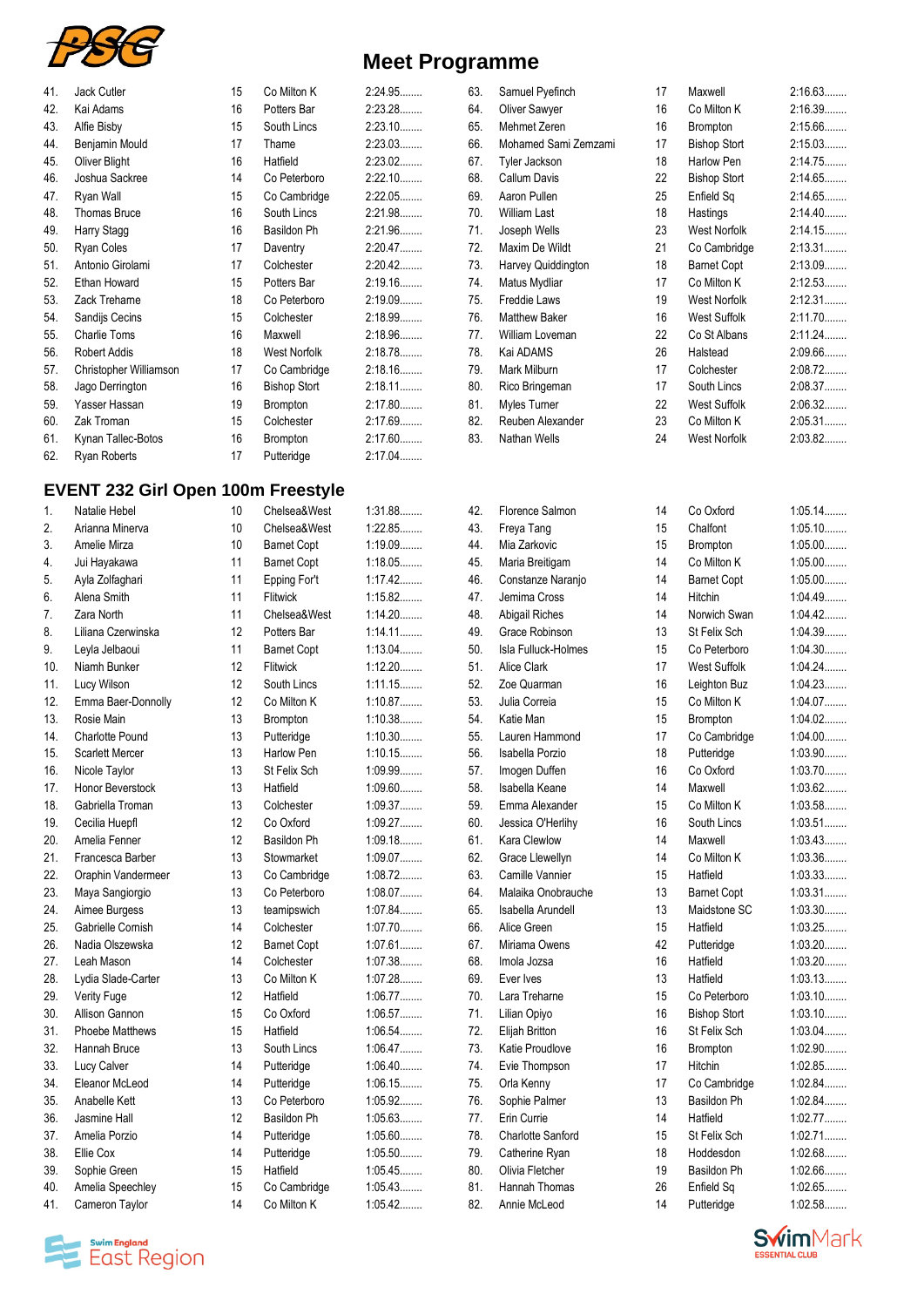

| <b>Meet Programme</b> |
|-----------------------|
|-----------------------|

| 83.  | Ellie Burwood                               | 16 | St Felix Sch        | 1:02.54   | 112. | Danielle Siong          | 15 | Co Milton K         | 1:00.52   |
|------|---------------------------------------------|----|---------------------|-----------|------|-------------------------|----|---------------------|-----------|
| 84.  | Matilda Lack                                | 17 | <b>Brompton</b>     | $1:02.40$ | 113. | Freya Harwood           | 18 | St Felix Sch        | 1:00.47   |
| 85.  | Jessica Keogh                               | 18 | Hatfield            | 1:02.39   | 114. | Madelyn Latimer-Hicks   | 18 | St Felix Sch        | $1:00.41$ |
| 86.  | Amelie Bissett                              | 17 | Maxwell             | 1:02.37   | 115. | Lauren Mew              | 16 | <b>Barnet Copt</b>  | $1:00.40$ |
| 87.  | Imogen Walton                               | 18 | Maxwell             | 1:02.36   | 116. | Georgia Maggs           | 17 | Co Cambridge        | 1:00.28   |
| 88.  | Emma Fields                                 | 16 | <b>Bishop Stort</b> | 1:02.10   | 117. | Niamh James             | 21 | <b>Bishop Stort</b> | $1:00.20$ |
| 89.  | <b>Charlotte Gill</b>                       | 17 | Basildon Ph         | $1:02.00$ | 118. | Jessica Shaw            | 17 | Co Peterboro        | 1:00.16   |
| 90.  | Lucy Hutchinson                             | 18 | <b>West Suffolk</b> | 1:01.98   | 119. | Ellie Holliss           | 18 | Co St Albans        | $1:00.10$ |
| 91.  | Megan Gray                                  | 15 | Hatfield            | 1:01.91   | 120. | <b>Elinor Chadwick</b>  | 15 | <b>Barnet Copt</b>  | $1:00.10$ |
| 92.  | <b>Holly Driver</b>                         | 17 | St Felix Sch        | 1:01.89   | 121. | <b>Lily Waite</b>       | 16 | Anaconda            | $1:00.00$ |
| 93.  | Gabriella Whiteman                          | 17 | <b>Brompton</b>     | 1:01.80   | 122. | Rosie Brooks            | 18 | St Felix Sch        | 59.92     |
| 94.  | Rachael Harris                              | 17 | <b>Brompton</b>     | 1:01.74   | 123. | Abigail Crawley         | 17 | teamipswich         | 59.91     |
| 95.  | Daisy Rummery                               | 18 | South Lincs         | 1:01.72   | 124. | <b>Charlotte White</b>  | 17 | <b>West Suffolk</b> | $59.80$   |
| 96.  | Anna-Lucia Fenner                           | 16 | Basildon Ph         | 1:01.71   | 125. | Abbie Kremer            | 18 | Co Milton K         | 59.75     |
| 97.  | <b>Isabelle Barber</b>                      | 16 | Stowmarket          | 1:01.70   | 126. | Kahlen Arundell         | 15 | Maidstone SC        | 59.70     |
| 98.  | Anabelle Nash                               | 15 | <b>Brompton</b>     | 1:01.70   | 127. | Annabelle Quinn         | 16 | Co Milton K         | 59.38     |
| 99.  | Layla Clare                                 | 13 | Co Oxford           | 1:01.67   | 128. | Natalie Sanford         | 18 | St Felix Sch        | 59.24     |
| 100. | Keziah Cornish                              | 16 | Colchester          | 1:01.66   | 129. | Mabel Hayes             | 16 | Anaconda            | 59.12     |
| 101. | Meisha Trend-Evans                          | 16 | <b>Bishop Stort</b> | 1:01.48   | 130. | Tia Gardiner            | 20 | Basildon Ph         | 59.04     |
| 102. | Natalie Taylor                              | 15 | St Felix Sch        | 1:01.19   | 131. | Hannah Willis           | 17 | Co Peterboro        | 58.76     |
| 103. | Cerys Williams                              | 18 | <b>West Suffolk</b> | 1:00.89   | 132. | Georgia Holgate         | 15 | Co Cambridge        | 58.62     |
| 104. | Toluwani Adelaja                            | 16 | <b>Barnet Copt</b>  | 1:00.86   | 133. | Sophie O'Keeffe         | 20 | Co Cambridge        | 58.60     |
| 105. | Lucia Lopez                                 | 15 | Co Milton K         | 1:00.83   | 134. | Poppy Baybutt           | 17 | Maxwell             | 58.51     |
| 106. | Gabriela Gomez Pavon                        | 15 | Potters Bar         | 1:00.73   | 135. | Sophie Siong            | 17 | Co Milton K         | $58.50$   |
| 107. | Charley Joyce                               | 17 | Epping For't        | $1:00.71$ | 136. | <b>Grace Greenhalf</b>  | 15 | Co Norwich          | 58.41     |
| 108. | Macy Dexter                                 | 16 | Co Cambridge        | 1:00.62   | 137. | Francesca Baber         | 16 | Flitwick            | 58.27     |
| 109. | <b>Schuyler Daffey</b>                      | 18 | Brompton            | $1:00.60$ | 138. | Georgina Tallon         | 22 | Potters Bar         | 58.26     |
| 110. | Mia Lowe                                    | 15 | Basildon Ph         | 1:00.57   | 139. | Macy Lawrence           | 20 | <b>Basildon Ph</b>  | $56.20$   |
| 111. | Ciara Taylor                                | 17 | St Ives             | 1:00.53   | 140. | Emma Croker             | 17 | South Lincs         | 55.80     |
|      |                                             |    |                     |           |      |                         |    |                     |           |
|      | <b>EVENT 233 Boy Open 200m Breaststroke</b> |    |                     |           |      |                         |    |                     |           |
| 1.   | Zachary Piscopo                             | 11 | Co Peterboro        | 3:36.80   | 31.  | <b>Chale Cowles</b>     | 15 | Maxwell             | 2:41.42   |
| 2.   | Mawulinam Ito                               | 11 | Co Cambridge        | 3:32.81   | 32.  | Ross De Wildt           | 14 | Co Cambridge        | 2:40.55   |
| 3.   | Morgan Price                                | 11 | Putteridge          | $3:31.00$ | 33.  | James Gourpinar         | 15 | <b>Harlow Pen</b>   | 2:39.19   |
| 4.   | <b>Michael Ares</b>                         | 11 | Chelsea&West        | 3:28.77   | 34.  | Alfie Robinson          | 16 | South Lincs         | 2:39.03   |
| 5.   | Zoran Butorac                               | 11 | <b>Barnet Copt</b>  | 3:26.01   | 35.  | <b>Christopher Howe</b> | 17 | Co Cambridge        | 2:37.50   |
| 6.   | Kaplan Eler                                 | 11 | Chelsea&West        | 3:24.69   | 36.  | Glennon Lee             | 16 | <b>Harlow Pen</b>   | 2:37.12   |
| 7.   | S Newman-Baronius                           | 12 | Putteridge          | 3:24.10   | 37.  | David Badcock           | 16 | <b>Bishop Stort</b> | 2:36.59   |
| 8.   | Lorenzo Minerva                             | 12 | Chelsea&West        | 3:23.89   | 38.  | Ollie O'Connor          | 14 | Putteridge          | 2:36.43   |
| 9.   | <b>Philip Spalding</b>                      | 12 | Putteridge          | $3:21.20$ | 39.  | George Lovelock         | 17 | Hitchin             | 2:35.89   |
| 10.  | Kieran Ng                                   | 12 | South Lincs         | 3:18.23   | 40.  | Lucas Hartley           | 15 | Hatfield            | 2:35.79   |
| 11.  | Oliver Perez Claramunt                      | 12 | Co Oxford           | 3:13.90   | 41.  | Luke Payne              | 18 | Hatfield            | 2:34.85   |
| 12.  | Ravi Bearelly                               | 13 | Chelsea&West        | 3:11.98   | 42.  | Jack Cutler             | 15 | Co Milton K         | 2:34.84   |
| 13.  | Frank Jacob                                 | 13 | Co Cambridge        | 3:10.50   | 43.  | Jake Chesworth          | 15 | Maxwell             | 2:34.72   |
| 14.  | Dmitrijs Gracovs                            | 13 | Harlow Pen          | $3:08.00$ | 44.  | Ethan Howard            | 15 | Potters Bar         | 2:34.46   |
| 15.  | G Carreiras-Rebelo                          | 13 | <b>Barnet Copt</b>  | 3:07.90   | 45.  | Adam Hazlewood          | 18 | Putteridge          | 2:34.11   |
| 16.  | George Jones                                | 13 | <b>Harlow Pen</b>   | 3:03.86   | 46.  | Ethan Bird              | 16 | Co Oxford           | 2:33.31   |
| 17.  | Gabriel Richmond                            | 13 | Co Oxford           | 3:03.54   | 47.  | Josh Martin             | 16 | Co Peterboro        | 2:32.30   |
| 18.  | Frank Lamb                                  | 13 | South Lincs         | 3:01.72   | 48.  | George Prince           | 14 | Hatfield            | 2:31.82   |
| 19.  | Daniel De Filippo                           | 13 | Flitwick            | 3:01.08   | 49.  | Joshua Sackree          | 14 | Co Peterboro        | 2:30.38   |
| 20.  | Harrison Brook                              | 14 | Colchester          | 2:59.50   | 50.  | Lewis Chapman           | 21 | Stowmarket          | 2:29.83   |
| 21.  | Finley Wood                                 | 13 | Co Milton K         | 2:56.32   | 51.  | Daniel Holliss          | 16 | Co St Albans        | 2:29.73   |
| 22.  | Aman Thethy                                 | 14 | Rushden             | 2:54.90   | 52.  | Daryl Rands             | 25 | Colchester          | 2:28.23   |
| 23.  | Ben Every                                   | 14 | St Felix Sch        | 2:54.69   | 53.  | <b>Edward Ormsby</b>    | 15 | Co Cambridge        | 2:27.99   |
| 24.  | Jake Branch                                 | 14 | Maxwell             | 2:53.80   | 54.  | <b>Tyler Tombs</b>      | 17 | Chelmsford          | 2:26.52   |
| 25.  | Ryan Wall                                   | 15 | Co Cambridge        | 2:49.14   | 55.  | Mark Milburn            | 17 | Colchester          | 2:24.92   |
| 26.  | Thomas Spelman                              | 15 | Stowmarket          | 2:49.12   | 56.  | Myles Turner            | 22 | <b>West Suffolk</b> | 2:22.93   |
| 27.  | Charlie Ruddell                             | 13 | teamipswich         | 2:47.67   | 57.  | Dominic McCarthy        | 20 | Hoddesdon           | 2:20.86   |
| 28.  |                                             |    |                     |           |      | Lawrence Palmer         | 30 | Putteridge          | 2:17.20   |
|      | Oscar Goldsmith                             | 14 | South Lincs         | 2:45.77   | 58.  |                         |    |                     |           |
| 29.  | Luka Gnjatovic                              | 15 | Putteridge          | 2:43.76   | 59.  | Freddie Laws            | 19 | <b>West Norfolk</b> | 2:17.09   |
| 30.  | Samuel Jeffrey                              | 15 | Hatfield            | 2:43.69   | 60.  | Kenji McDade            | 20 | Maxwell             | 2:16.81   |

## **EVENT 234 Girl Open 50m Butterfly**

1. Arianna Minerva 10 Chelsea&West 44.19........ 2. Amelie Mirza 10 Barnet Copt 41.66........



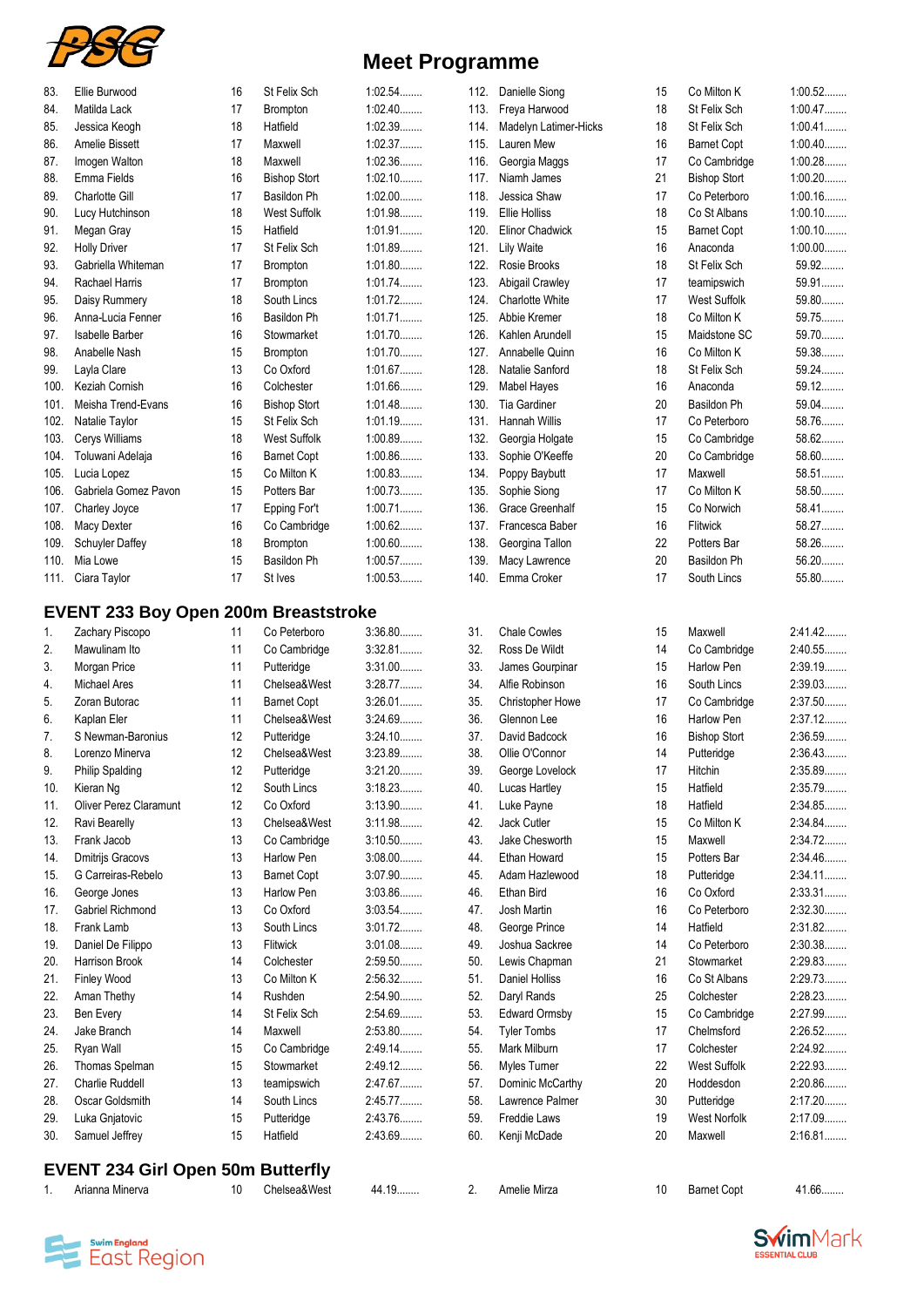

| <b>Meet Programme</b> |  |  |  |
|-----------------------|--|--|--|
|-----------------------|--|--|--|

| 3.         | Zara North            | 11 | Chelsea&West        | $40.30$ | 68.  | Grace Robinson           | 13 | St Felix Sch        | $32.18\dots$ |
|------------|-----------------------|----|---------------------|---------|------|--------------------------|----|---------------------|--------------|
| 4.         | <b>Bronwyn Fuller</b> | 11 | Hatfield            | 40.03   | 69.  | Megan Gray               | 15 | Hatfield            | 32.08        |
| 5.         | Ayla Zolfaghari       | 11 | Epping For't        | 40.03   | 70.  | Erin Currie              | 14 | Hatfield            | $32.00$      |
| 6.         | Nadia Olszewska       | 12 | <b>Barnet Copt</b>  | 37.60   | 71.  | Zoe Holligan             | 17 | Chalfont            | 31.99        |
| 7.         | Mei Hayakawa          | 12 | <b>Barnet Copt</b>  | 37.47   | 72.  | Olivia Lydon             | 17 | Co Cambridge        | 31.90        |
| 8.         | Niamh Bunker          | 12 | <b>Flitwick</b>     | 37.40   | 73.  | Zoe Quarman              | 16 | Leighton Buz        | 31.90        |
| 9.         | Tyra Sajudeen         | 12 | Co Cambridge        | 37.37   | 74.  | Eloisa Miller            | 17 | Flitwick            | 31.87        |
| 10.        | Sofia Nosinova        | 11 | <b>Barnet Copt</b>  | 36.96   | 75.  | Grace Llewellyn          | 14 | Co Milton K         | 31.84        |
|            | Daisy Uttley-Moore    | 12 | Hastings            | 36.55   | 76.  | Sophie Palmer            | 13 | Basildon Ph         | 31.80        |
| 11.        |                       |    |                     |         |      |                          |    |                     | 31.73        |
| 12.        | Lucy Wilson           | 12 | South Lincs         | 36.30   | 77.  | Elijah Britton           | 16 | St Felix Sch        |              |
| 13.        | Sadie White           | 13 | Co Milton K         | 36.08   | 78.  | Kara Clewlow             | 14 | Maxwell             | 31.63        |
| 14.        | Lilianna Sopala       | 12 | Hoddesdon           | 36.07   | 79.  | <b>Caitlin Hartley</b>   | 18 | Hatfield            | 31.63        |
| 15.        | Yan Ting Emily Pak    | 13 | Co Cambridge        | 35.99   | 80.  | Madelyn Latimer-Hicks    | 18 | St Felix Sch        | 31.58        |
| 16.        | Leyla Jelbaoui        | 11 | <b>Barnet Copt</b>  | 35.85   | 81.  | Jessica O'Herlihy        | 16 | South Lincs         | 31.56        |
| 17.        | Crina Bostan          | 13 | <b>Barnet Copt</b>  | 35.72   | 82.  | Imola Jozsa              | 16 | Hatfield            | 31.51        |
| 18.        | Maya Al Faisal        | 13 | Chelsea&West        | 35.68   | 83.  | Florence Salmon          | 14 | Co Oxford           | 31.51        |
| 19.        | Matilda Field         | 13 | Co Oxford           | 35.31   | 84.  | Verity Fuge              | 12 | Hatfield            | 31.45        |
| 20.        | Hannah Bruce          | 13 | South Lincs         | 35.04   | 85.  | Eleni Ioannou            | 15 | Co Oxford           | $31.42$      |
| 21.        | Oraphin Vandermeer    | 13 | Co Cambridge        | 34.90   | 86.  | Poppy Magill             | 14 | Putteridge          | $31.40$      |
| 22.        | Francesca Barber      | 13 | Stowmarket          | 34.74   | 87.  | <b>Ellie Holliss</b>     | 18 | Co St Albans        | 31.40        |
| 23.        | Alice Watts           | 14 | Co Cambridge        | 34.69   | 88.  | Ellie Burwood            | 16 | St Felix Sch        | $31.21$      |
| 24.        | Chloe Evans           | 14 | <b>Brompton</b>     | 34.62   | 89.  | Isabella Arundell        | 13 | Maidstone SC        | $31.20$      |
| 25.        | Jasmine Pereira       | 14 | Hatfield            | 34.62   | 90.  | Hannah Cushion           | 15 | Hatfield            | 31.17        |
| 26.        | Keira Osorio          | 14 | Chelsea&West        | 34.61   | 91.  | Leonie Ammann            | 16 | Co Cambridge        | $31.12$      |
| 27.        | Maya Sangiorgio       | 13 | Co Peterboro        | 34.60   | 92.  | Orla Kenny               | 17 | Co Cambridge        | $31.10$      |
| 28.        | Nia Osepashvili       | 14 | Co Oxford           | 34.58   | 93.  | Katie Jeffrey            | 18 | Hatfield            | $31.10$      |
| 29.        | Amy Witton            | 13 | Hatfield            | 34.57   | 94.  | Catherine Ryan           | 18 | Hoddesdon           | 31.09        |
| 30.        | Zoe Panayi            | 13 | <b>Barnet Copt</b>  | 34.50   | 95.  | Malaika Onobrauche       | 13 | <b>Barnet Copt</b>  | $31.02$      |
| 31.        | Honor Beverstock      | 13 | Hatfield            | 34.46   | 96.  | Natalia Kelsall          | 17 | Brompton            | $31.00$      |
| 32.        | Amelie Reece          | 14 | Co Milton K         | 34.46   | 97.  | Selin Mucen              | 16 | Chelsea&West        | $31.00$      |
| 33.        | Abigail Riches        | 14 | Norwich Swan        | 34.43   | 98.  | Isla Fulluck-Holmes      | 15 | Co Peterboro        | $30.90$      |
| 34.        | Jasmine Hall          | 12 | Basildon Ph         | 34.30   | 99.  | Keely White              | 16 | Potters Bar         | 30.89        |
| 35.        | Anabelle Kett         | 13 | Co Peterboro        | 34.27   | 100. | Danielle Siong           | 15 | Co Milton K         | 30.83        |
| 36.        | Cecilia Huepfl        | 12 | Co Oxford           | 34.25   | 101. | <b>Charlotte Sanford</b> | 15 | St Felix Sch        | 30.83        |
| 37.        | Neve Jones            | 14 | Flitwick            | 34.17   | 102. | Charlotte Shaw           | 15 | Co Peterboro        | $30.80$      |
| 38.        | Daria Nicole Doncila  | 14 | Co Peterboro        | 34.14.  | 103. | Lauren Hammond           | 17 | Co Cambridge        | $30.70$      |
| 39.        | Weronika Mikolajewska | 14 | Co Peterboro        | 33.94   | 104. | Anouk Zecchini           | 16 | Co Cambridge        | $30.70$      |
| 40.        | Eva Dramitinos        | 13 | Chelsea&West        | 33.80   | 105. | Rosie Brooks             | 18 | St Felix Sch        | $30.60$      |
| 41.        | Isabella Keane        | 14 | Maxwell             | 33.72   | 106. | Freya Harwood            | 18 | St Felix Sch        | $30.60$      |
| 42.        | <b>Molly Burrows</b>  | 13 | Co Peterboro        | 33.70   |      | 107. Cerys Williams      | 18 | <b>West Suffolk</b> | $30.26$      |
| 43.        | Darcey Keay           | 14 | Wolv'hampton        | 33.67   | 108. | Charlotte Gill           | 17 | Basildon Ph         | $30.20$      |
|            | Jessie Skelt          | 14 | <b>Braintree</b>    | 33.50   | 109. | Charley Joyce            | 17 | Epping For't        | $30.10$      |
| 44.<br>45. | S Harrison-Mirauer    | 15 | Hatfield            | 33.32   | 110. | Chloe Butler             | 18 | St Ives             | $30.04$      |
|            | Jemima Cross          |    |                     |         |      |                          |    |                     | $30.00$      |
| 46.        |                       | 14 | Hitchin             | 33.30   | 111. | Schuyler Daffey          | 18 | Brompton            |              |
| 47.        | Scarlett Joslin       | 15 | Co Cambridge        | 33.25   | 112. | Francesca Baber          | 16 | Flitwick            | 29.92        |
| 48.        | Lucie Lund            | 15 | South Lincs         | 33.19   | 113. | <b>Rachael Harris</b>    | 17 | <b>Brompton</b>     | 29.90        |
| 49.        | Phoebe De Voogt       | 14 | Leighton Buz        | 33.10   | 114. | Ciara Taylor             | 17 | St Ives             | 29.82        |
| 50.        | Amelia Speechley      | 15 | Co Cambridge        | 33.05   | 115. | Hannah Willis            | 17 | Co Peterboro        | 29.80        |
| 51.        | Ever Ives             | 13 | Hatfield            | 33.01   | 116. | Olivia Church            | 16 | Thurrock            | 29.80        |
| 52.        | Amelia Fenner         | 12 | Basildon Ph         | 32.90   | 117. | Gracie Kay               | 19 | Co Cambridge        | 29.80        |
| 53.        | Gabriela Gomez Pavon  | 15 | Potters Bar         | 32.86   | 118. | Vanesa Cimermanova       | 14 | Co Peterboro        | 29.78        |
| 54.        | Eliza Swanepoel       | 14 | Epping For't        | 32.80   | 119. | Izabel Peniket           | 17 | Wolv'hampton        | 29.77        |
| 55.        | Constanze Naranjo     | 14 | <b>Barnet Copt</b>  | 32.77   | 120. | Sophie Siong             | 17 | Co Milton K         | 29.77        |
| 56.        | Eloise Perry          | 15 | <b>West Suffolk</b> | 32.70   | 121. | Emma Fields              | 16 | <b>Bishop Stort</b> | 29.77        |
| 57.        | Mia Zarkovic          | 15 | Brompton            | 32.65   | 122. | Hannah Brooke            | 17 | Co St Albans        | 29.70        |
| 58.        | Izzie Carter          | 15 | <b>Bicester</b>     | 32.65   | 123. | <b>Mabel Hayes</b>       | 16 | Anaconda            | 29.64        |
| 59.        | Maria Breitigam       | 14 | Co Milton K         | 32.54   | 124. | <b>Lily Waite</b>        | 16 | Anaconda            | 29.60        |
| 60.        | Emma Alexander        | 15 | Co Milton K         | 32.52   | 125. | Lara Treharne            | 15 | Co Peterboro        | 29.60        |
| 61.        | Alice Clark           | 17 | <b>West Suffolk</b> | 32.49   | 126. | Tia Gardiner             | 20 | Basildon Ph         | 29.50        |
| 62.        | Daisy Feinson         | 16 | Potters Bar         | 32.47   | 127. | Toluwani Adelaja         | 16 | <b>Barnet Copt</b>  | 29.20        |
| 63.        | Lucy Hutchinson       | 18 | <b>West Suffolk</b> | 32.40   | 128. | Ellie King               | 22 | Loughboro Un        | 29.14.       |
| 64.        | Julia Correia         | 15 | Co Milton K         | 32.35   | 129. | Ellie O'Keeffe           | 22 | Co Cambridge        | 29.09        |
| 65.        | Sophie Ball           | 15 | <b>Braintree</b>    | 32.30   | 130. | Olivia Newman-Baronius   | 16 | Putteridge          | 29.07        |
| 66.        | Alice Corran          | 18 | Putteridge          | $32.20$ | 131. | Poppy Baybutt            | 17 | Maxwell             | 29.04        |
| 67.        | <b>Holly Driver</b>   | 17 | St Felix Sch        | 32.20   |      | 132. Jo Hobsley          | 18 | <b>Barnet Copt</b>  | 29.00        |



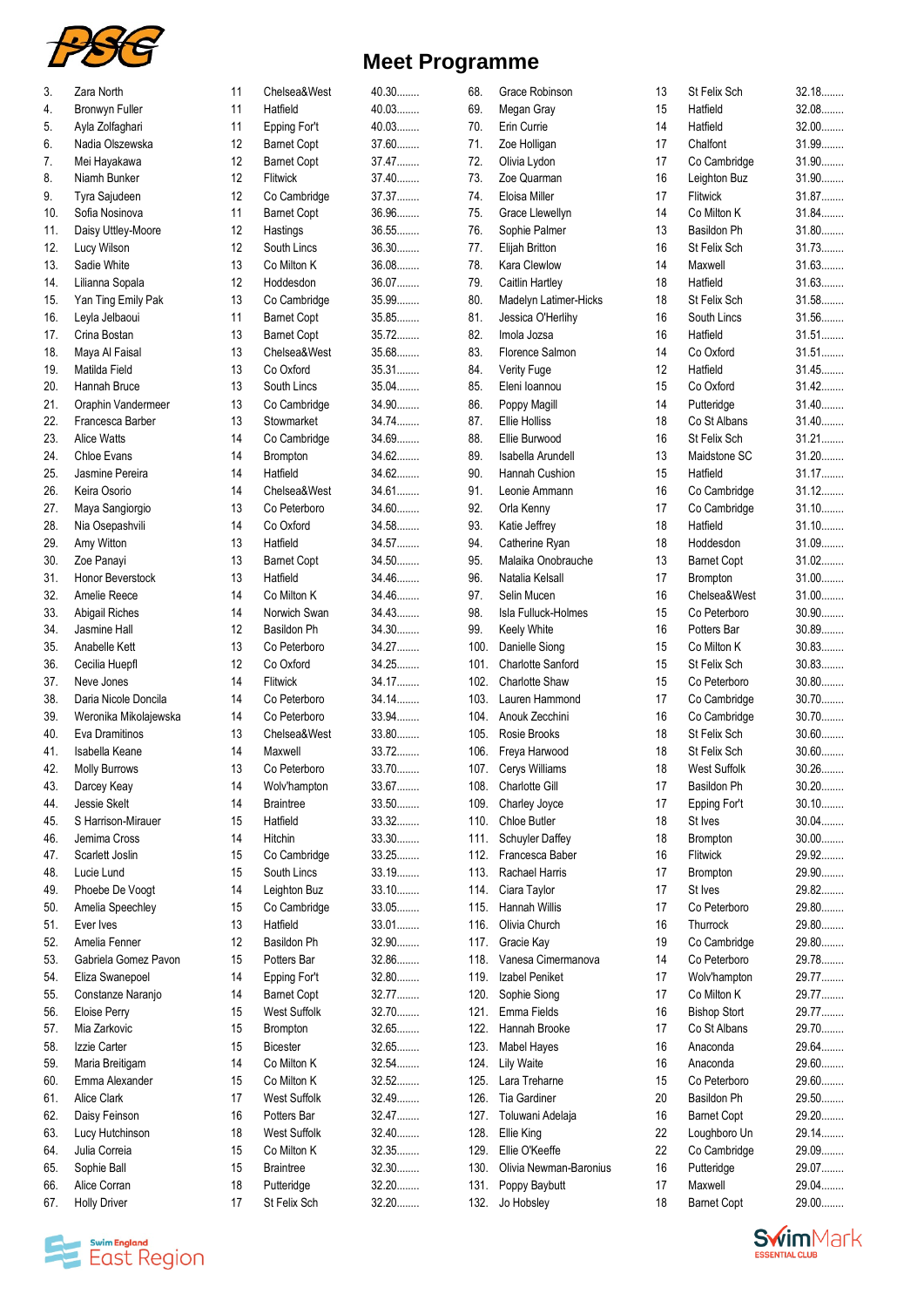

| 133. | <b>Charlotte White</b>                  | 17 | West Suffolk       | 28.90   | 138. | Annabel Dewhurst       | 16 | Anaconda           | 28.53   |
|------|-----------------------------------------|----|--------------------|---------|------|------------------------|----|--------------------|---------|
| 134. | Jessica Shaw                            | 17 | Co Peterboro       | 28.83   | 139. | Emma Croker            | 17 | South Lincs        | 28.20   |
| 135. | Neola Thorpe                            | 21 | Solihull           | 28.80   | 140. | Georgina Tallon        | 22 | Potters Bar        | 28.19.  |
|      |                                         |    |                    |         |      |                        |    |                    |         |
| 136. | Georgia Holgate                         | 15 | Co Cambridge       | 28.67   | 141. | Natalie Sanford        | 18 | St Felix Sch       | 28.10   |
|      | 137. Valeria Giron                      | 17 | Hatfield           | 28.54   |      | 142. Emma Van Selm     | 19 | <b>Bromley</b>     | 28.06   |
|      | <b>EVENT 235 Boy Open 50m Freestyle</b> |    |                    |         |      |                        |    |                    |         |
|      |                                         |    |                    |         |      |                        |    | Co Milton K        |         |
| 1.   | San Choi                                | 10 | Co Cambridge       | 35.57   | 59.  | Benjamin Guthrie       | 15 |                    | 27.77   |
| 2.   | <b>Gabriel Williams</b>                 | 11 | Hastings           | 34.50   | 60.  | Rufus Carr             | 14 | St Felix Sch       | 27.76   |
| 3.   | Kaplan Eler                             | 11 | Chelsea&West       | 34.36   | 61.  | Joshua Singer          | 15 | Enfield Sq         | 27.70   |
| 4.   | Michael Ares                            | 11 | Chelsea&West       | 33.89   | 62.  | Samuel Winslow         | 15 | Co Cambridge       | 27.60   |
| 5.   | Nicolas Venuti                          | 11 | Chelsea&West       | 33.50   | 63.  | Cem Foo-Turk           | 15 | Epping For't       | 27.60   |
| 6.   | loan lojan                              | 11 | <b>Barnet Copt</b> | 33.45   | 64.  | Nate Cahill            | 14 | Hastings           | 27.60   |
| 7.   | Perrin Ma                               | 11 | Hatfield           | 33.23   | 65.  | <b>Tyler Bott</b>      | 15 | Wolv'hampton       | 27.59   |
| 8.   | Kevin Mathew                            | 12 | Colchester         | 33.20   | 66.  | Ross De Wildt          | 14 | Co Cambridge       | 27.50   |
| 9.   | Charlie Bisby                           | 11 | South Lincs        | 32.99   | 67.  | Oliver Sorrell         | 15 | South Lincs        | 27.44   |
| 10.  | Lorenzo Minerva                         | 12 | Chelsea&West       | 32.52   | 68.  | Ethan Thorpe           | 13 | Basildon Ph        | 27.30   |
|      | Konstantin Kaemmerer                    | 12 | Chelsea&West       | 32.30   | 69.  |                        | 15 |                    | 27.25   |
| 11.  |                                         |    |                    |         |      | Ethan Howard           |    | Potters Bar        |         |
| 12.  | <b>Oliver Robbins</b>                   | 12 | Co Oxford          | 32.20   | 70.  | Isaac Farrugia         | 15 | Basildon Ph        | 27.20   |
| 13.  | Luke Owens                              | 12 | Putteridge         | 32.16   | 71.  | Alfie Bisby            | 15 | South Lincs        | 27.20   |
| 14.  | Amar Selmani                            | 12 | <b>Barnet Copt</b> | 32.00   | 72.  | Charlie Mulholland     | 15 | Putteridge         | 27.10   |
| 15.  | Niccolo' Camilotti                      | 12 | Hatfield           | $31.62$ | 73.  | Ryan Wall              | 15 | Co Cambridge       | 27.10   |
| 16.  | Seth Weerasinghe                        | 12 | <b>Barnet Copt</b> | 31.48   | 74.  | Michael Cabero Alonso  | 15 | Co Milton K        | 27.07   |
| 17.  | Jonathan Francis                        | 13 | Co Milton K        | 31.35   | 75.  | Nathan Birchenough     | 15 | St Felix Sch       | 26.88   |
| 18.  | Guangdi Zhu                             | 13 | Epping For't       | $31.30$ | 76.  | Orlando Dearing        | 14 | Co Peterboro       | 26.70   |
| 19.  | Zdravko Tatanov                         | 13 | Enfield Sq         | 31.03   | 77.  | Lucas Hartley          | 15 | Hatfield           | 26.67   |
| 20.  | Lucius Waite                            | 12 | Hastings           | $30.90$ | 78.  | Saint Odong            | 15 | Brompton           | 26.64.  |
| 21.  | Oliver Colborne-Baber                   | 13 | Co Milton K        | 30.87   | 79.  | Kenechukwu Harris-Eze  | 15 | <b>Barnet Copt</b> | 26.59   |
|      |                                         |    |                    | 30.81   |      |                        |    |                    |         |
| 22.  | Luke Pietersen                          | 13 | Hatfield           |         | 80.  | Sean Connolly          | 14 | Epping For't       | 26.50   |
| 23.  | <b>Charlie Birdsall</b>                 | 12 | Co Cambridge       | 30.69   | 81.  | Kevin Moldovan         | 15 | Harlow Pen         | 26.48   |
| 24.  | <b>Csanad Rehus</b>                     | 13 | Co Peterboro       | $30.60$ | 82.  | Tom Youdale            | 15 | Hastings           | 26.47   |
| 25.  | Michael Gannon                          | 12 | Co Oxford          | 30.57   | 83.  | <b>Riley Hall</b>      | 15 | Co Cambridge       | 26.40   |
| 26.  | <b>Oliver Perez Claramunt</b>           | 12 | Co Oxford          | $30.44$ | 84.  | Sandijs Cecins         | 15 | Colchester         | 26.30   |
| 27.  | Lucas Moxon-Booth                       | 13 | Flitwick           | $30.10$ | 85.  | James Gourpinar        | 15 | <b>Harlow Pen</b>  | $26.22$ |
| 28.  | Joseph Tsz Wai To                       | 12 | Co Oxford          | $30.04$ | 86.  | James Williamson       | 15 | Co Cambridge       | 26.10   |
| 29.  | Daniel Smith                            | 13 | Leighton Buz       | $30.00$ | 87.  | Joshua Sackree         | 14 | Co Peterboro       | 26.03   |
| 30.  | Frank Jacob                             | 13 | Co Cambridge       | 29.70   | 88.  | Zak Troman             | 15 | Colchester         | 26.00   |
| 31.  | Harvey Pope                             | 14 | Hastings           | 29.69   | 89.  | Thomas Flynn           | 15 | <b>Barnet Copt</b> | 25.95   |
| 32.  | Daniel De Filippo                       | 13 | Flitwick           | 29.64   | 90.  | <b>Thomas Bruce</b>    | 16 | South Lincs        | 25.85   |
|      |                                         |    |                    | 29.60   | 91.  | Joe Flowers            | 16 |                    | 25.81   |
| 33.  | Jacob Bacon                             | 12 | Co Peterboro       |         |      |                        |    | St Felix Sch       |         |
| 34.  | Finley Wood                             | 13 | Co Milton K        | 29.57   | 92.  | Albert Malsher         | 19 | Rushden            | 25.77   |
| 35.  | Theodore Monk                           | 14 | Co Cambridge       | 29.46   | 93.  | Demi Alli              | 15 | Sevenoaks          | 25.71   |
| 36.  | Harrison Brook                          | 14 | Colchester         | 29.20   | 94.  | Daniel Monk            | 18 | Harlow Pen         | 25.70   |
| 37.  | Jake Branch                             | 14 | Maxwell            | 29.18   | 95.  | Louis Lane             | 17 | Basildon Ph        | 25.70   |
| 38.  | Monty Salmon                            | 14 | Co Oxford          | 29.08   | 96.  | Benjamin Mould         | 17 | Thame              | 25.70   |
| 39.  | Alfie Toms                              | 13 | Maxwell            | 28.98   | 97.  | Jake Moore             | 16 | Potters Bar        | 25.69   |
| 40.  | Reece BURNS                             | 14 | Witham Dolph       | 28.90   | 98.  | <b>Matthew Brown</b>   | 17 | Stowmarket         | 25.66   |
| 41.  | <b>Daniel Williams</b>                  | 14 | Hatfield           | 28.90   | 99.  | Charlie Toms           | 16 | Maxwell            | 25.54   |
| 42.  | Archie Tebbutt                          | 12 | Colchester         | 28.50   | 100. | Tyler Jackson          | 18 | Harlow Pen         | 25.53   |
| 43.  | Aslan Eler                              | 14 | Chelsea&West       | 28.45   | 101. | Harrison Shaw          | 15 | Flitwick           | 25.50   |
|      | Aman Thethy                             | 14 | Rushden            | 28.40   | 102. | <b>Thomas Ball</b>     | 18 | West Norfolk       | 25.50   |
| 44.  |                                         |    | Chalfont           | 28.30   |      | Josh Martin            |    | Co Peterboro       | 25.40   |
| 45.  | Charlie Tang                            | 14 |                    |         | 103. |                        | 16 |                    |         |
| 46.  | <b>Elliot Whitehouse</b>                | 14 | Colchester         | 28.30   | 104. | Kalaum Corani          | 18 | Colchester         | 25.40   |
| 47.  | <b>Jack Swindale</b>                    | 14 | Co Peterboro       | 28.26   | 105. | George De Voogt        | 16 | Leighton Buz       | 25.40   |
| 48.  | Nicholas Barber                         | 15 | Stowmarket         | 28.19   | 106. | Zack Campbell-Maughan  | 23 | West Norfolk       | 25.40   |
| 49.  | Gustav Mackintosh                       | 15 | Chelsea&West       | 28.18   | 107. | Max Shaw               | 19 | Uni of Nott        | 25.40   |
| 50.  | Massimo Girolami                        | 14 | Colchester         | 28.10   | 108. | Matteo Lo Biundo       | 19 | Hitchin            | 25.39   |
| 51.  | Ben Every                               | 14 | St Felix Sch       | 28.06   | 109. | Ross Balderson         | 22 | Rushden            | 25.37   |
| 52.  | Yassin Selmani                          | 14 | <b>Barnet Copt</b> | 28.06   | 110. | Luka Page              | 16 | West Suffolk       | 25.31   |
| 53.  | Paul Budris                             | 15 | Co Oxford          | 28.00   | 111. | <b>Robert Addis</b>    | 18 | West Norfolk       | 25.30   |
| 54.  | Kian Lee                                | 14 | Co Peterboro       | 28.00   | 112. | Yasir Naimi            | 22 | Co Peterboro       | 25.24.  |
|      |                                         |    |                    | 27.91   |      |                        | 17 |                    | 25.22   |
| 55.  | Thomas Spelman                          | 15 | Stowmarket         |         | 113. | Christopher Williamson |    | Co Cambridge       |         |
| 56.  | <b>Rufus Bennett</b>                    | 14 | Co Peterboro       | 27.90   | 114. | Daryl Rands            | 25 | Colchester         | 25.20   |
| 57.  | Ethan Richards-Knight                   | 15 | Chalfont           | 27.85   | 115. | Ryan Coles             | 17 | Daventry           | 25.19   |
| 58.  | Daniel Belsey                           | 14 | Hatfield           | 27.83   |      | 116. Maxim De Wildt    | 21 | Co Cambridge       | 25.10   |